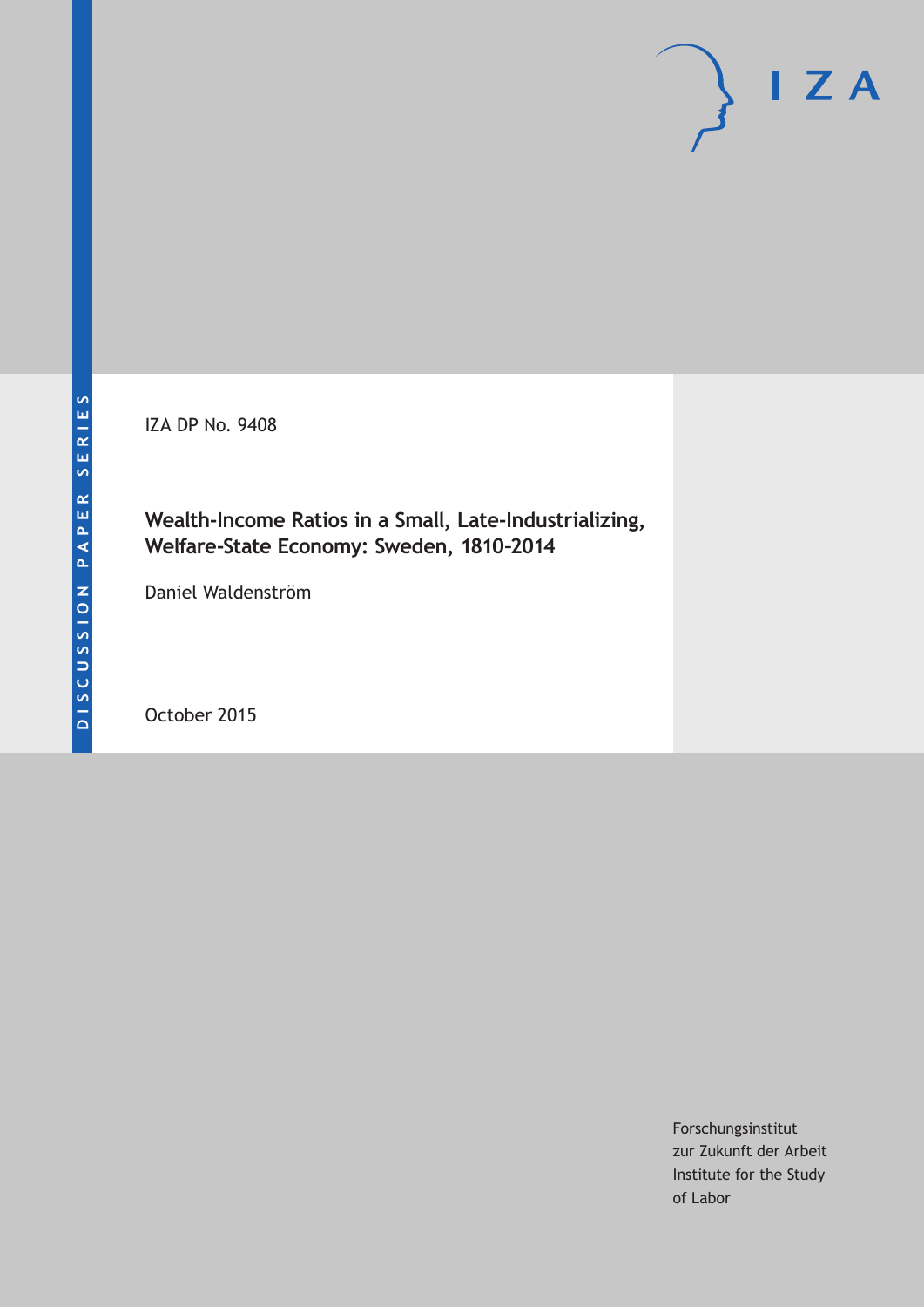# **Wealth-Income Ratios in a Small, Late-Industrializing, Welfare-State Economy: Sweden, 1810–2014**

**Daniel Waldenström** 

*Uppsala University and IZA* 

Discussion Paper No. 9408 October 2015

IZA

P.O. Box 7240 53072 Bonn Germany

Phone: +49-228-3894-0 Fax: +49-228-3894-180 E-mail: iza@iza.org

Any opinions expressed here are those of the author(s) and not those of IZA. Research published in this series may include views on policy, but the institute itself takes no institutional policy positions. The IZA research network is committed to the IZA Guiding Principles of Research Integrity.

The Institute for the Study of Labor (IZA) in Bonn is a local and virtual international research center and a place of communication between science, politics and business. IZA is an independent nonprofit organization supported by Deutsche Post Foundation. The center is associated with the University of Bonn and offers a stimulating research environment through its international network, workshops and conferences, data service, project support, research visits and doctoral program. IZA engages in (i) original and internationally competitive research in all fields of labor economics, (ii) development of policy concepts, and (iii) dissemination of research results and concepts to the interested public.

IZA Discussion Papers often represent preliminary work and are circulated to encourage discussion. Citation of such a paper should account for its provisional character. A revised version may be available directly from the author.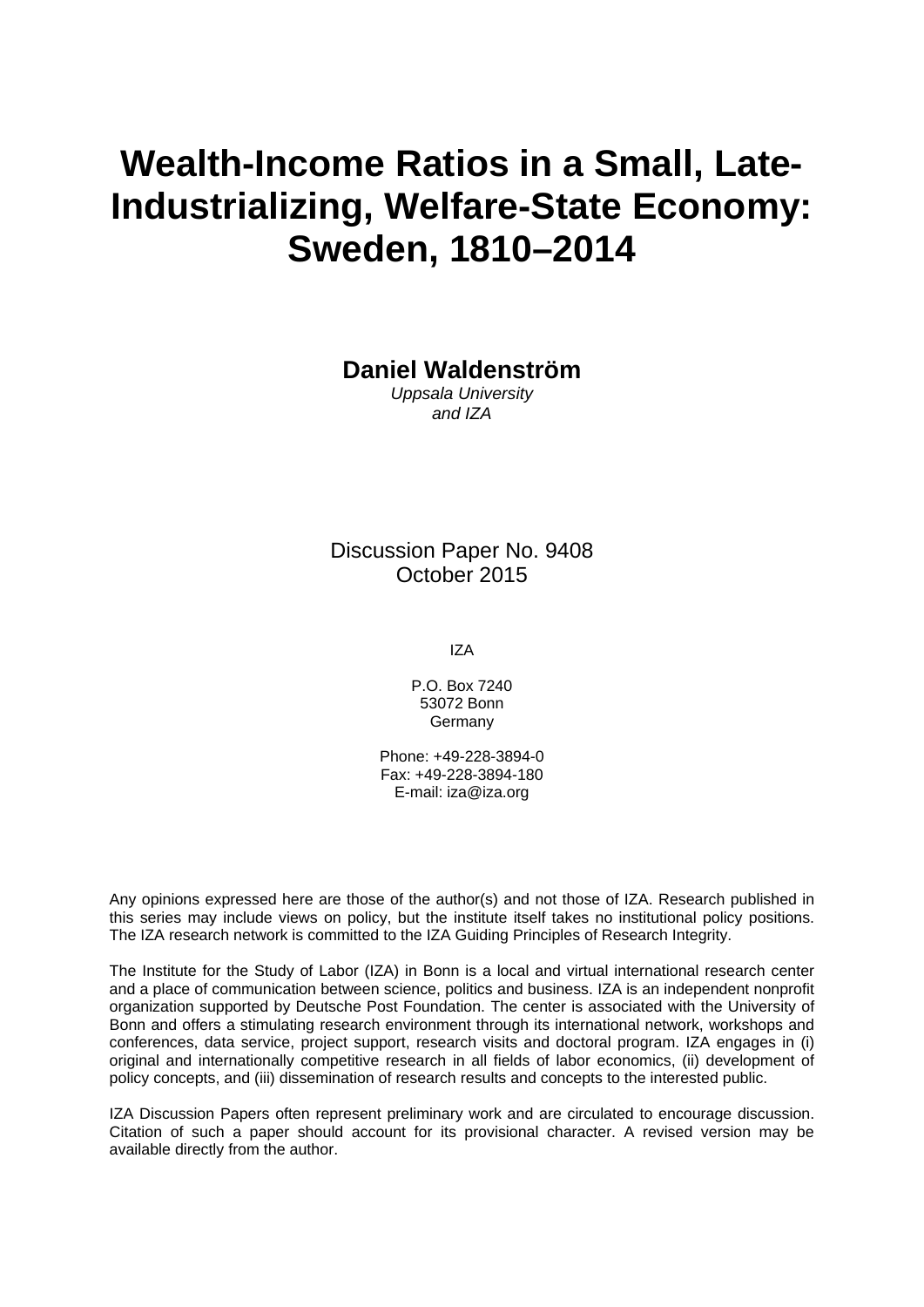IZA Discussion Paper No. 9408 October 2015

# **ABSTRACT**

# **Wealth-Income Ratios in a Small, Late-Industrializing, Welfare-State Economy: Sweden, 1810–2014\***

This paper uses new data on Swedish national wealth over a period of two hundred years to study whether the patterns in wealth-income ratios previously found by Piketty and Zucman (2014) for some very rich and large Western economies extend to smaller countries that were historically backward and developed a different set of political and economic institutions during the twentieth century. The findings point to both similarities and differences. In the preindustrial era, Sweden had much lower wealth levels than the rest of Europe, and the main explanation is that the Swedes were too poor to save their income. Over the twentieth century. Swedish aggregate trends and levels are much more similar to those of the rest of Europe, but the structure of national wealth differs. In Sweden, government wealth grew much faster and became more important, not least through its relatively large public pension system. This suggests an explicit role of historical economic and political institutions for the long-run evolution of wealth-income ratios.

JEL Classification: D30, E01, E02, N30

Keywords: wealth-income ratios, national wealth, household portfolios, pension wealth, welfare state, institutions, economic history

Corresponding author:

 $\overline{a}$ 

Daniel Waldenström Department of Economics Uppsala University P.O. Box 513 751 20, Uppsala Sweden E-mail: Daniel.Waldenstrom@nek.uu.se

<sup>\*</sup> This work has benefitted from comments from Daron Acemoglu, Tony Atkinson, Bo Bergman, Lennart Berg, Henry Ohlsson, Thomas Piketty, Jesper Roine and seminar participants at Uppsala University, Stockholm University, ZEW, Statistics Norway and Statistics Sweden. Financial support from Riksbankens Jubileumsfond, the Jan Wallander and Tom Hedelius Foundation and the Swedish Research Council is gratefully acknowledged.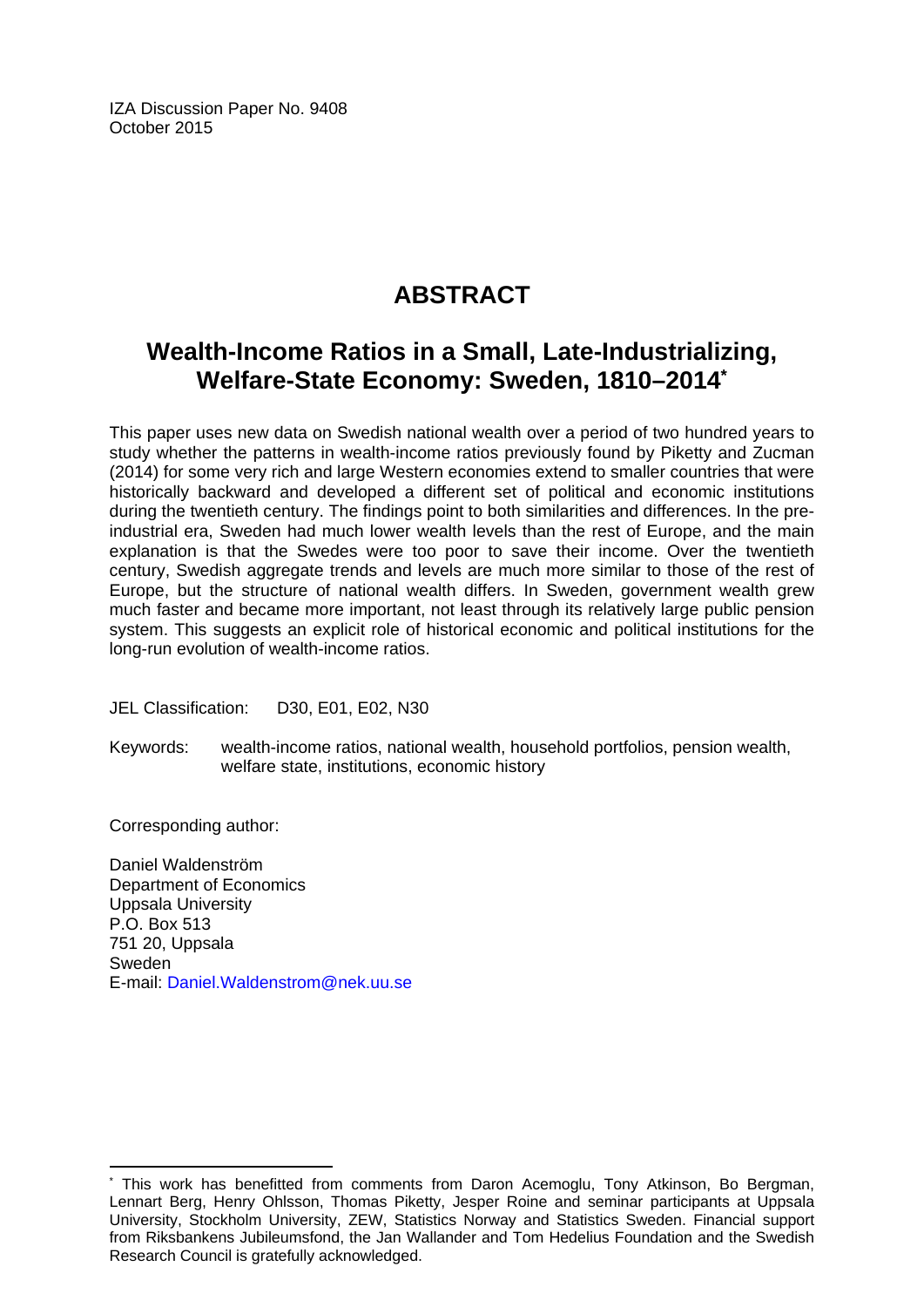#### **1. Introduction**

The historical evolution of aggregate national wealth addresses central aspects of long-run economic development and how the welfare of countries reflects changes in the level of technological development or institutional structures. A recent study by Piketty and Zucman (2014) presents data on long-run historical series of national and private wealth-income ratios in some very large and rich Western European and North American societies: France, Germa-ny, the United Kingdom and the United States.<sup>[1](#page-3-0)</sup> Their key finding is that the relative importance of aggregate wealth has fluctuated grossly over time, documenting historical wealthincome ratios in the nineteenth century up to the First World War, when they fell sharply and then continued to decrease until the 1970s, after which they once again started to rise. Piketty and Zucman attribute these patterns to a combination of accumulated savings (which appears to be the main driver, especially over the long run) and relative price gains.

Although these findings provide a number of important insights, some important issues remain unresolved. First, do the patterns in wealth-income ratios observed in large, populous and early industrialized economies carry over to smaller, less-populated and laterindustrialized economies? A priori, this does not need to be the case. For example, standard trade models predict that a technological shock, such as industrialization, which increases the demand for capital, should shift relative factor prices in a large economy, and thus potentially the relative value of wealth, but leave factor prices unchanged in a small, price-taking economy and instead spur cross-border factor flows. A second issue concerns the role of economic and political institutions. These are likely to shape—and be shaped by—the evolution of wealth beyond more mechanical changes in savings or relative prices or geopolitical shocks that have attracted most attention so far.

This study aims to shed light on these and related issues by examining the evolution of wealth-income ratios in Sweden over the past two centuries.<sup>[2](#page-3-1)</sup> Unlike the large countries studied by Piketty and Zucman, Sweden is the archetypical "small, open economy", being a pricetaker on global goods and capital markets and also a country that industrialized much later

<span id="page-3-0"></span><sup>&</sup>lt;sup>1</sup> See also Piketty and Zucman (2015) and Piketty (2014). Their studies continue the line of research on the structure and development of aggregate household wealth, where a particularly pioneering contribution to the crosscountry analysis was made by Goldsmith (1985). Other important contributions to this line of research include Goldsmith 1962; Goldsmith, Lipsey and Mendelsen, 1963; Wolff, 1989; Davies, Lluberas and Shorrocks, 2011).  $\overline{a}$ 

<span id="page-3-1"></span><sup>&</sup>lt;sup>2</sup> The study also adheres to the recent analysis of long-term trends in inherited wealth in Sweden by Ohlsson, Roine and Waldenström (2014).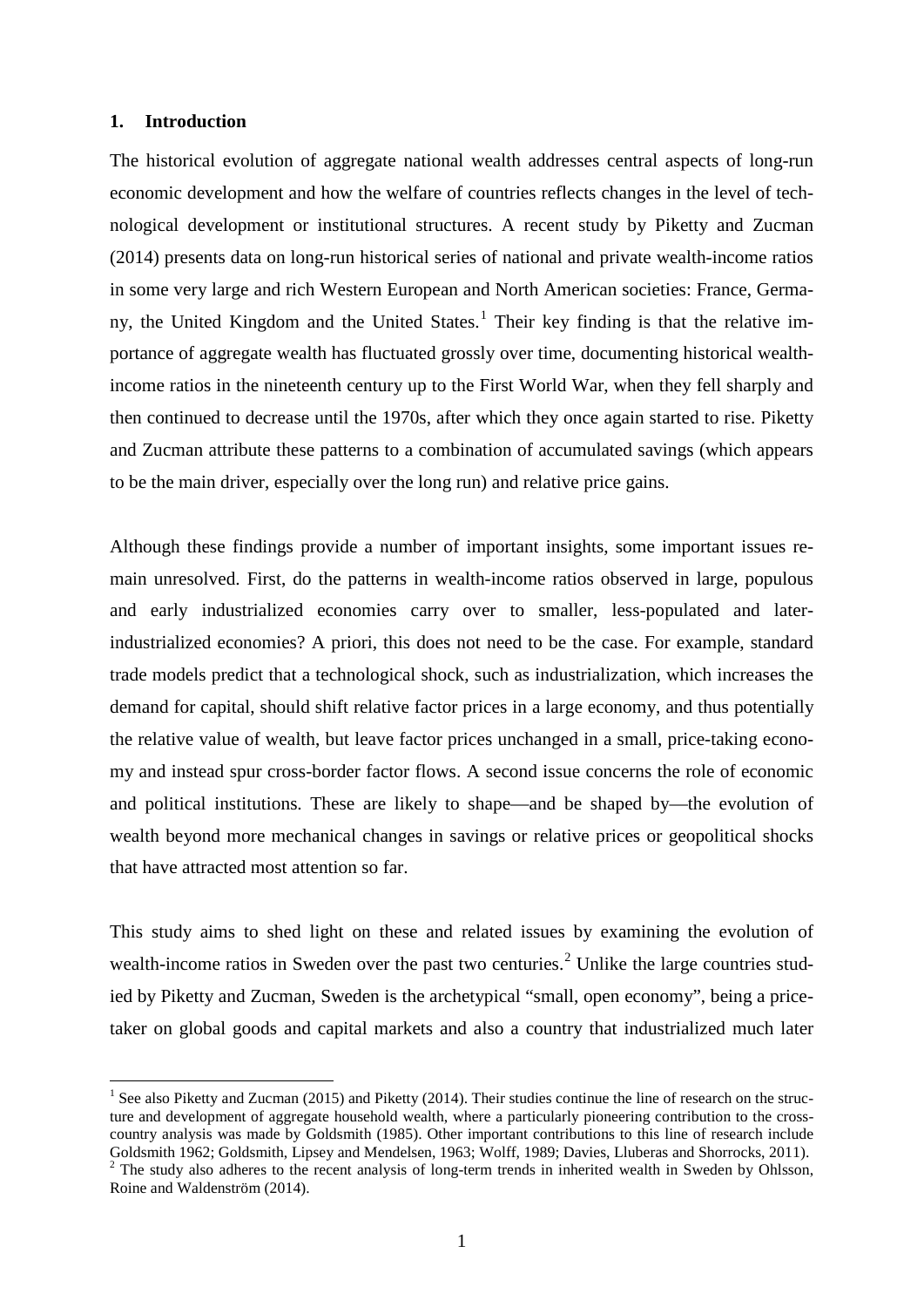than the larger economies on the European continent. Furthermore, Sweden developed a social-democratic welfare state in the twentieth century (Esping-Andersen, 1990), which became one of the world's most extensive universal social insurance systems, with high levels of taxation and redistribution. When contrasted against the less welfare-oriented continental European and Anglo-Saxon countries, this raises the question of whether differing political institutional developments influence the accumulation and composition of private and public wealth.<sup>[3](#page-4-0)</sup>

The foundation of the analysis is a new historical database on Swedish aggregate national and private wealth and savings. This database covers the private sector, households and corporations over the period 1810–2010 and the public sector, with both central and local government balance sheets, during 1870–2010, and thus the entire Swedish national wealth over the period 1870–2010. The private sector wealth database, which essentially consists of household balance sheets, includes subseries for non-financial and financial assets, and liabilities are subcomponents within each of these categories and are also provided annually over the whole period. The database also consists of estimated pension assets in both funded and unfunded private and public pension systems, informal financial claims and debts within the (unconsolidated) private sector that were dominating household portfolios during most of the nineteenth century, as well as the stock of consumer durables.

A number of findings come from the analysis. The series estimated here show that, similar to the British, French, German and American experiences, wealth-income ratios fell in Sweden in the 1910s and then continued decreasing until the late postwar era. In recent years, wealthincome ratios have increased dramatically and today are at levels not witnessed since the onset of the First World War. A statistical analysis shows that in addition to the two World Wars, the recent surge in the importance of wealth is truly a common structural break found in all the studied Western economies.

However, the investigation also detects several important differences between Sweden and the the large continental and Anglo-Saxon economies. Most importantly, Swedish wealth-income

<span id="page-4-0"></span><sup>&</sup>lt;sup>3</sup> In addition to these major differences. Sweden contrasts in several other dimensions: Sweden was not a belligerent country in any of the World Wars of the twentieth century (or, as a matter of fact, in any wars after the Napoleonic campaigns); Sweden is geographically the most northern country for which long-run wealth-income ratios have been studied so far; Swedes speak a different language and share a specific national and cultural heritage. Although these differences surely matter, they are hardly as important to the level, trends and composition of wealth-income ratios as the factors described in the main text.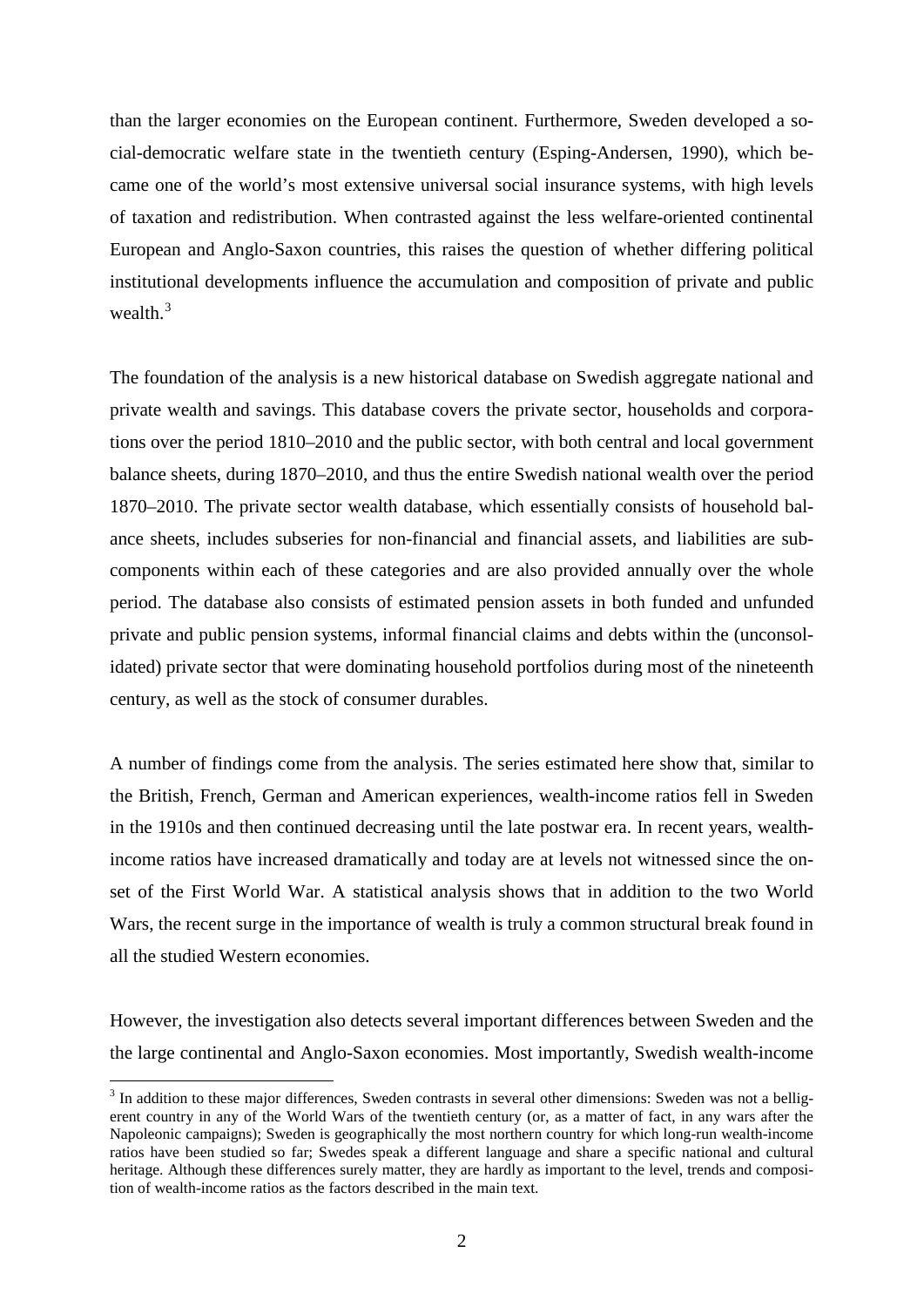ratios in the nineteenth century were only half the levels found in Britain, France and Germany, but were approximately the same as those in the U.S. The main explanation is the relatively low Swedish saving rates, which even dominated the low pre-industrial economic growth. The low U.S. wealth-income ratio, by contrast, was due to high savings being dominated by even higher levels of income growth. As a channel of finance for industrialization, Swedes instead seem to have turned abroad, and the study documents positive flows of capital imports from the middle of the nineteenth century. Second, the Swedish social-democratic egalitarian institutions developed in the twentieth century created a completely different set of incentives. The study finds that government wealth grew much faster in Sweden than elsewhere in the postwar era and, as a specific part of this system, the build-up of the public pension system boosted the stock of unfunded (defined benefit) public pension wealth to internationally unmatched proportions. In other words, Sweden differed from the large European economies in the nineteenth century, unable to save because of low incomes and therefore unable to accumulate domestic wealth, and in the twentieth century, mainly because of the expansion of political institutions linked to the universalistic welfare-state system.

Finally, the study and its new long-run database with Swedish wealth and savings also opens a wide agenda for further research on questions of relevance for Sweden and other small, European late-industrializers: What was the role of imported capital relative to domestic savings in financing the industrial breakthrough? Does evidence on public sector wealth over time square with the traditional views of causes and consequences of the remarkable twentieth century growth of government in the Western world? How significant is pension wealth and, more generally, social security wealth to the private and public balance sheets? Do the conventional industrialization chronologies of countries based predominantly on flow variables such as GDP, investments, prices and wages hold up against the historiography offered by stock variables such as domestic capital, foreign assets or the value of agricultural land? Finally, can the new evidence on gross and net financial assets within and across sectors shed new light on the historical importance of finance for long-run economic growth, or perhaps add perspective to the discussion about financial stability related to the extent of private indebtedness?

The remainder of this paper is organized as follows. Section 2 presents the central measurement and theoretical concepts, including a more detailed description of the new Swedish wealth database. Section 3 reports the main empirical results concerning the evolution of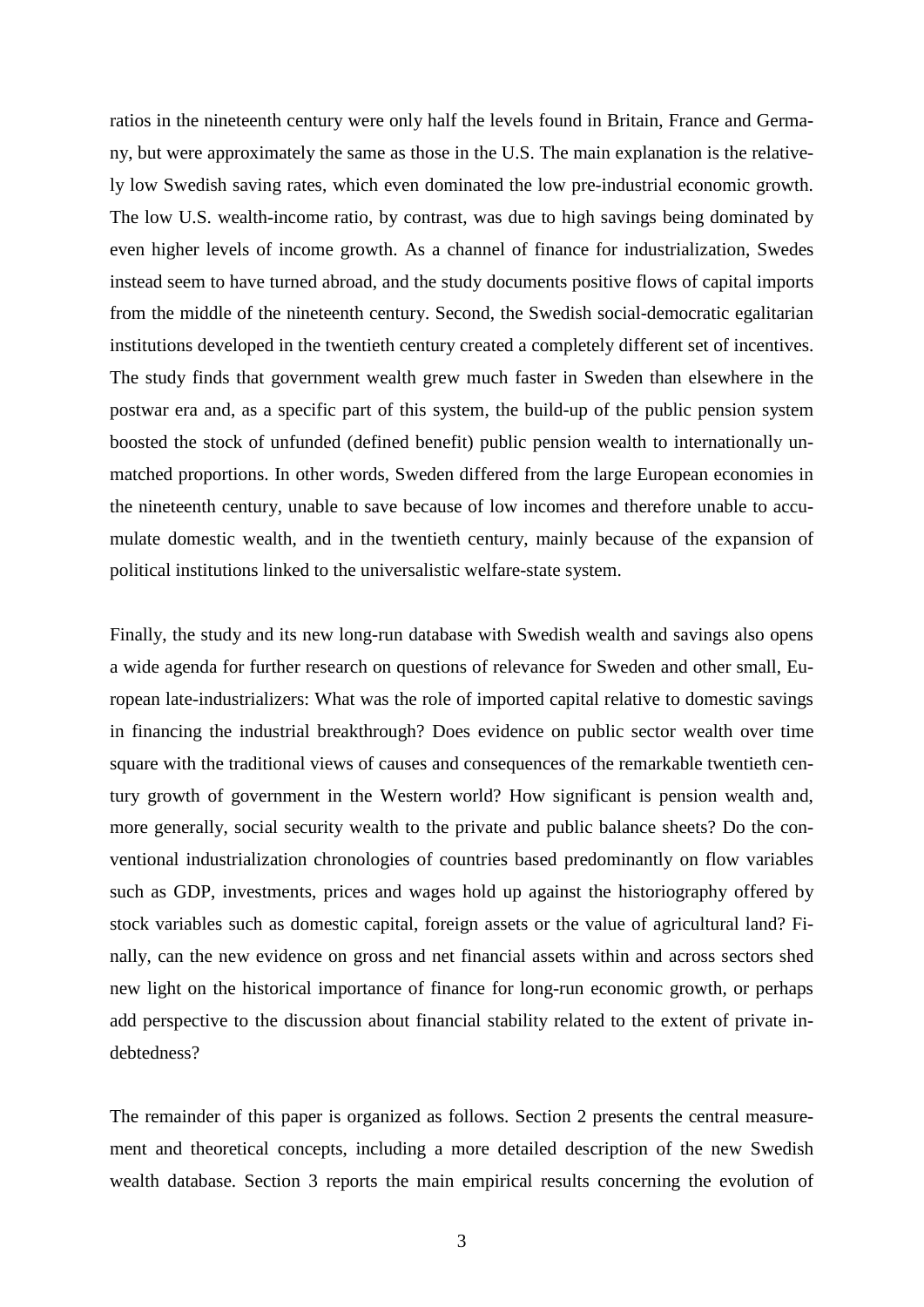Swedish private and national wealth-income ratios and how it compares with similar evidence of other countries. Section 4 decomposes the accumulation of wealth between contributions from new savings and asset price gains, whereas Section 5 further investigates the determinants of the observed patterns, focusing specifically on historical land prices, the role of capital imports and the emergence of the welfare state. Section 6 concludes and identifies areas for future research.

#### **2. Concepts and measurement**

 $\overline{a}$ 

#### **2.1 Wealth, income and savings in Sweden: A new historical database**

I present a new database, the Swedish National Wealth Database (SNWD), containing annual national and private wealth and savings for Sweden over the period 1810–2014. Definitions of all variables in SNWD follow the international standards of the System of National Accounts, SNA 2008 (United Nations, 2009), and the European System of Accounts, ESA 2010 (Eurostat,  $2013$ ).<sup>[4](#page-6-0)</sup> The analytical and definitional framework is adopted from the recent study by Piketty and Zucman (2014), and the Swedish database is structured in a similar fashion as their cross-country dataset.

Data on Swedish historical wealth come from a variety of sources: tax assessments of land and housing, bank statistics of outstanding loans to the public and the value of currency and deposits, market capitalization at the stock exchange plus assessed market value of non-listed business equity, informal claims and debts, pension assets associated with different private and public systems. Although several of these series are newly collected for this study, many emanate from previous efforts by scholars and statistical agencies.<sup>[5](#page-6-1)</sup> The non-financial assets are mainly in the form of tax-assessed stock values, similar to those used by Piketty and Zucman and are not generated by accumulating past investments through the perpetual inventory method. A complete description of the SWND and details of its construction, including exten-

<span id="page-6-0"></span><sup>&</sup>lt;sup>4</sup> There are some discrepancies between the SNA 2008 and ESA 2010 as well as differences in how countries implement these systems in their own practices. An important new feature of the ESA 2010 is that costs for research and development (R&D) are redefined from running expenses (i.e., consumption) to investments, which implies that R&D is to be included in the capital stock. In this paper, however, I follow the practice of Piketty and Zucman (2014) for comparative purposes and do not treat  $R&D$  as investment but instead as expenses, thus following the older routine in the ENS 1995 (the Swedish version of ESA 1995).

<span id="page-6-1"></span><sup>&</sup>lt;sup>5</sup> Fahlbeck (1890) and Flodström (1912) made important contributions to Swedish national accounting, including the construction of national wealth estimates for single years. Berg (1983, 2000) compiled household balance sheets since 1950. In the 1990s, Statistics Sweden constructed national balance sheets for the period 1980–1994 (Tengblad 1992; Statistics Sweden 1995). In addition, the database relies on the work by Swedish economic historians in generating long-run national accounts series (Edvinsson, 2005, 2014; Krantz and Schön, 2007).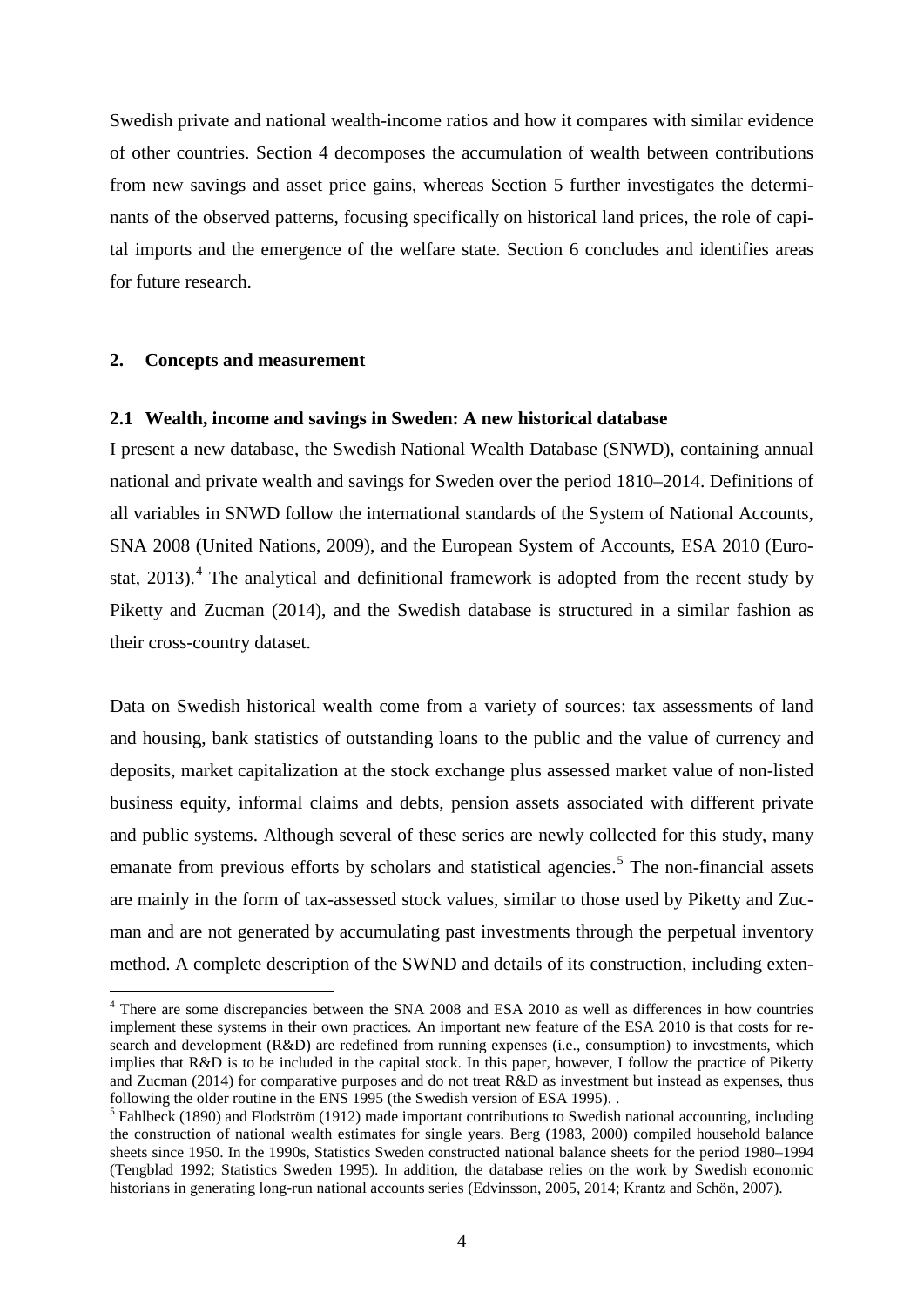sive treatments of source materials, previous studies, alternative definitions and the numerous problematic aspects of the data are presented in the companion paper Waldenström (2015a) and its appendix Waldenström (2015b).

Net wealth in year t,  $W_t$ , is defined as the sum of the end-of-year market value of nonfinancial assets,  $A_t^N$ , plus financial assets,  $A_t^F$ , less liabilities,  $L_t$ . Non-financial assets consist of produced assets, mainly dwellings and other construction, and non-produced assets, such as urban and agricultural land and timber tracts.<sup>[6](#page-7-0)</sup> Financial assets consist of deposits and currency, shares, bonds, informal claims as well as life insurance savings and funded pension as-sets.<sup>[7](#page-7-1)</sup> Liabilities include standard financial sector loans, state loans to housing or higher studies and central government debt.

Sector-level wealth is reported for the private and government sectors. Private sector wealth,  $W_{Pt}$ , is estimated yearly since 1810 and follows the structure of Piketty and Zucman (2014). Specifically, it is defined as the sum of the net wealth of households (including non-profit institutions serving households),  $W_{Ht}$ , which includes corporate wealth measured as the total value of the household-owned equity of non-financial and financial corporations, and a "residual" corporate wealth component,  $W_{C_t}$ , which is defined as the difference between firms' market value and the replacement value of the firm net assets. In other words, if Tobin's Q is equal to one, then this difference is zero and  $W_{Pt} = W_{Ht}$ .

Public sector wealth,  $W_{\text{G}t}$ , consists of the sum of the net assets of the central government (the state),  $W_{CGL}$ , and the local governments (counties and municipalities),  $W_{LGL}$ . As in the case of private wealth, public wealth is computed from official statements of balance sheets, taxassessed values of public land holdings, the value of outstanding public debt, etc. The main source for the postwar era is the Financial Accounts. Before that, a full set of assets and liabilities for both central and local governments are available from different sources on an annual level back to 1870. Consequently, the Swedish series of national wealth,  $W_{N_t}$ , is defined as the sum of private and government wealth and is available annually for the period 1870–2014. Note that national wealth in an open economy encompasses not only domestic capital,  $K_t$ , but

<span id="page-7-0"></span><sup>&</sup>lt;sup>6</sup> The stock of consumer durables is reported separately from the main variables as the SNA classifies them as being consumed away within one year and thus not part of a stock of assets.

<span id="page-7-1"></span><sup>&</sup>lt;sup>7</sup> Unfunded public pension claims are not part of the main specification of household assets, but in a sensitivity analysis below I report a new series for public pension wealth since the introduction of the universal public pension system in 1914.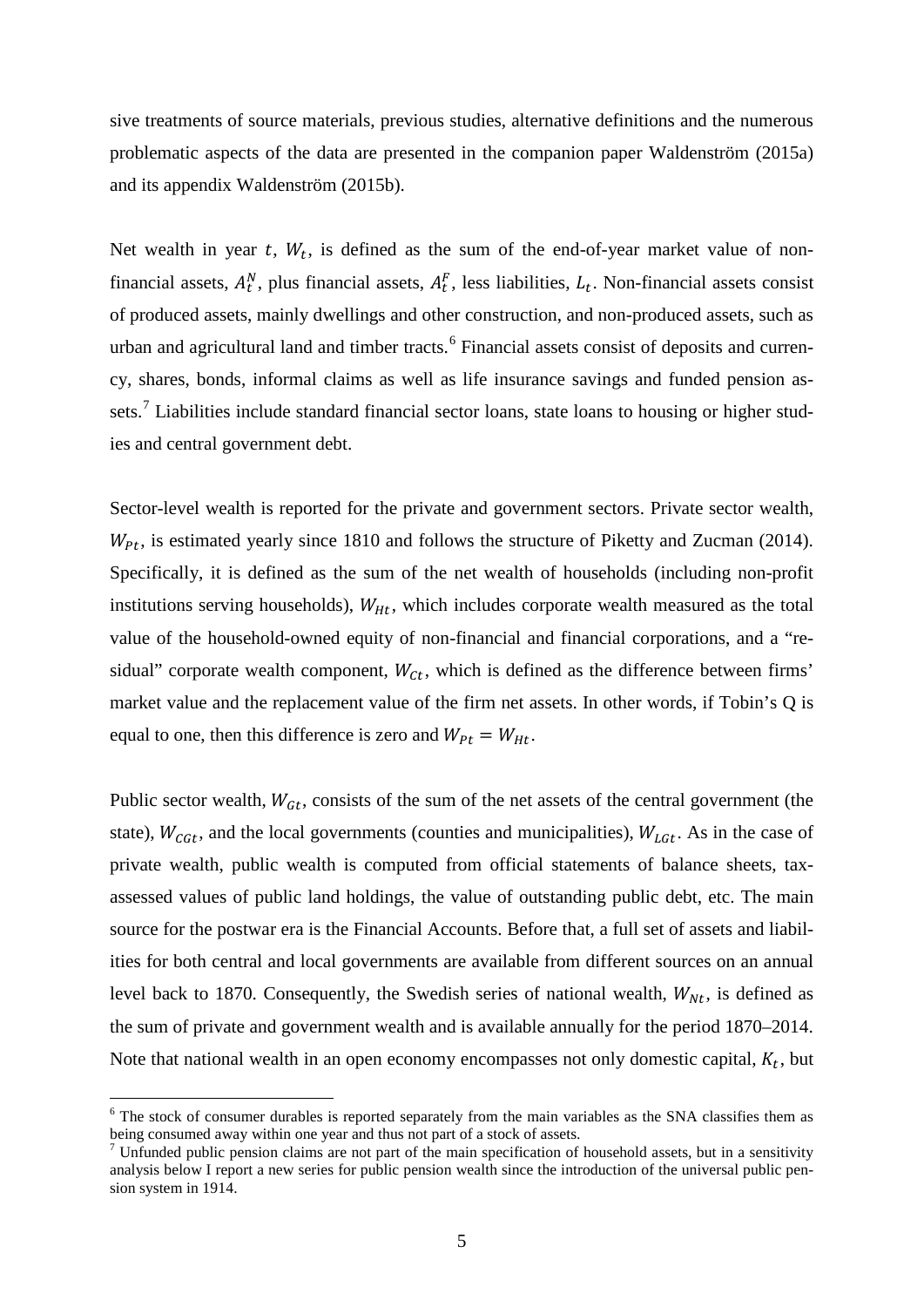also the net of assets and liabilities vis-à-vis foreigners, i.e., net foreign assets,  $NFA_t$ , which means that we can also write national wealth as  $W_{Nt} = K_t + NFA_t$ .

The main variable of interest in this study is the aggregate *wealth-income ratio*,  $\beta_t = W_t/Y_t$ , which shows the number of annual national incomes  $Y_t$  needed to earn the current stock of wealth. National income is defined in as the gross domestic product,  $Y_t^d = f(K_t, L_t)$ , less capital depreciation,  $\delta K$ , plus net foreign income,  $NFI$ <sup>[8](#page-8-0)</sup>. There are different  $\beta s$  for the different sectors in society, with  $\beta_{Pt}$ ,  $\beta_{Gt}$  and  $\beta_{Nt}$  denoting the wealth-income ratios using private, government and national wealth, respectively.

In addition to the new wealth data, the study also presents new estimates of annual national and sectoral gross and net saving rates for Sweden since 1810. Gross saving is denoted as  $S_t^g = s_t^g Y_t$  and net saving is  $S_t^n = S_t^g - \delta_t K_t$ . Private gross and net saving rates are the sum of personal and corporate saving rates such that  $s_{Pt}^g = (S_{Ht}^g + S_{Ct}^g)/Y_t = S_{Pt}^g/Y_t$  and  $s_{Pt}^n =$  $S_{Pt}^{n}/Y_t$ . The national saving rate is defined as the sum of private and public saving,  $S_{Nt}^{n}$  =  $s_{Ht}^{n} + s_{Ct}^{n} + s_{Gt}^{n}$ . Data on savings are scarce or even nonexistent before 1950, when Sweden introduced its official national accounts. Between 1810 and 1950, therefore, savings are computed from the historical national accounts of Edvinsson (2005, 2014) as the sum of investments, gross or net of depreciation, and the sum of the current account (defined as the difference between exports and import of goods and services) and capital accounts (defined as the net foreign income). The sectoral decomposition of saving before 1950 is based on applying approximate—and, unfortunately, highly uncertain—shares of national saving reported in Lindberger (1[9](#page-8-1)56) and Lundberg (1970).<sup>9</sup> After 1950, I use the numbers for household, corporate, government and national saving reported in the official national accounts.

#### **2.2 Framework for understanding wealth-income ratios over the long run**

 $\overline{a}$ 

What are the forces determining the level and trends of wealth-income ratios over time? In particular, what is the role of new savings and capital gains in the accumulation of wealth? Does it matter whether one uses gross or net saving rates? And, is there a role for economic and political institutions in all this?

<span id="page-8-0"></span><sup>&</sup>lt;sup>8</sup> National income is defined in a standard manner as the gross domestic product,  $Y_t^d = f(K_t, L_t)$ , less capital depreciation,  $\delta K$ , plus net foreign income,  $NFI$ .<br><sup>9</sup> Shares of national saving adhering to households, corporations and the government are reported by Lundberg

<span id="page-8-1"></span><sup>(1970,</sup> pp. 92f) for the period 1923–1962 and Lindberger (1956, ch. 4) for 1945–1951. The shares before 1923 are assumed to be at the same level as in the 1920s. See further Waldenström (2015b, section F3).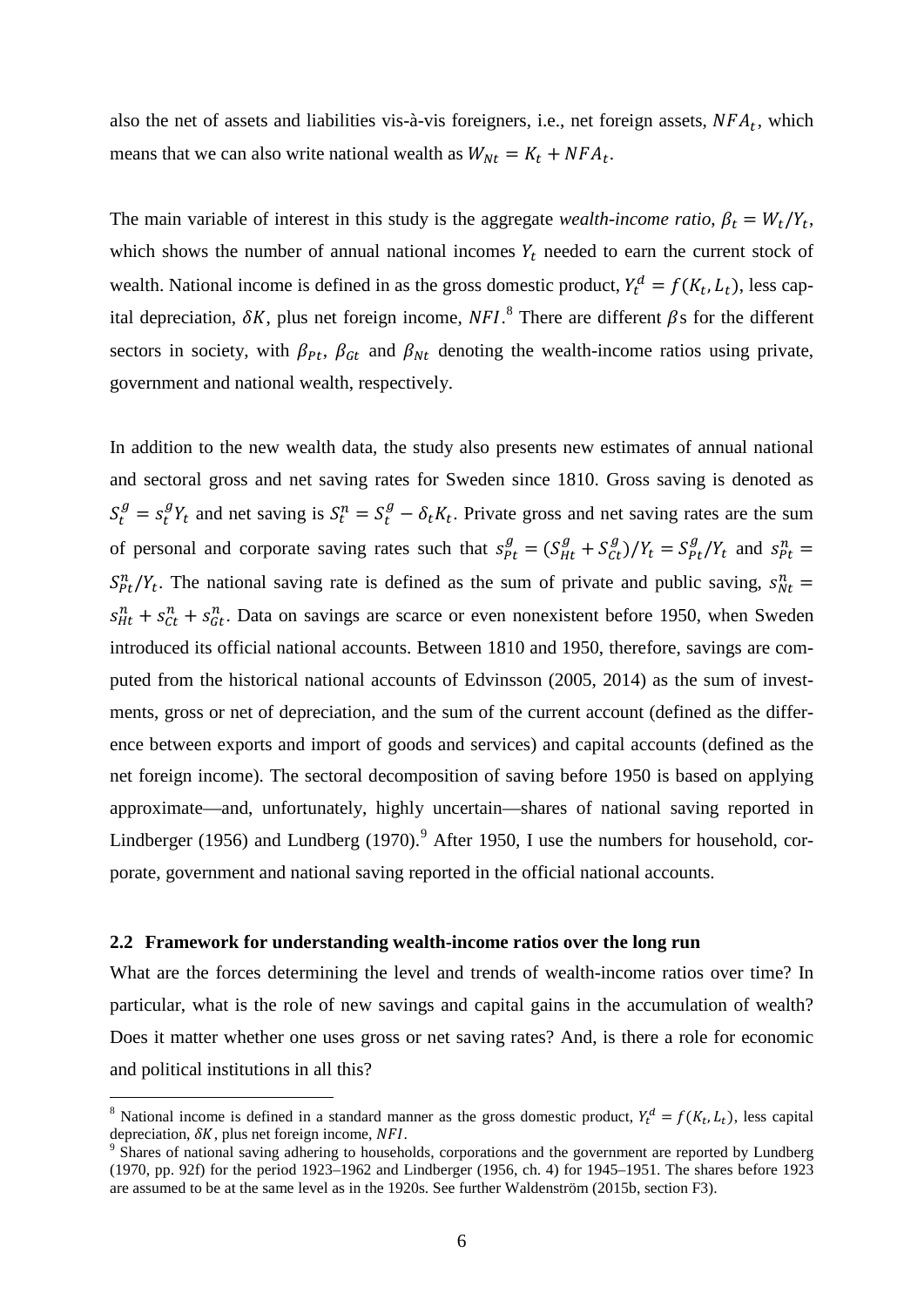In the path-breaking analysis of Piketty and Zucman, a structural macroeconomic framework based on the Harrod-Domar-Solow growth model is presented for understanding the evolution of  $\beta$ . The analysis departs from a standard formula for wealth accumulation as a function of previous wealth, net of depreciation saving, and capital gains:  $W_{t+1} = W_t + s_t^n Y_t + KG_t$ . If one abstracts from capital gains and assumes that there is only one (capital) good in the economy, then savings-induced wealth growth drives all wealth accumulation. Over a sufficiently long time period with stable growth and saving rates, Piketty and Zucman show that the steady-state level of  $\beta$  relies on the relationship between private net savings  $s^n$  and income growth rate g as follows:  $\beta = s_t^n/g$ .<sup>[10](#page-9-0)</sup>

Extending this framework by considering two goods where relative price effects can give rise to capital gains, wealth growth can now be decomposed into a saving-induced component (a volume effect) and a capital gains-induced component (a relative price effect).<sup>[11](#page-9-1)</sup> In Section 5 below, this decomposition is shown for Sweden over different time periods since 1810 and for different types of saving rates, contrasting the results with those found for other countries.

#### **3. Wealth-income ratios over the path of development**

This section presents and analyzes the evolution of wealth-income ratios in Sweden from the beginning of the nineteenth century until today. The analysis is essentially comparative, contrasting the developments in Sweden with those found previously for France, Germany, the U.K. and the U.S. but also investigating whether there are robust common cross-country patterns using new econometric time series estimations of common structural break points.

#### **3.1 Private and national wealth-income ratios in Sweden**

 $\overline{a}$ 

[Figure 1](#page-31-0) shows the ratio of Swedish private wealth to national income,  $\beta_P$ , between 1810 and 2014 and how it is composed between non-financial and financial assets and liabilities. The trend over the full two-hundred-year period resembles an italicized "N", an *N*:  $\beta_p$  increases

<span id="page-9-0"></span><sup>&</sup>lt;sup>10</sup> This steady-state result is derived by Piketty and Zucman (2014) from the dynamic equation  $\beta_{t+1} =$  $\beta_t \frac{(1+g_{Wst})}{(1+g_t)}$ , where  $1+g_{Wst}=1+s_t^n/\beta_t$  is the savings-induced rate of wealth growth and  $1+g_t=Y_{t+1}/Y_t$  is the rate of income growth.

<span id="page-9-1"></span><sup>&</sup>lt;sup>11</sup> Denoting the volume of capital, V, and the market value of capital,  $K = qV$ , Piketty and Zucman (2014) show that the wealth-income ratio evolves according to the process  $\beta_{t+1} = \beta_t \frac{(1+g_{Wst})(1+q_t)}{(1+g_t)}$ , where  $1+q_t$  is the capital gain or capital loss.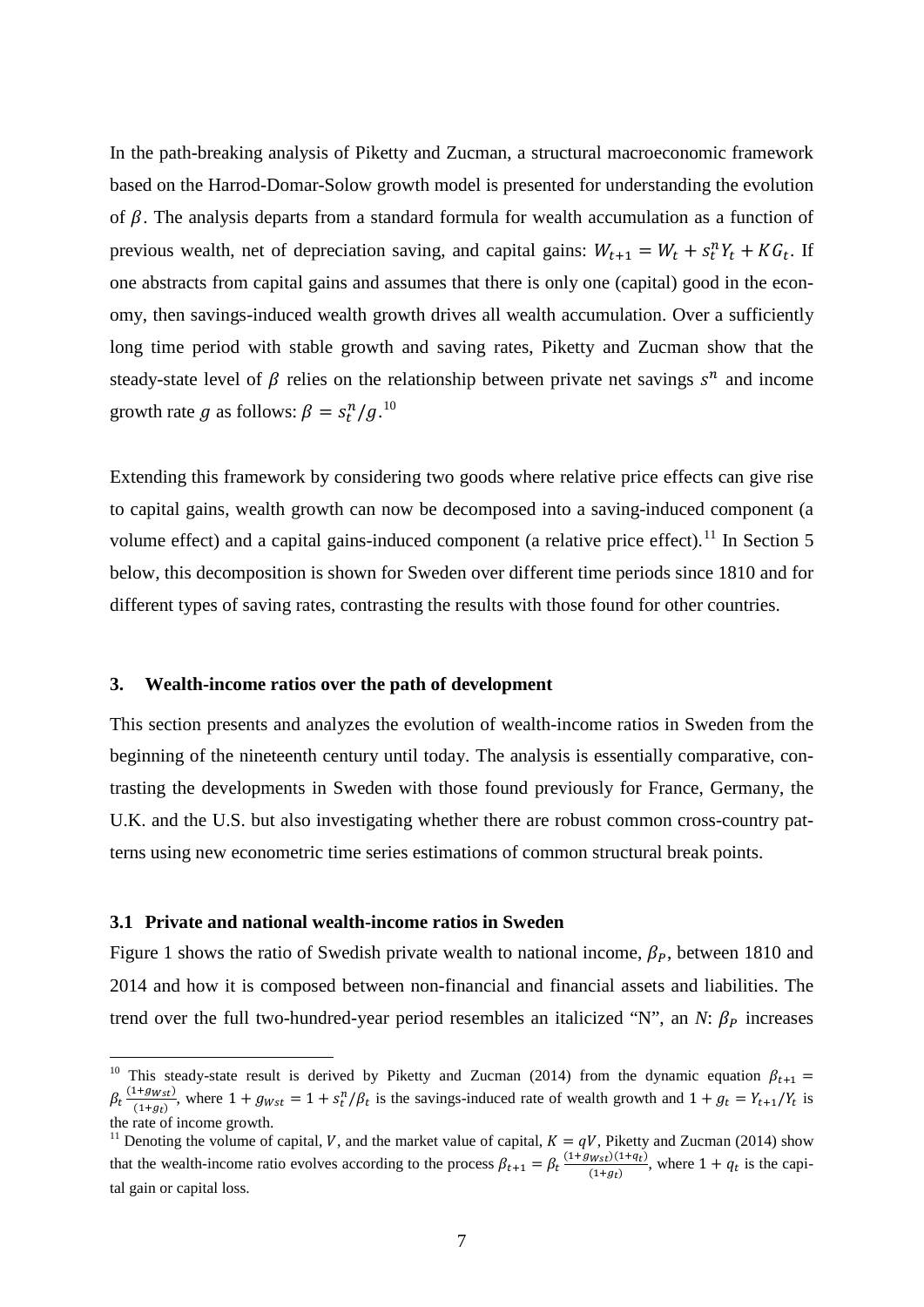from approximately 300 percent, or three years of national income to earn the stock of private wealth, in the early agrarian era to almost 500 percent at the time of the industrial take-off in the late nineteenth century. During the twentieth century, the wealth-income ratio declines, starting in the years just after the First World War basically all the way until the 1980s, when it reached a historical low of only 179 percent in 1984. This long secular decline in the relative value of private wealth is seen in both non-financial and financial asset-income ratios.

The figure also shows how pre-industrial household wealth was predominantly non-financial (buildings and agricultural land), whereas financial assets remained unimportant until the end of the nineteenth century, reflecting the development of a private banking system and the overall monetization of the Swedish economy.<sup>[12](#page-10-0)</sup> Private debt was insignificant in the nineteenth century and started increasing during the interwar period onwards as ordinary people started earning enough to acquire mortgage loans and borrow for car purchases. This rise of "popular wealth" (Atkinson and Harrison, 1978) caused the household debt-national income ratio increase from approximately 30 percent in 1920 to 100 percent in the 2010s. Trends in national income also naturally contribute to the evolution of  $\beta$ , and subsequent sections precisely show by how much through decompositions of  $\beta$  into income growth, saving intensity and relative asset price developments.

#### [\[Figure 1](#page-31-0) about here]

National wealth and its relation to national income since 1870 is shown in [Figure 2.](#page-32-0) Practically all of Sweden's net wealth is made up of private wealth; until the mid-twentieth century,  $\beta_P$ represented over nine-tenths of  $\beta_N$ . An exceptional era was the 1950s, 1960s and 1970s, when Swedish government wealth expanded rapidly and  $\beta<sub>G</sub>$  more than quadrupled. This expansion reflects the build-up of a social security system and, in particular, the establishment of a pension system, which required the state to accumulate buffer funds to back up its pension obligations to the retirees. Many regard these buffer funds as "forced household savings", and below, I examine whether these funds—had they indeed been saved privately—are quantitatively significant alongside other forms of household pension wealth.

<span id="page-10-0"></span> $12$  Of course, within these two broad assets, the composition has shifted over time. In particular, agricultural assets (farmland, forests and buildings) went from constituting three-fourths of non-financial assets in the agrarian era to less than half in the 1930s and less than one-tenth after the 1970s. Financial assets were approximately one-third bank deposits and currency and one-third business equity until the 1970s when insurance savings become important, amounting to half of all financial assets in the 2010s.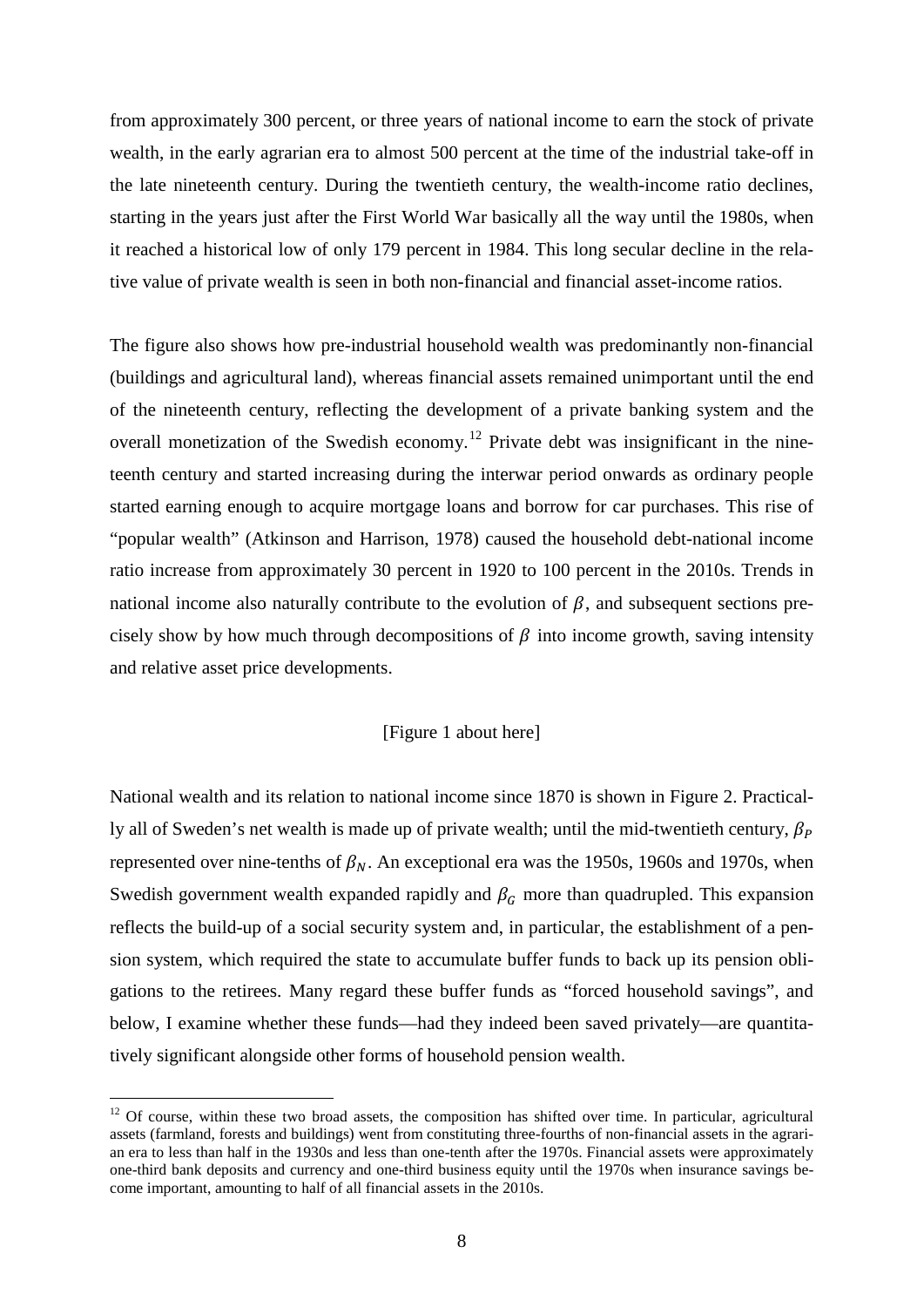#### [\[Figure 2](#page-32-0) about here]

#### **3.2 International comparison: Sweden vs. four large economies**

How does the evolution of Swedish wealth-income ratios match the experiences of other countries? Are the differences in terms of country size or level of economic development across historical periods immediately visible in the trends and levels of  $\beta$ ? Looking at the long-run time trends, is it possible to detect common patterns in trends and important regime switches, or are these experiences predominantly country-specific? This section aims to answer these questions by comparing Sweden with different countries, all of which are larger than Sweden in terms of either economy or population or both.

To begin, [Figure 3](#page-33-0) displays wealth-income ratios during the period 1970–2010 of Sweden and nine other industrialized countries reported by Piketty and Zucman (2014). Naturally, there are a number of country-specific aspects to consider when making a full comparative account, but if one restricts attention to how Sweden compares with the rest, then two immediate results stand out. First, Sweden's wealth-income ratios are relatively low. When considering private sector wealth (left panel), in the 1980s and 1990s,  $\beta_P$  hovers at approximately 200 percent (or two years of national income) in Sweden and 200–400 percent in the other countries. During the 2000s, Sweden has a ratio of approximately 300 percent and the other countries are at 400–600 percent. When considering national wealth (right panel), Sweden is more similar but always on the low end. The two countries that appear to most resemble Sweden in both cases are Canada and Germany. A second result is that Sweden appears to follow a similar trend of an increasing  $\beta$ , even if a close inspection reveals that the rise is not very smooth. In fact, the rise in Sweden begins only in the late 1990s, which naturally has bearing on the acclaimed role of macroeconomic and policy events in the 1970s and 1980s (more on this later).

#### [\[Figure 3](#page-33-0) about here]

Turning to the long-run historical perspective, Figure 4 displays  $\beta_P$  between 1810 and 2010 in the countries for which such long-run data exist: Sweden, France, Germany, the U.K. and the U.S. The wealth-income ratio in the nineteenth century is much lower in Sweden than in the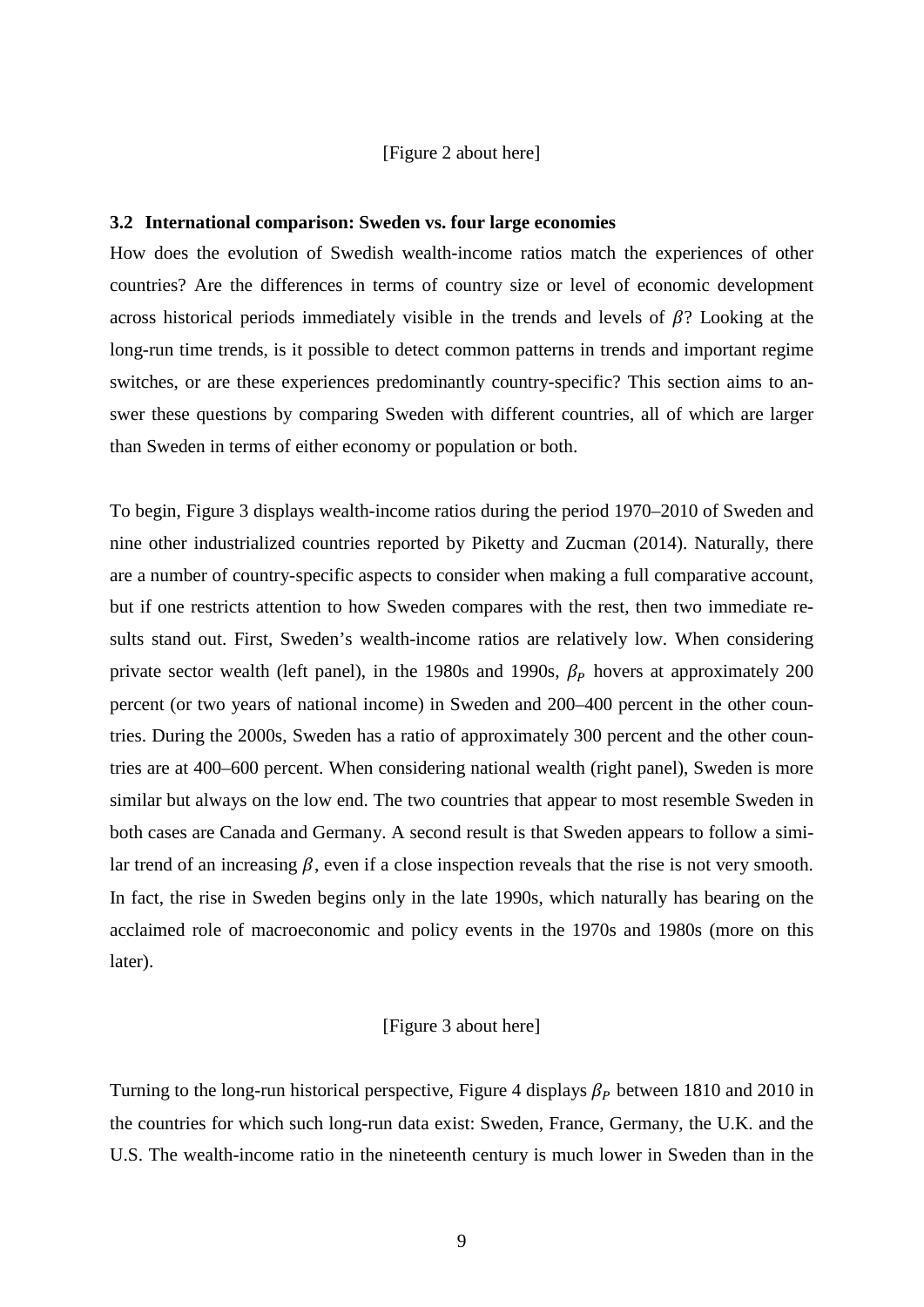other European nations, at roughly one-third to one-half of their levels. However, Sweden is almost exactly on par with the level of the U.S., beginning low at approximately 300 percent of national income and then slowly increasing to between 400 and 500 percent a century later. In the twentieth century, all five countries appear to converge, dropping during the First World War and then decreasing further until the 1980s, when the decrease turns into an increase.

#### [\[Figure 4](#page-34-0) about here]

Figure 5 shows the long-run development of  $\beta_N$ . Although the time span is somewhat shorter, the picture looks almost exactly the same as for private wealth: Before the First World War, Sweden resembles the U.S., having a wealth-income ratio that is approximately half of those found in the rest of Europe. In the twentieth century, the countries are all in the same region and Sweden does not deviate notably. It is interesting to note, however, that the modern relatively low Swedish national wealth-income ratio is not present until the 1970s.

#### [\[Figure 5](#page-35-0) about here]

Next, the cross-country comparison moves from essentially resting on casual observations to a more systematic examination of the trends and trend breaks across historical regimes. In the following, I apply recent econometric techniques to find *statistical* answers to questions such as: Are there statistically robust structural breaks, i.e., shifts in means, in the wealth-income ratios? If so, when do these breaks occur, and to what extent are they common across countries or country-specific? Two methods are used, one for estimating breaks in individual countries one at the time (Bai and Perron, 1998, 2003) and the other for estimating common breaks for groups of countries (Qu and Perron, 2007). Both methods are based on estimating breaks in a multistep procedure, first testing whether there are any breaks in the series and then, if breaks are detected, recursively evaluating their exact timing and magnitude.<sup>[13](#page-12-0)</sup> For a shift to

<span id="page-12-0"></span><sup>&</sup>lt;sup>13</sup> In both cases, log-linear models are estimated, regressing  $\beta$  on constants in each time period separated by structural breaks (if any). In Bai and Perron's model, this entails estimating for one country at the time  $\beta_t = c_i$  +  $u_t$  for  $t = (T_{i-1} + \cdots + T_i - 1)$  over regimes  $j = 1, 2, ..., m - 1$ , where m is the maximum number of breaks allowed (throughout, we set  $m = 3$  because this is the upper boundary for the Qu-Perron model to be able to provide an estimation given the dataset at hand). The method of Qu and Perron is based on estimating  $\beta_t =$  $(I \otimes c')S\gamma + \varepsilon_t$ , where  $\beta_t = (\beta_{1t}, ..., \beta_{nt})'$  is now an *n*-country vector of logged wealth-income ratios, I an identity matrix,  $c_t = (c_{1t}, ..., c_{nt})'$  a vector with q constants for each country i, S a selection matrix,  $\gamma_i$  a vector of estimated coefficients and  $\varepsilon_t$  a random error. For a more extensive description of these methods, the different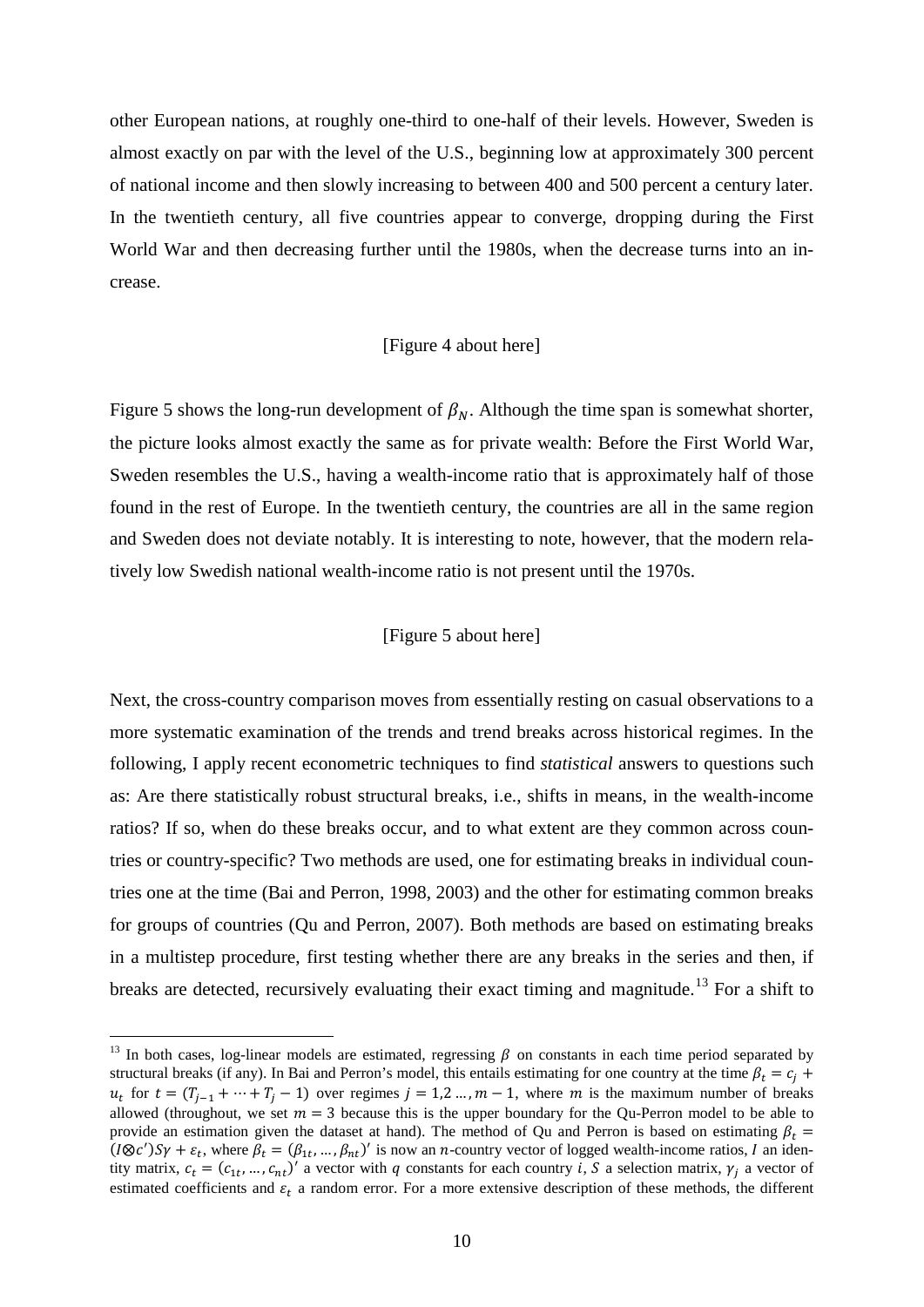be defined as "structural", regimes are required in both models to be at least 21 years long (corresponding to setting the model's trimming parameter to 15 percent), but naturally setting this length is a matter of perspective given the questions at hand.<sup>[14](#page-13-0)</sup>

Table 1 and Figures 6 and 7 present results on the 140-year period from 1870 to 2010, which is the longest period for which annual observations are available. The first panel examines private wealth-income ratios, whereas the second panel examines national wealth-income ratios. As for the common breaks in all five countries, the Qu and Perron method detects three significant break points: 1) the First World War, 2) the Second World War—both of which are associated with drops of approximately one-third of the wealth-income ratio—and 3) the 1980s, when wealth-income ratios increase by approximately one-third. The wartime episodes are not surprising given the well-known attributes of these geopolitical shocks having a tremendous impact on the taxation and regulation of capital and, to some extent, outright de-struction of capital.<sup>[15](#page-13-1)</sup> The 1980s break is less obvious but comes right after the important policy shifts towards liberalization and tax reductions in many Western countries. Looking at the single-country breaks, they are broadly consistent with the timing of the common breaks, especially around the two World Wars, and all countries report at least one break in the post-1980 era. However, the precise timing of this latter break point appears to be partly due to artifacts of the statistical models: the breaks vary between 1981 and 1990, but in some countries (Sweden, Germany, the U.S.), breaks in models with shorter minimum regime lengths are recorded much later in the  $1990s$ <sup>[16](#page-13-2)</sup> If anything, this gives perspective to conclusions about the role of the policy changes of the 1980s.

The estimated break points for Sweden clearly deviate from those of the larger countries. There are no breaks found around the Second World War and only a small change in 1915, whereas breaks are recorded between the wars in the mid-1930s (national wealth) or shortly

<u>.</u>

tests they entail, problems and an application to a long-run series of top income shares, see Roine and Waldenström (2011). All data and GAUSS codes are available from my personal webpage (attributing to the authors of the respective methods for generously sharing their computer programs).

<span id="page-13-0"></span><sup>&</sup>lt;sup>14</sup> In fact, the minimum length is determined by the bounds of the Qu and Perron model, which cannot be estimated for shorter regimes given the number of countries and time-series length. The Bai and Perron model works with shorter regimes, but the longer regime length was chosen for comparability reasons.

<span id="page-13-1"></span><sup>&</sup>lt;sup>15</sup> Piketty and Zucman (2014) show that the extent of war destruction during the World Wars varied but overall was fairly limited, even in countries such as Germany and France, where many battles took place.

<span id="page-13-2"></span> $16$  Recall that the minimum regime length was set by the bounds of the Qu and Perron model. When instead fitting the Bai and Perron model with regimes as short as seven years (corresponding to a five-percent trimming value), new dates are found for the latest breaks: Sweden in 1999, Germany in 1998 and the U.S. in 1997 (all three corresponding to large positive mean-shifts in  $\beta$ ). For France and the U.K., the timing does not change.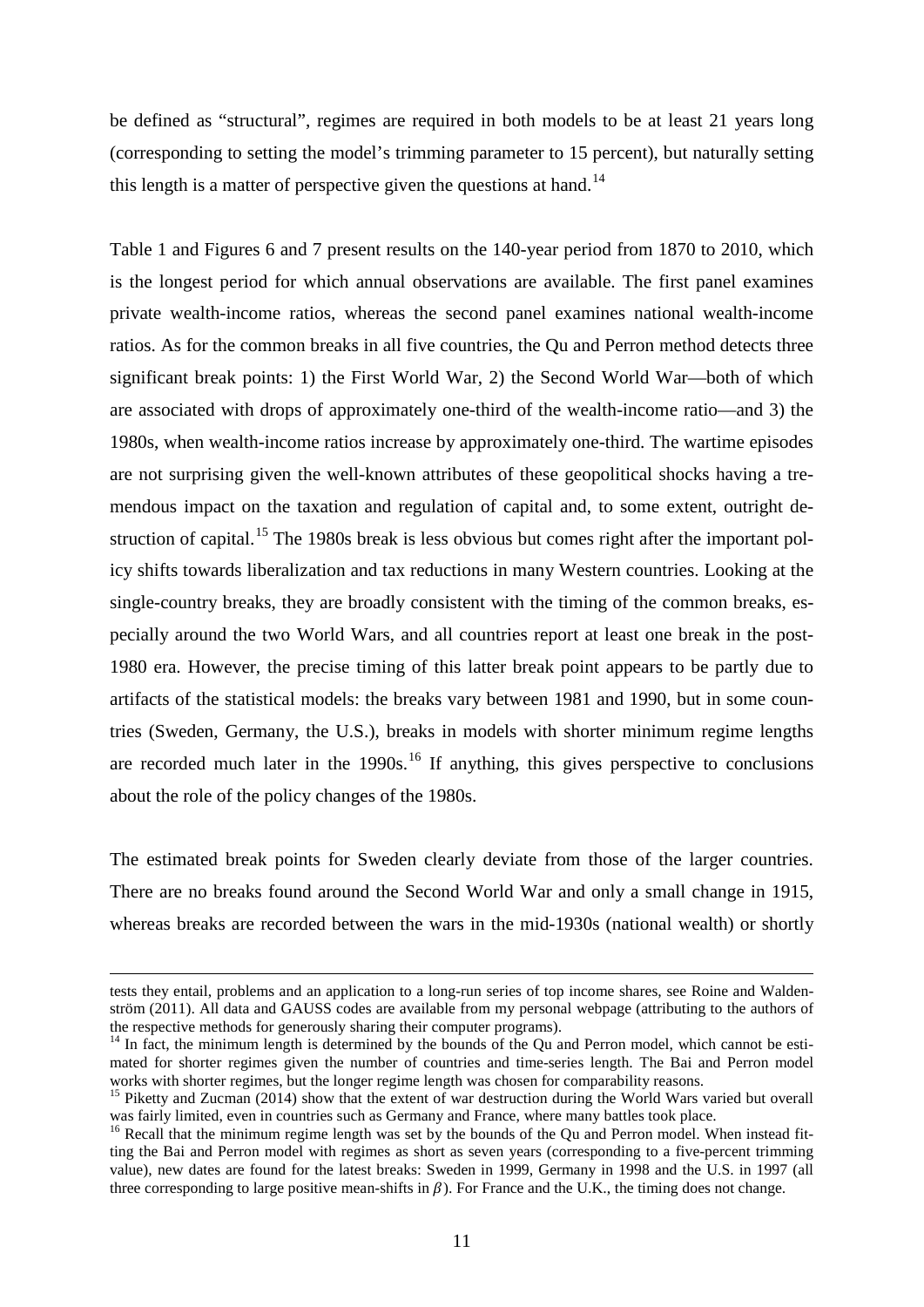after, in the early 1950s (private wealth). Sweden experienced other kinds of shocks that could account for these breaks, for example, in the 1930s with the demise of the dominant Krueger empire in 1932 (the "Krueger crash"), which severely hurt middle-class wealth as well as certain business groups, and in the early 1950s, through a shift towards stricter market regulations and hikes in most capital taxes.<sup>[17](#page-14-0)</sup> If anything, the Swedish break points highlight that political institutional changes associated with the World Wars were probably as important as the actual wars in shaping aggregate wealth-income ratios, especially over the long run.

> [Table 1 about here] [Figure 6 about here] [Figure 7 about here]

#### **4. Decomposing wealth accumulation: Savings vs. capital gains**

In their analysis of the long-run wealth growth, Piketty and Zucman (2014) found that almost all the long-run wealth accumulation in the large Western economies they studied emanates from past savings, whereas capital gains mattered primarily over shorter time periods. Sweden may potentially have followed a different trajectory by being a small and (relatively) open economy. This section begins the analysis of the drivers of Swedish wealth-income ratios by decomposing them into net of depreciation savings and capital gains, an analysis that builds on the conceptual framework presented in section 2. As the capital gains in this framework are derived residually from observed wealth accumulation and new savings, I continue by contrasting the results against recently compiled evidence of actual long-run asset price movements in Sweden. Finally, I empirically assess how models using savings and output net or gross of depreciation match the Swedish historical data.

Table 2 decomposes private wealth accumulation in Sweden since 1810 and compares it with previous results for France and the U.S. (Piketty and Zucman, 2014). The table presents results for two different kinds of saving rates: *private net savings*  $(s_p^n)$ , which sums the savings of corporations and households, and *personal net savings*  $(s<sub>H</sub><sup>n</sup>)$ , which consists of only household savings. Making this distinction relates to the specific nature of private sector wealth

<span id="page-14-0"></span> $17$  The literature on the volatile eras of the 1930s and 1950s in Sweden is vast, but discussion of the origins and effects of the Swedish postwar market regulations (leading to a "financial ice age") can be found in Jonung (1993) and discussion of the importance of the Krueger crash for private wealth and its distribution can be found in Roine and Waldenström (2009).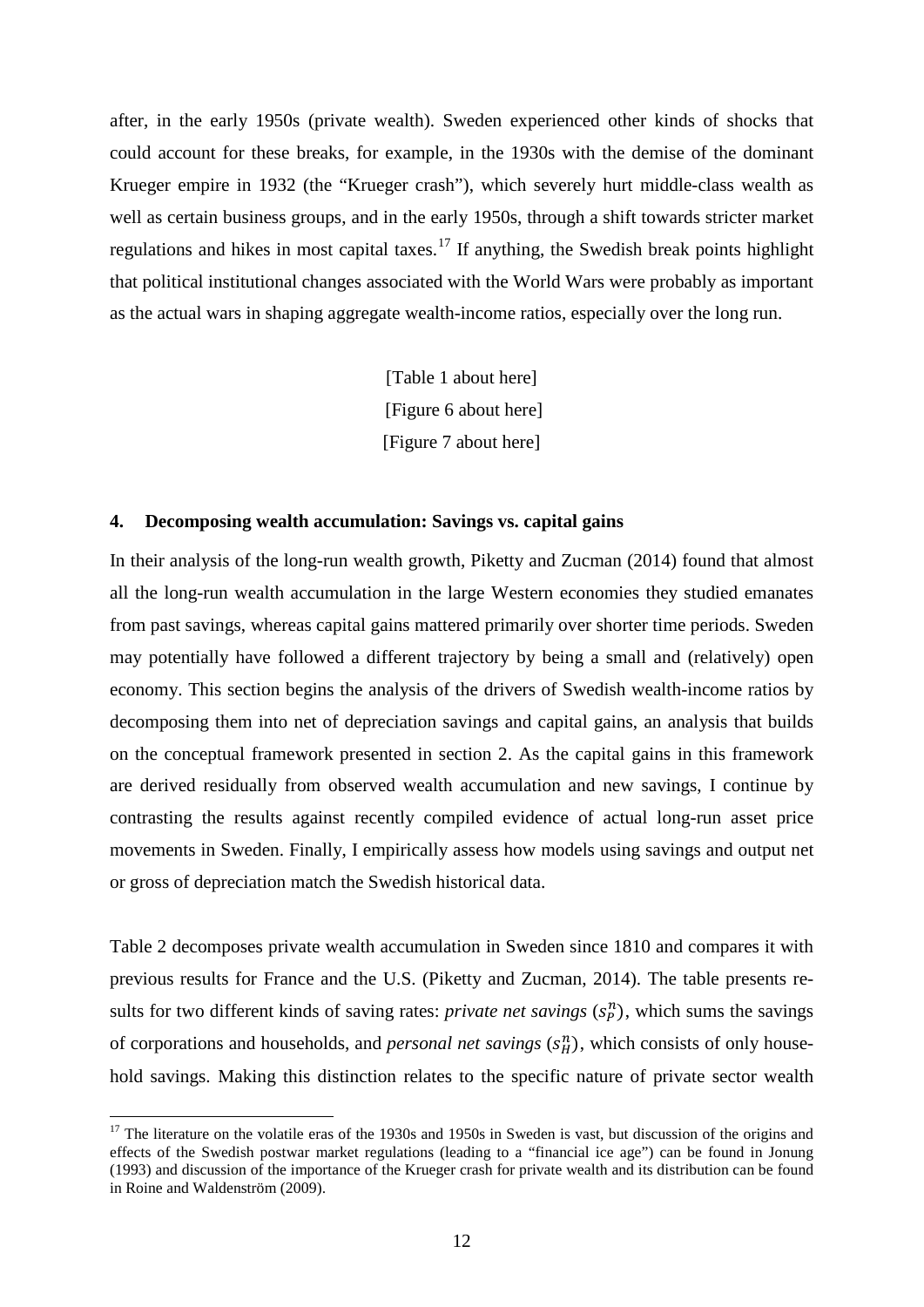data, where gross assets come from the household sector balance sheet (housing, bank deposits, shares, insurance savings, etc.) and therefore are most directly mapped against personal savings. The savings of corporations, in principle, are also reflected in private sector wealth through the value of corporate equity held by households, but if there are considerable deviations between book and market values of corporate equity (and Tobin's Q differs from one), then large corporate savings that are not reflected in market values of firms could interfere with the balance between personal savings and capital gains or losses in other asset markets, predominantly the housing market.<sup>[18](#page-15-0)</sup>

#### [\[Table 2](#page-44-0) about here]

A main result in Table 2 is that Sweden differs quite notably from the larger and historically richer economies of France and the U.S. Throughout the nineteenth century, capital gains account for most of Sweden's real growth in private wealth regardless of whether one uses private savings (which includes corporate savings) or only personal savings, in which case capi-tal gains account for almost 90 percent of the wealth growth.<sup>[19](#page-15-1)</sup> During the twentieth century, Sweden looks more similar to the other countries, but only when private saving is used. Disregarding corporate savings, capital gains once again represent most of private wealth growth in Sweden, whereas in France and the U.S., saving is still the dominant source. The exception in Sweden is the period 1950–1980, when personal savings were historically high.

Now, is it possible to match the large model-based estimated capital gains with historical evidence of capital gains observed on Swedish asset markets? Would it even be possible to infer from the evolution of asset price gains which of the two saving rates used above, private or personal, come closest to accounting for the real private wealth growth? Thanks to recent efforts to document historical returns on Swedish housing and stock markets, it is now possible

<span id="page-15-0"></span><sup>&</sup>lt;sup>18</sup> For Sweden, data on aggregate corporate book asset values can be reconstructed since 1980 (see Statistics Sweden, 1995). Tobin's Q is computed here as the ratio of the market value of all household business equity (listed and non-listed) to net corporate book assets. The Swedish Q ratio hovers around 0.3–0.5 until the late 1990s, when it increases drastically, almost reaching unity around 2000, only to fall to lower levels thereafter (see further Waldenström, 2015a). Piketty and Zucman (2014) found that in Germany, a relatively low Q at approximately 0.5 can account for much of the country's low  $\beta_P$ . In other words, Sweden resembles Germany in that its low corporate valuation during the 1970s, 1980s and most of the 1990s contributed to a low  $\beta_P$ .

<span id="page-15-1"></span> $19$  I discuss this result further below, but for the time being, it should be noted that such large capital gains are incompatible with an open-economy model, where insufficient domestic savings should spur capital imports because relative factor prices are set on world markets and not locally.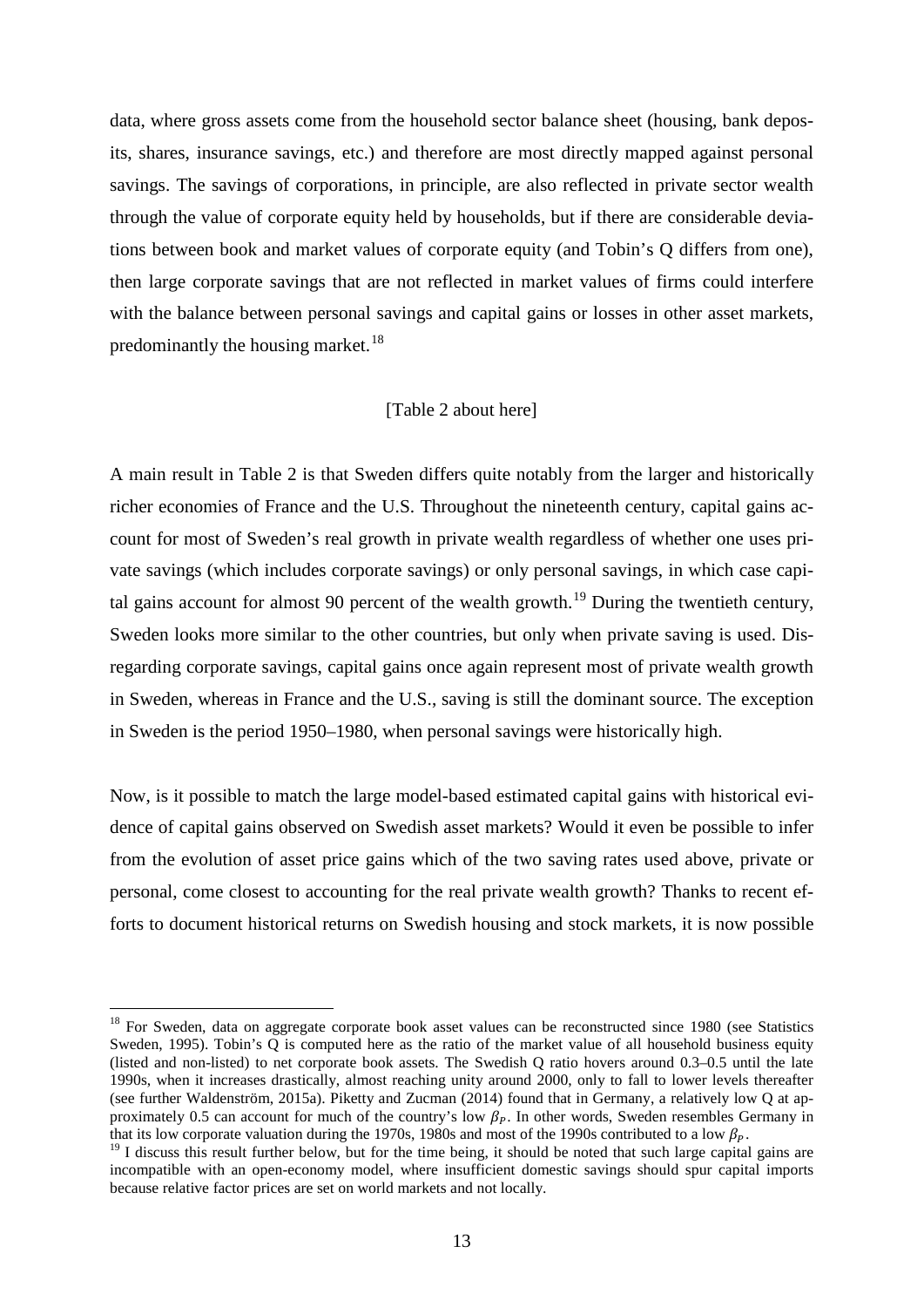to answer these questions.<sup>[20](#page-16-0)</sup> Table 3 shows, for different episodes since 1870, the inflationadjusted average annual real returns on housing and on stock market investments, and the two different implied average annual capital gains in Swedish private wealth when using private and personal saving rates (retrieved directly from 2). Much can be said about these historical developments, but if we restrict attention to the main message, a very clear pattern emerges. Over the whole period, real house price gains and capital gains in  $\beta_P$  implied from using personal savings are strongly associated in both levels and changes. Stock returns also move simultaneously with these capital gains but with less precision. By contrast, the model-based capital gains using private savings appear to be are much less consistent with observed asset price gains. In other words, the simple structural model of section 2 decomposing wealth growth into net savings and capital gains performs remarkably well when evaluated against real-world price gains in housing markets and using personal saving rates. The opposite holds true when using private saving rates, a result that most likely reflects discrepancies between the measurement of corporate values in either book or market terms.

[Table 3 about here]

#### **5. Further explanations for the evolution of Swedish wealth-income ratios**

#### **5.1 Is Sweden "the U.S. of Europe"?**

 $\overline{a}$ 

A main result from the previous sections is that Sweden has not followed a "European" pattern but instead a path much closer to the U.S., especially before the First World War. Although this resemblance may seem unexpected at first sight, a closer look reveals that Sweden and the U.S. in fact have some historical features in common that could have bearing on wealth-income ratios: they were both sparsely populated, i.e., a small population on a large, partly uncultivated land mass, and they were predominantly agrarian throughout the nineteenth century. $21$ 

<span id="page-16-0"></span> $20$  Bohlin (2014) and Söderberg, Blöndal and Edvinsson (2014) computed homogenous time series of housing prices in Gothenburg and Stockholm since 1875, with all-Swedish series available since 1857. Similarly, Wal-<br>denström (2014) presents new Swedish evidence of stock returns since 1871 and bond yields since 1856.

<span id="page-16-1"></span> $^{21}$  Population density during the nineteenth century (using Maddison data on inhabitants per square km of current country surface) was relatively high in France (from 50 to 60 between 1820 and 1910), Germany (from 70 to 170) and the U.K. (from 90 to 180), whereas it was relatively low in Sweden (from 6 to 12) and the U.S. (from 1 to 9).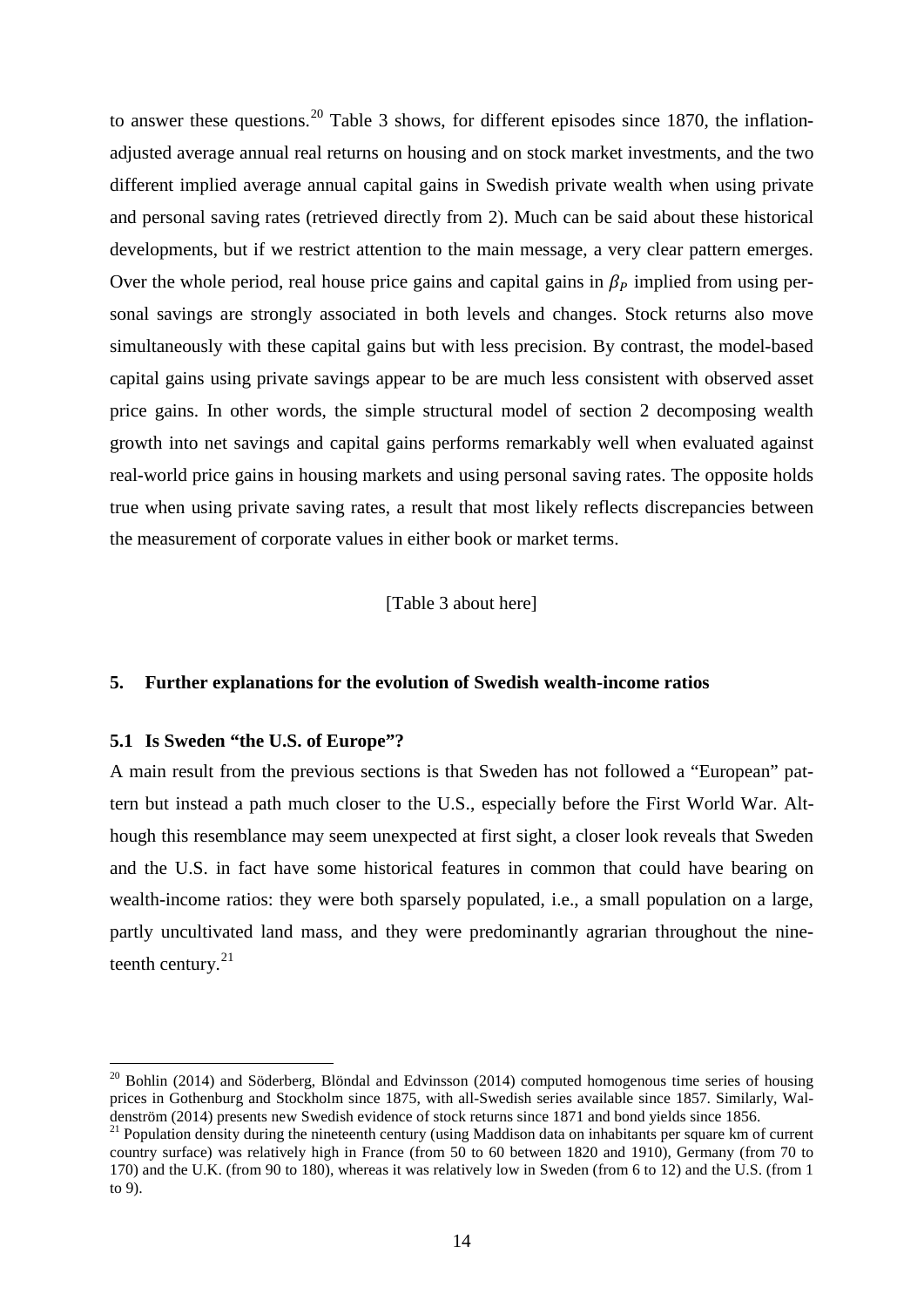Of course, the question is whether these similarities in demography and industrial structure suffice to account for the observed low capital intensity and, if so, whether Sweden can, in fact, be labeled "the U.S. of Europe". Answering this question properly requires a closer inspection of the data. As a first step, Figure 8 decomposes the private wealth-income ratios of the five countries for which historical data on  $\beta$  are available into three assets classes: agricul-tural land, housing and other domestic assets.<sup>[22](#page-17-0)</sup> Although Sweden and the U.S. do not depart from the large European countries in terms of either housing wealth or other domestic (mainly financial) assets, they indeed do so in regard to the value of agricultural land. In the nineteenth century, such land was worth approximately 1–2 years of national income in the U.S. and Sweden, compared to 3–4 years of national income in France, Germany and the U.K.

#### [Figure 8 about here]

Why then did both Sweden and U.S. have such lowly valued agricultural land? Was it due to low land prices (a relative price effect), or because little land was used in agriculture (a volume effect)? In their account of the issue for the U.S. only, Piketty and Zucman (2014) assert, without offering hard evidence, that with the observed high American saving rates and vast geographical land abundance, the low land prices can be rationalized only with a very low price per acre.<sup>[23](#page-17-1)</sup> The next step, then, is to shed more light on the issue, and this is done in Table 4, which reports the inflation-adjusted land price per acre in Sweden and the U.S. during the period between 1800 and 1920.<sup>[24](#page-17-2)</sup> In 1800, an acre was worth, on average, 103 USD in Sweden but only 10 USD in the U.S., i.e., approximately one-tenth. In 1850, land values in the U.S. had increased to one-fourth of that in Sweden, by 1880 it was almost one-half, and in the 1910s, the U.S. land value per acre had surpassed that in Sweden. In other words, U.S. land prices per acre were, in fact, very low in the nineteenth century, which supports Piketty and Zucman's assertion about one important reason for the low U.S. wealth-income ratio.

<span id="page-17-0"></span> $22$  Even though the asset categories are admittedly very broad, Piketty and Zucman still urge caution when making cross-country comparisons based on their historical series.

<span id="page-17-1"></span><sup>&</sup>lt;sup>23</sup> This, in fact, squares only with having and elasticity of substitution between capital and labor  $\sigma$  being less than 1 in a standard CES production function. The relative price effect (land price per unit of labor) then will dominate the volume effect (having much land per citizen), and Piketty and Zucman (2014) argue that this was indeed<br>the case in the U.S. during the nineteenth century.

<span id="page-17-2"></span><sup>&</sup>lt;sup>24</sup> The Swedish land value per acre (4,047 square meters transformed from the Swedish unit hektar, 10,000 square meters) is computed by simply dividing the farmland value by the size of farmland. Lindert (1993, table 1) reports data from agricultural censuses and the official U.S. Department of Agriculture averages for the 48 states. Prices are in 1960 USD.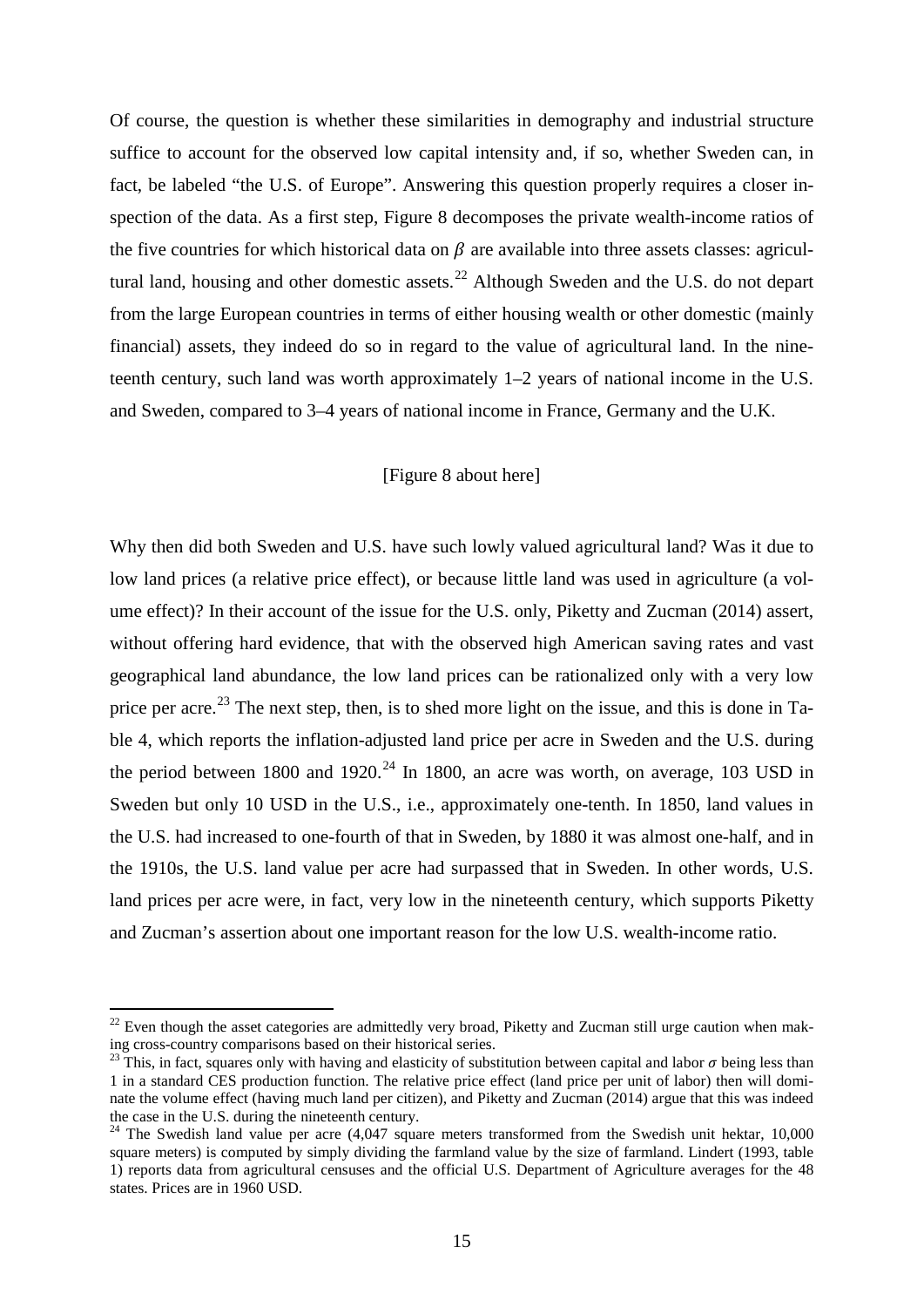#### [Table 4 about here]

However, this leaves us with a puzzle for Sweden: if the country's land prices were so high, why was the aggregate value of agricultural land not higher in terms of national income? According to the standard wealth accumulation model, the answer could indicate a volume effect, i.e., that net savings were too low in Sweden at this early stage of development for generating a stock of assets. Table 5, finally, reports net saving rates and national income growth rates for the five countries analyzed here over different periods since 1810. The Swedish saving rate was at a very low level at the beginning of the nineteenth century, at only 2–3 percent of national income, whereas the saving rate in the U.S. was four times as high and in line with that of France and Britain. Over time, the Swedish saving rates increased, and by the latter part of the twentieth century, all four countries seem to have converged.

#### [Table 5 about here]

Summing up the discussion, the answer to the question "Is Sweden 'the U.S. of Europe'?" must be "no". The two countries are remarkably similar in their wealth-income ratios, especially during the nineteenth century, but for quite different reasons. Whereas the U.S. had a low ratio largely due to very low land prices, Sweden had a low ratio due to domestic savings: the Swedes were simply too poor to afford accumulating any of their income. However, even though Sweden was not the U.S. of Europe, it was even more dissimilar to the other European countries included in the comparison. This calls for further research into the role of differing historical and institutional experiences for wealth accumulation among the countries across the European continent.

#### **5.2 The role of foreign capital**

The above analysis showed that Sweden was a relatively capital-scarce economy during the nineteenth century and that most of the Swedish private wealth was in the form of fairly illiquid assets, such as agricultural land and buildings. However, if this was true, how could the country manage to industrialize in the late nineteenth century with such a small amount of domestic liquid capital? One possible answer is *capital imports*, i.e., that the borrowed foreign wealth was used to finance the domestic real investments needed to develop the country's productive capacity. Indeed, the standard small, open economy model predicts that an in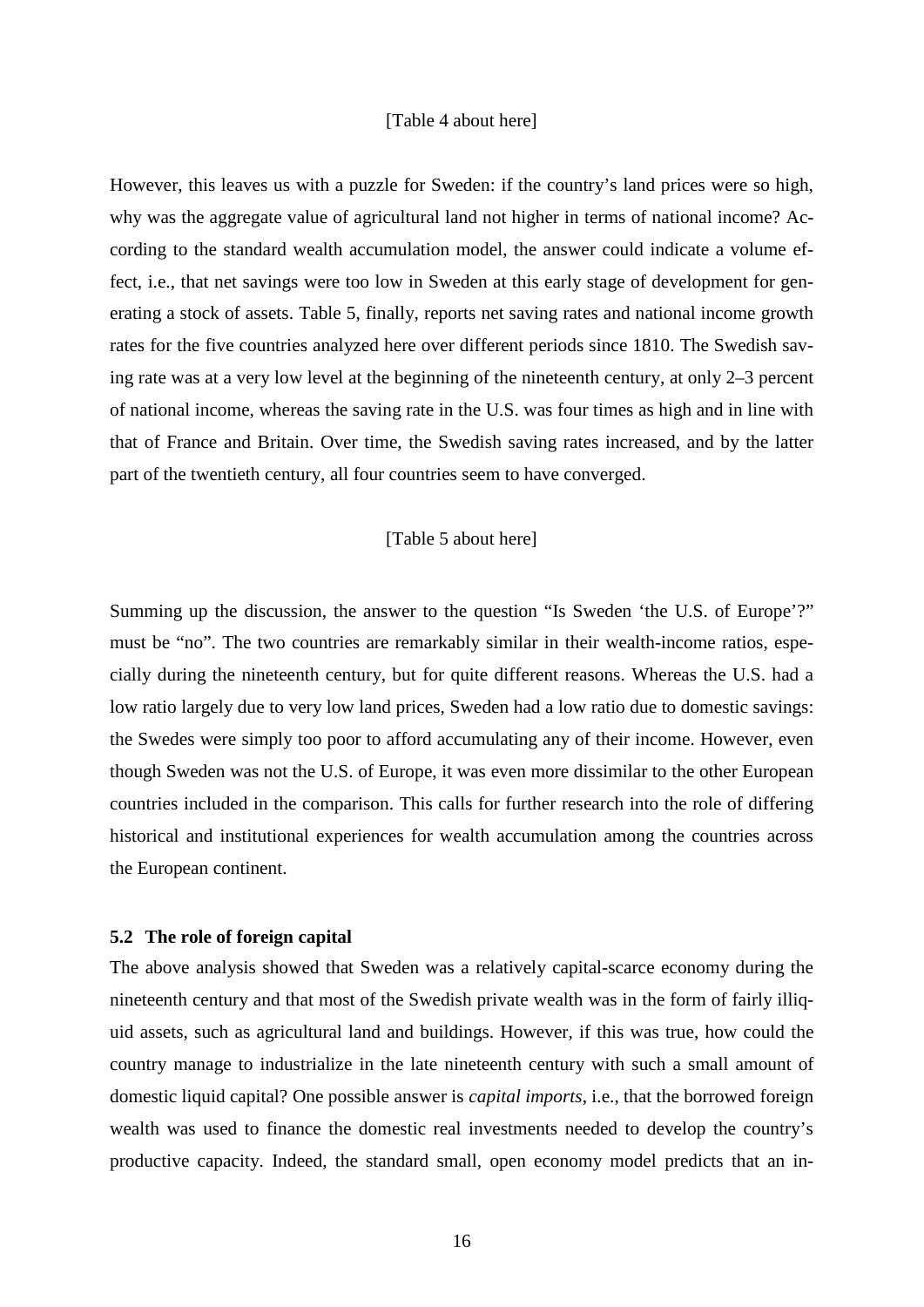creased relative demand for a production factor (in this case capital) should not change relative prices because these are set in international markets, but instead set off cross-country factor flows to meet the demand shock.

The role of foreign capital in the Swedish industrialization has been debated by Swedish economic historians, but it is fair to say that consensus has never been reached. Some argue that studies of industrial firm balance sheets show that the bulk of liabilities were in the form of domestic bank loans (Gårdlund, 1942). Others emphasize the role of foreign capital imports (Schön, 1989), in particular arguing that even though Swedish banks indeed did lend money to Swedish industrial corporations, Swedish banks were, in turn, largely capitalized by foreign loans. Furthermore, the Swedish government borrowed abroad to finance the railway expansion, which benefited domestic industrialization, and that also left some funds for the private industry to borrow, which otherwise may not have been available.

[Figure 9](#page-39-0) sheds light on the issue in the form of the ratio of net foreign assets (defined as all claims on foreigners' net of foreign claims on citizens at current market prices) to the stock of private wealth since 1810. The picture shows a striking pattern: Sweden was indeed a net importer of capital during the entire industrial take-off, with foreign wealth representing approximately one-seventh of the total private capital stock. Most of these foreign funds came from German and French creditors who bought Swedish bonds floated on the Hamburg and Paris markets (Franzén, 1998, p. 110). Compared with the other countries in the figure, Sweden was the largest net debtor and only the U.S. had a negative foreign position, but at a smaller level, whereas France, Germany and the U.K. were instead net creditors on international capital markets.<sup>[25](#page-19-0)</sup> Gauging the quantitative importance of these foreign funds for Swedish industrialization is difficult, but it represented approximately 80 percent of total commercial bank credit and 150 percent of central government debt around the turn of the century,  $1900$ <sup>[26](#page-19-1)</sup> When decomposing the rise in national wealth into a domestic and foreign wealth component during the 1870‒1910 period using the model of Section 2, all countries exhibit a significantly posi-

<span id="page-19-0"></span><sup>&</sup>lt;sup>25</sup> If non-market colonial appropriations were an important part of these foreign funds alongside true marketrelated capital exports, however, that could call for a reinterpretation of Britain, France and Germany being the bankers of the industrializing world.

<span id="page-19-1"></span><sup>&</sup>lt;sup>26</sup> See the main SNWD file, sheets SE2.3 (memo: commercial banking statistics) and SE3.1 (government wealth).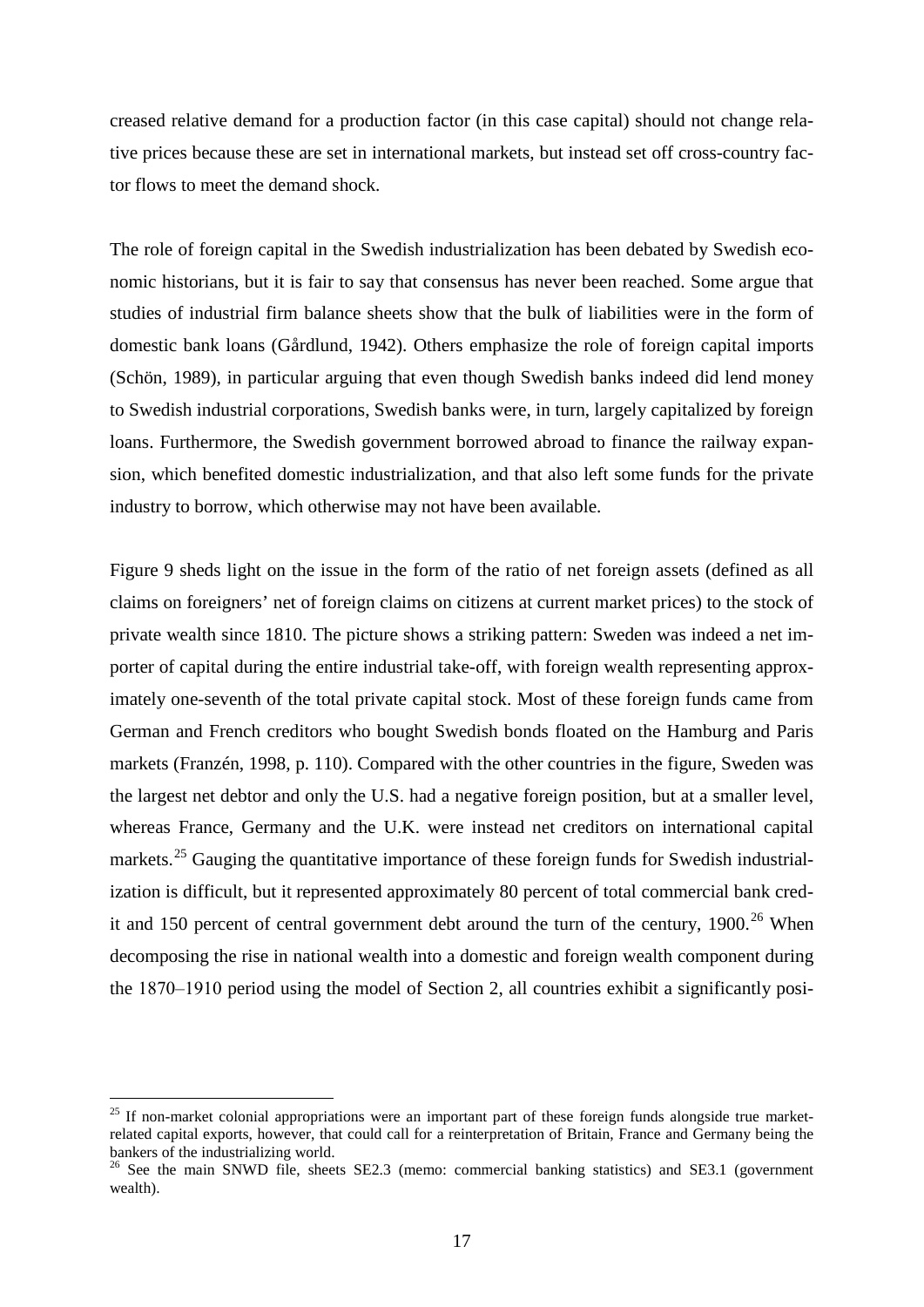tive effect coming from foreign capital exports except for Sweden, where the capital imports contribute negatively to the rise in national wealth.<sup>[27](#page-20-0)</sup>

### [\[Figure 9](#page-39-0) about here]

In the late twentieth century, foreign capital mattered less for the Western economies. However, perhaps this is an artifact of cross-border capital flows taking other, less openly disclosed, forms. A particular debate in Sweden has concerned the tax-driven capital flight that according to some was substantial in the 1980s, 1990s and 2000s, when Sweden combined high internationally high capital tax rates and a liberalized capital account (in 1989). Recent attempts to estimate this potential illicit offshore wealth offered by Roine and Waldenström (2009) suggest that private Swedish funds worth between two and five percent of total private wealth could be held in tax havens.<sup>[28](#page-20-1)</sup> This implies that tax-driven capital flight has little significance for the aggregate wealth-income ratios, even in a traditional high-capital tax country such as Sweden, and thus that the importance of foreign capital to the Western economies adheres mainly to the past.

### **5.3 The role of social democratic welfare-state institutions**

#### **5.3.1 Government wealth in the welfare state**

A vast body of research literature shows that political and economic institutions are key de-terminants of the balance between the size and scope of government.<sup>[29](#page-20-2)</sup> Most of these studies, however, characterize governments in terms of flow variables, typically the amount of social spending or taxes raised (as a share of domestic production) during a budget year. In this study, government is instead measured in terms of assets and liabilities, a perspective that can hopefully provide a complementary dimension to the conventional perspective.

As is well known, during the postwar period, Sweden developed one of the world's most extensive welfare states, combining a broad scheme of publicly provided universal social insur-

<span id="page-20-0"></span><sup>&</sup>lt;sup>27</sup> See table 6a in Piketty and Zucman (2014): additional results for Sweden are available upon request.

<span id="page-20-1"></span> $28$  This is roughly at the same level that Zucman (2013) finds for all of Europe. Swedish estimates are reported in the main SNWD file, sheets SE2.3 (offshore financial assets) and SE2.1 (private wealth).

<span id="page-20-2"></span><sup>&</sup>lt;sup>29</sup> The proposed channels are numerous, including the extension of franchise (e.g., Meltzer and Richards, 1981; Acemoglu and Robinson, 2000) and the structure of the electoral system (e.g., Persson and Tabellini, 1999). See also Acemoglu et al. (2015) for a comprehensive account of how the evolution of political institutions may influence national endowments.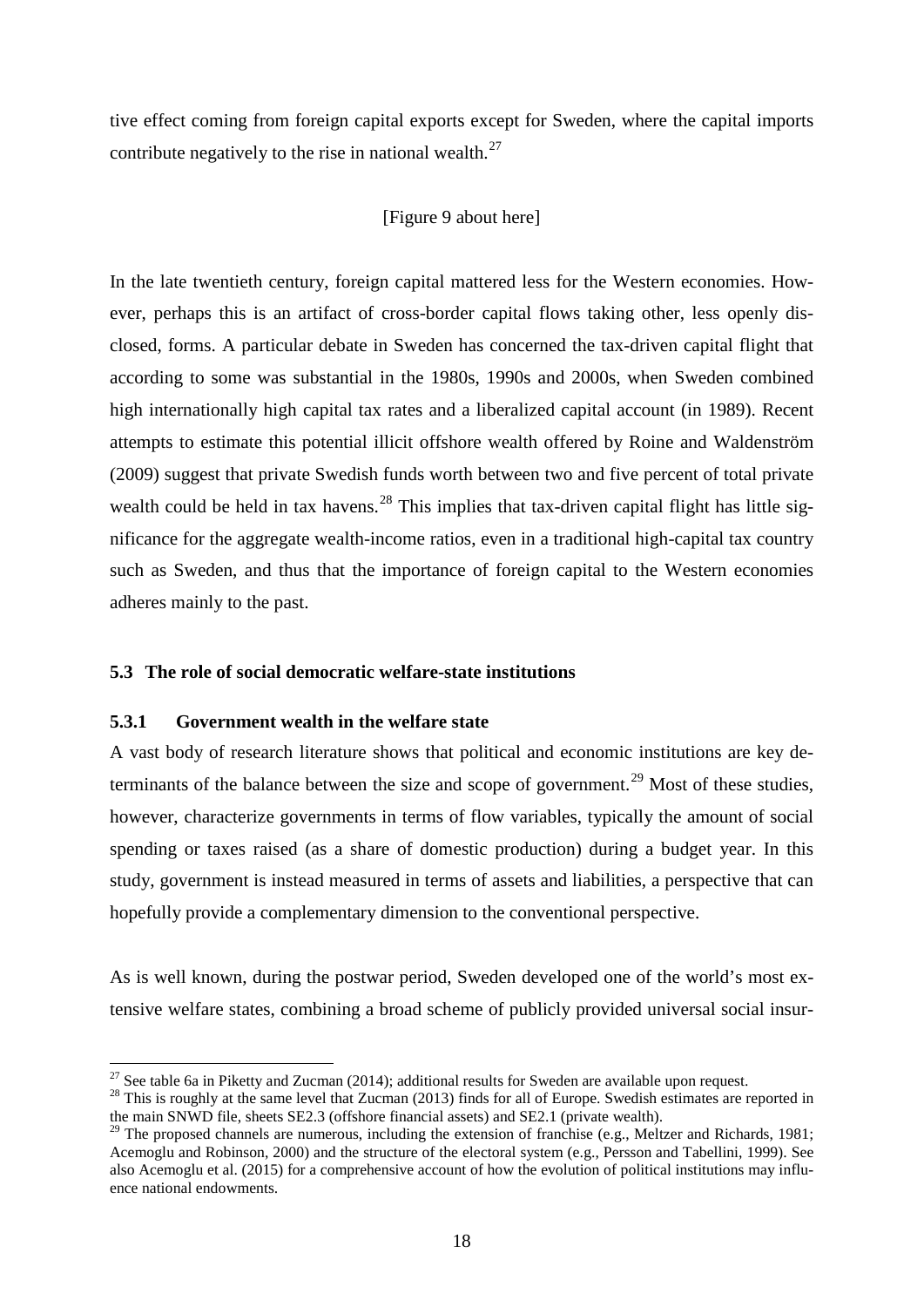ance, centralized wage-setting policies on the labor market and an ambitious redistribution via the tax bill (Lindbeck, 1997). This institutional setup is bound to have influenced the structure of aggregate wealth in a number of ways, one of the most direct being a lower private wealth accumulation as individuals long had little or no incentive to save privately for education, health care or retirement. At the same time, public wealth had to increase to meet the govern-ment's increased ambitions.<sup>[30](#page-21-0)</sup> The welfare-state arrangements in France, Germany, the U.K. and the U.S. stand in stark contrast to Sweden. Welfare services in these countries have traditionally relied on means-testing or previous contributions rather than universal provision, on private or corporatist rather than public financing. Taken together, these countries actually represent all the three forms of welfare-state capitalism that Gøsta Esping-Andersen famously characterized (Esping-Andersen, 1990): the "liberal" welfare state (the U.S.), the "conservative" welfare state (France and Germany) and the "social-democratic" welfare state (Sweden). Whether to classify the British welfare state as "liberal" or "social-democratic" is widely discussed and remains an open question (Esping-Andersen, 1999).

A first question is thus: Does the form of institutional welfare-state arrangement shape the structure of national wealth? Although it would be possible to formulate a model showing how a universalistic welfare state slashes incentives for private wealth accumulation and has a relatively large government, I limit the ambition here to take this prediction to the data. Con-sequently, [Figure 10](#page-40-0) depicts the evolution of government wealth over national income,  $\beta_G$ , in the five countries over the past 140 years. A first result is that Sweden has had the largest government sector in terms of net assets of all the countries considered for most of the time periods.<sup>[31](#page-21-1)</sup> Unlike the other countries, Swedish government wealth has never been negative according to these estimates. In part this is explained by the fact that the country has not conducted warfare since 1813 and has not needed to borrow massively nor build a large defense industry. When decomposing the government wealth accumulation into saving and capital gains components, it stands clear that practically all the high Swedish  $\beta_G$  emanates from saving: whereas other governments elsewhere effectively dissaved in most periods, the Swedish government has consistently saved.

#### [\[Figure 10](#page-40-0) about here]

<span id="page-21-0"></span> $30$  See, e.g., Feldstein (1974), Berg (1983) and Gale (1998) for both theoretical and empirical evidence on such crowding-out effects.<br><sup>31</sup> That Sweden's government sector, measured as  $\beta_G$ , is in the top group internationally is true also after adding

<span id="page-21-1"></span>Australia, Canada, Italy, Japan and Spain for which data exist from 1970 onwards in Piketty and Zucman (2014).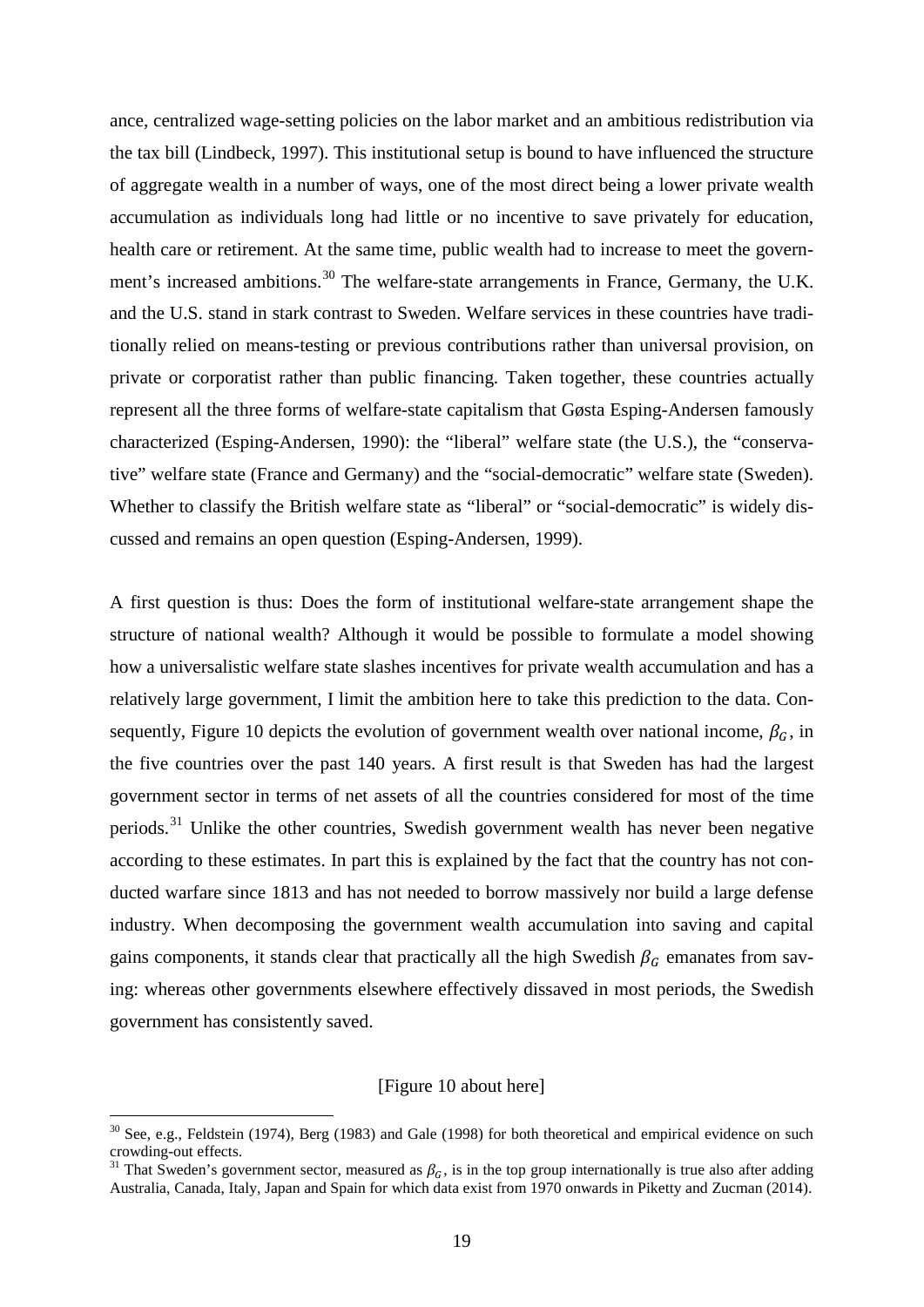A particularly fascinating finding is that Sweden had a relatively large Swedish  $\beta_G$  all the way back to the nineteenth century, i.e., long before the expansion of a social-democratic welfare state. Whether this fact is just a coincidence or marks the existence of long-standing institutional roots of welfare-state formation is a question worth further inquiry. As a comparative note, it is interesting that the German government was relatively wealthy during the 1870– 1910 period, which was the era when the Bismarckian social insurance system was introduced. Sweden was an early adopter of the thoughts underlying this new German welfare system, and this could perhaps partially explain why both of these countries had relatively large government sectors in this era.

A second result standing out in Figure 10 is the fairly weak association to Esping-Andersen's welfare-state capitalism categories. The social-democratic (Swedish) regime is, as expected, associated with the largest government sector, in particular during the 1960s and 1970s, when there was an especially rapid expansion of the government in Sweden. However, the figure indicates divergences among the "conservative" welfare states of France (low  $\beta_G$ ) and Germany (high  $\beta_G$ ) and also among the liberal welfare states of the U.S. (medium  $\beta_G$ ) and Great Britain (low  $\beta_G$ ). This variation, of course, does not reject the tractability of Esping-Andersen's framework, in particular because the country rankings vary over time (although with Sweden consistently in the top). Nevertheless, the new evidence represents an opportunity for refinements in the theory of welfare states, their emergence and transition over the path of development.

#### **5.3.2 The role of pension wealth**

 $\overline{a}$ 

A specific wealth issue directly related to the welfare state concerns pensions. Pensions are a central part of everyone's lifetime welfare and thus are an integral part of any modern welfare-state arrangement. Nevertheless, standard wealth analyses often exclude a large part of people's pension entitlements, namely, unfunded pension assets in public and private defined benefit pension schemes. The main reason for disregarding them is that they are not backed by tangible assets held by the policyholder (the state or an employer).<sup>[32](#page-22-0)</sup> On the other hand, unfunded pension wealth arguably influences the accumulation of private wealth by policyholders, making private wealth lower than it would have been in the absence of an unfunded pension claim. Evidence on such a crowding-out effect has been documented in some coun-

<span id="page-22-0"></span> $32$  Another reason to exclude unfunded pension wealth is the difficulty of distinguishing it from the present value of claims on other parts of the social security system, e.g., health care or the right to social assistance.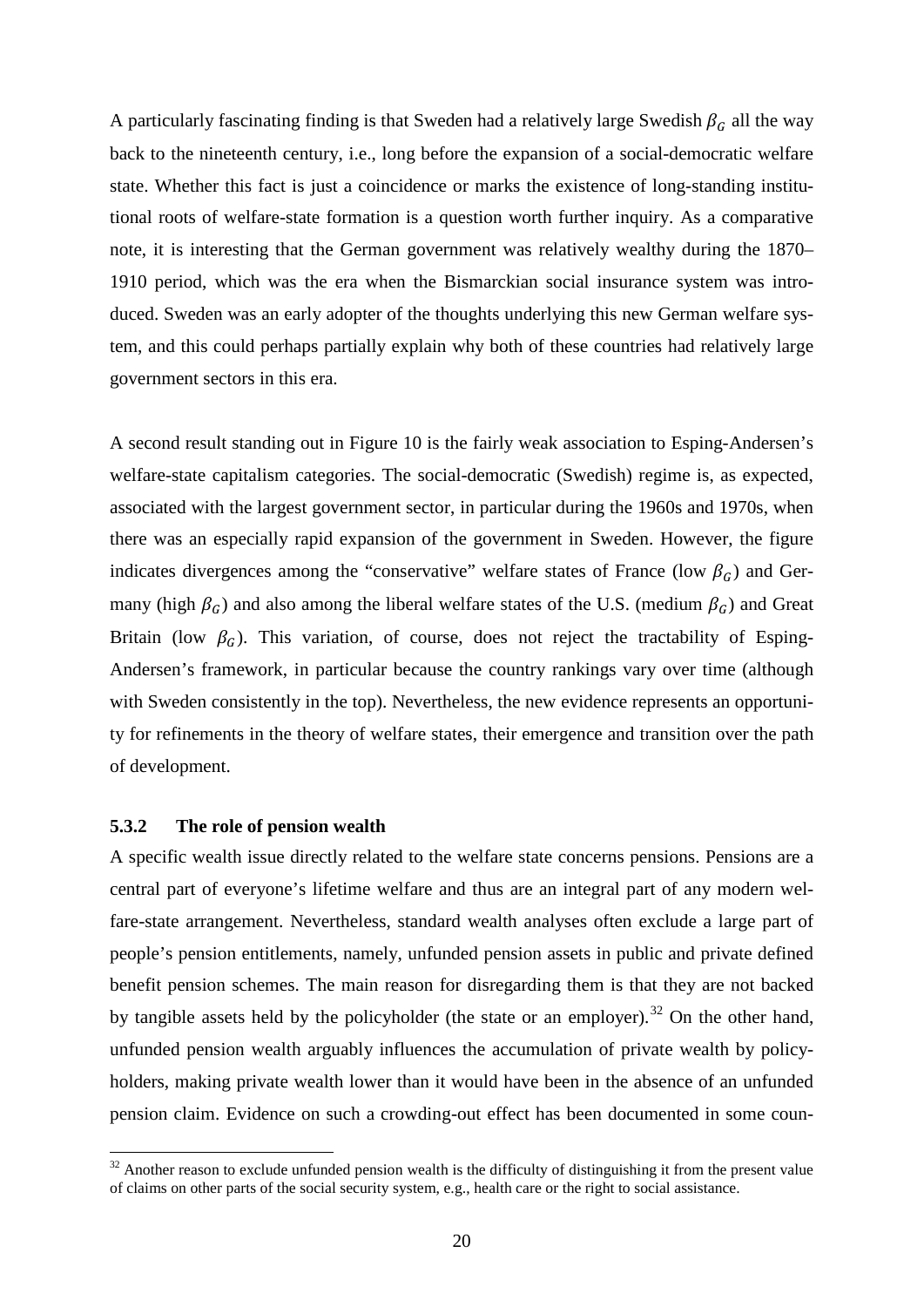tries' pension systems, e.g., by Feldstein (1974) studying the U.S. and Berg (1983) in a study of Sweden.

[Figure 11](#page-41-0) presents a compilation of evidence on the funded and unfunded public and private pension wealth of Swedish households and its evolution over the past two centuries. The se-ries build on newly estimated data on Swedish pension assets attributed to households.<sup>[33](#page-23-0)</sup> There are four series in the figure:  $\beta_P = W_P/Y$ , the Swedish private wealth-income ratio, which includes pension assets that are part of funded, often work-related, defined-contribution (DC) plans;  $\beta_P^{-DC} = (W_P - A_P^{DC})/Y$ , which excludes all funded occupational pensions (that are part of households' financial assets);  $\beta_P^{DC+DB} = (W_P + A_P^{DB})/Y$ , which combines private wealth (including, of course, the  $DC$  assets) and the net present value of unfunded, definedbenefit pension wealth (DB);  $\beta_P^{DC+DB+AP} = (W_P + A_P^{DB} + A_G^{AP})/Y$ , which also adds to the last series the total value of government-controlled pension buffer funds, called *AP-funds*, which were built up in the 1960s and 1970s via the income taxes and thus are sometimes referred to as "forced personal savings". By 2014, the sum of private wealth and total pension wealth in the public and private systems amounts to seven years of national income, i.e., approximately 1.5 times the private wealth alone. Looking back in time, however, pension entitlements were, according to my estimates, unimportant relative to other private net assets until the late 1940s. Although this may come as a surprise, given that Sweden had introduced a universal public pension system already in 1914, being the first country in the world to do so, these early basic guarantee pensions (*folkpensioner*) were, in fact, never intended to be much more than a complement to the municipal poor-relief (Elmér, 1960).

The most important new result of the figure, however, concerns the timing of the dramatic build-up of pension wealth in Sweden. The 1947 reform raised the basic guarantee pensions and raised their net present value from five percent to 25 percent of private wealth. Even more

<span id="page-23-0"></span><sup>&</sup>lt;sup>33</sup> The data on Swedish pension wealth include estimates of all public and private funded and unfunded pensions since 1810. Public pensions are unfunded basic guarantee pensions, unfunded income-based pensions and funded premium pensions (introduced in 1996). Occupational, public and private, pensions include unfunded and funded pensions. Finally, funded individual pension savings are always included. All pensions are in pre-tax terms, as stipulated by the ESA 2010, i.e., no adjustment is made for the fact that policyholders typically pay income tax on the pension income. The value of funded pensions is relatively easy to observe and estimate from historical sources (e.g., Statistics Sweden, 1960), but unfunded pensions are more difficult. Unfunded public pensions are based on tables showing pension payment schemes across age groups reported in Elmér (1960, tables I-V, pp. 532–541), calculations for the periods since 1950 made in Berg (1983, Table A3.3, for 1950-1979), Ståhlberg (1981) for 1978 and the Swedish Pension Agency's Orange Reports since 2001. Unfunded occupational pensions are very difficult to value and are estimated very crudely as a fixed share (five percent) of funded occupational pensions, based on surveys of their relative importance made in the 1940s (reported in Harrysson, 2000, table 4.5; see also Elmér, 1960, pp. 274ff). See Waldenström (2015b, section C6) for details.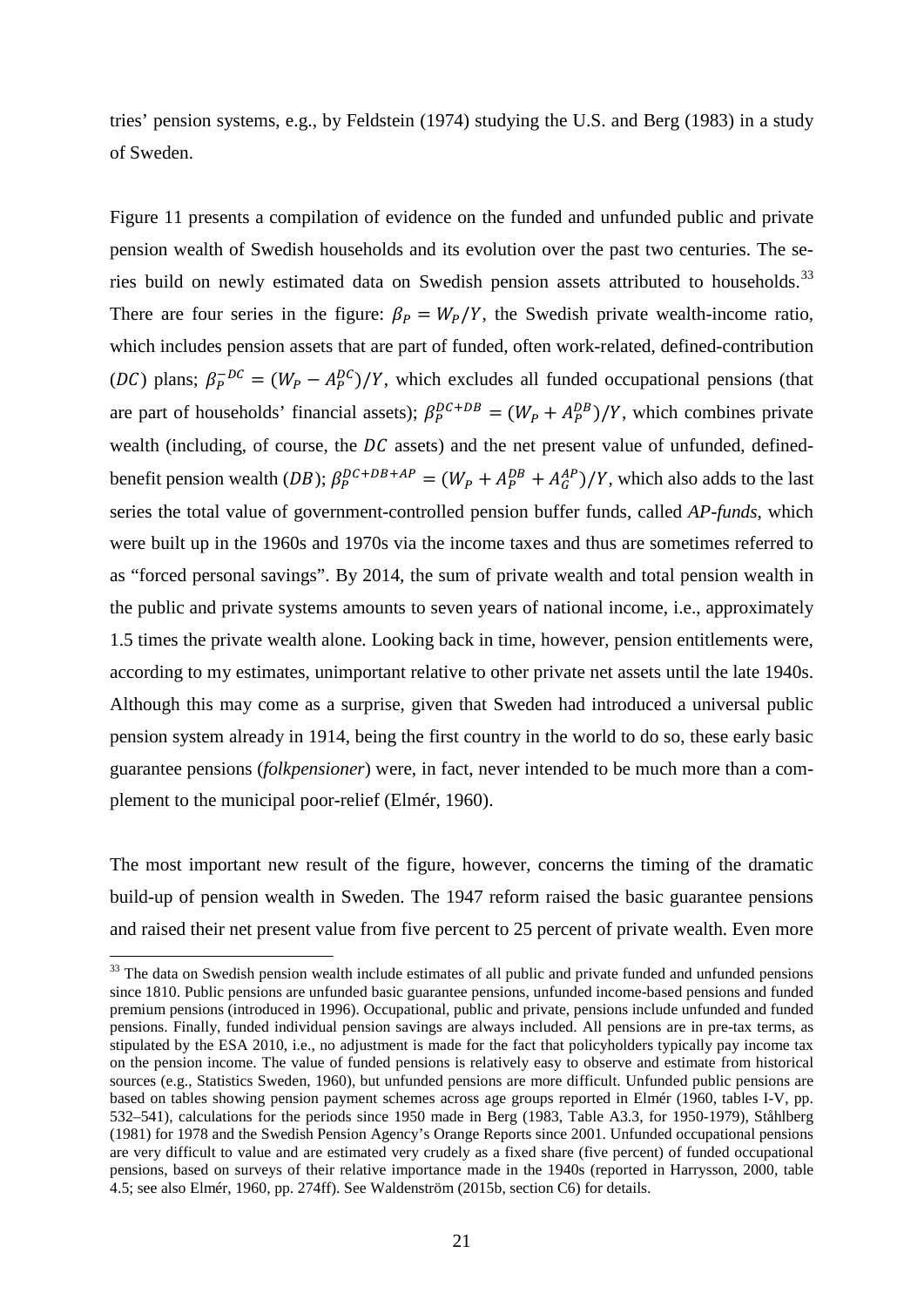significant was the second major pension reform in 1960, when public pensions for whitecollar workers were elevated, lifting the value of pension wealth from one-third to one hundred percent of total private wealth. Thus, it was in the 1960s that the Swedish pension wealth, almost exclusively tied to public sector schemes, took on significant proportions. This development also coincides with the tremendous growth of Sweden's  $\beta_c$  seen above.

#### [\[Figure 11](#page-41-0) about here]

Turning to the international picture, is the composition of funded vs. unfunded and private vs. public the same across rich countries or does it differ, perhaps systematically across Esping Andersen's welfare-state types? And is the observed secular increase in the role of Swedish public unfunded pension wealth during the postwar era part of an international pattern or is it unique to Sweden? Unfortunately, I cannot fully answer these questions because of a general lack of data on aggregate public and private pension wealth for most countries, particularly in regard to assessing trends over longer time periods (recall that Piketty and Zucman exclude unfunded defined-benefit pensions from their analysis). Having said this, there are some pieces of evidence for the U.K. and the U.S. over a fairly large part of the twentieth century. For the U.K., Blake and Orzag (1999) present estimations of the size of funded and unfunded pen-sion assets on a yearly basis between 1948 and 1994.<sup>[34](#page-24-0)</sup> For the U.S., Wolff (1989, 2011) and Wolff and Marley (1989) estimate variants of private and pension wealth in various years since 1922 using data from national accounts, estate tax records and wealth surveys, and the Investment Company Institute (2015) reports annual totals since 1974.<sup>[35](#page-24-1)</sup> Note that the comparability across countries is problematic and the following comparison should therefore be interpreted with caution.

<span id="page-24-0"></span><sup>&</sup>lt;sup>34</sup> The series with unfunded pensions are "Basic state pension wealth", "SERPS pension wealth" and "Unfunded occupational pension wealth" (Blake and Orzag, 1999, table 12).

<span id="page-24-1"></span><sup>&</sup>lt;sup>35</sup> Wolff and Marley (1989, table 15.3) report different concepts of aggregate wealth for single years between 1922 and 1983. For  $W_p$ , I use their series W1, and for pension wealth  $W_p^{DC+DB}$  their series W3, which is defined as W1 plus "the full reserves of trust funds less their actuarial value in W1" and "the total value of pension reserves less the CSV of pensions (which is included in W1 and W2)". They also present a series of W4, which is W3 plus "the expected value of future social security benefits", i.e., a concept of social-security wealth rather than only pension wealth. They also discuss a concept called W5, defined as W4 plus "the expected value of future pension benefits", but do not present aggregate numbers that can be used here. However, Wolff (2011, tables 4.6 and 5.3) present  $W_p^{D C + DB}$  based on the Survey of Consumer Finances from 1989 to 2007, and the ratio to  $W_p$  in 1989 (1.22) is in line with the ratio of W3 to W1 in 1983 (1.15), suggesting that the additional wealth in W5 from 1983 and earlier does not make a significant difference. The ICI series used are "Private-sector DB plans", "State and local government DB plans", "Federal DB plans" and "Annuities", where the latter includes fixed and variable annuity reserves at life insurance companies (ICI, 2015, table 1).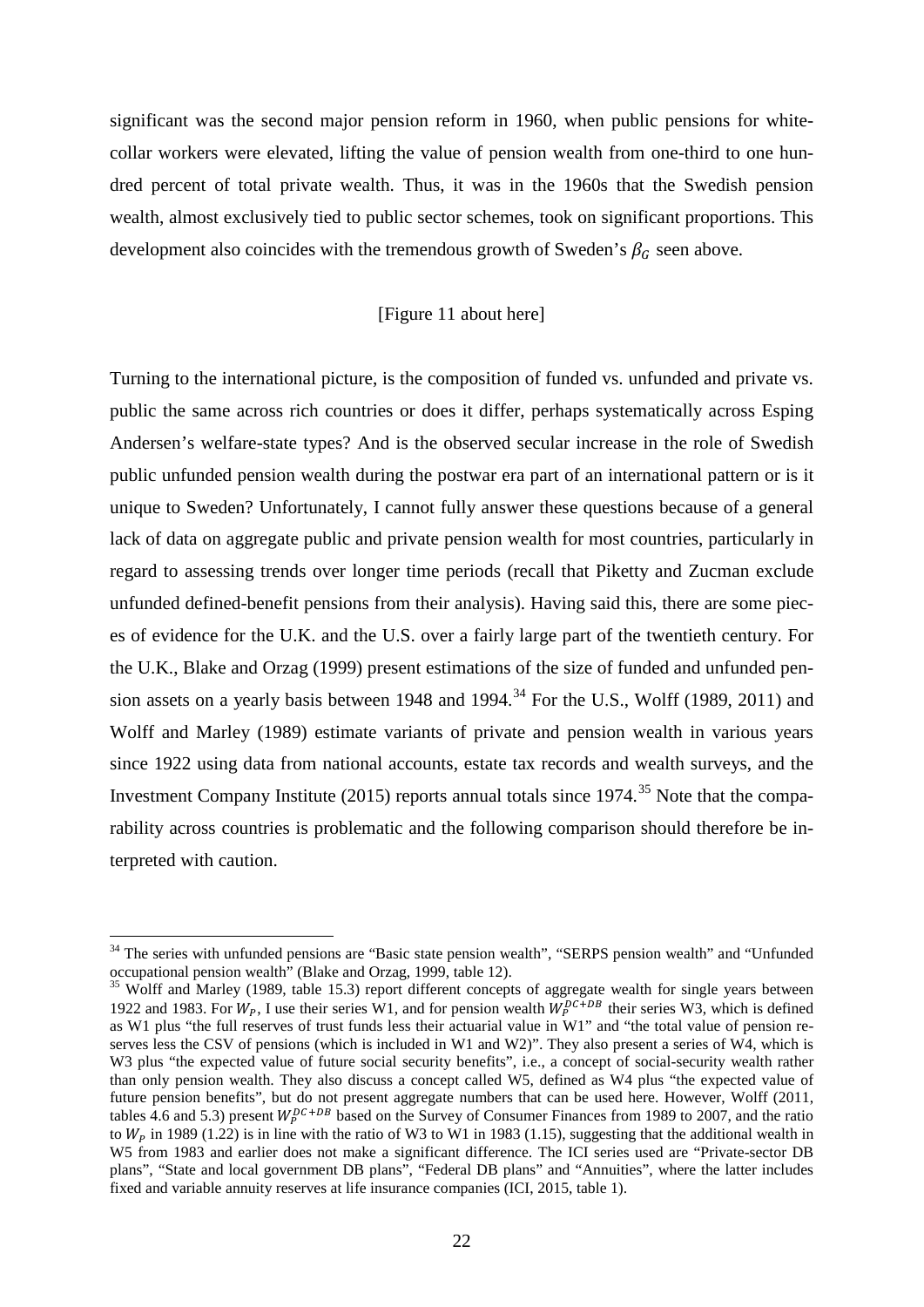[Figure 12](#page-42-0) shows the evolution of unfunded pension wealth and its role for wealth-income ratios in the U.K., Sweden and the U.S. during the twentieth century. There is a striking contrast between Sweden and the other two countries. All three countries indeed exhibit increasing *trends* in the share of defined benefit pension wealth of total private wealth over the period (or at least until the late 1990s), but the *levels* of these shares differ between the countries by an order of magnitude. In the 1940s, unfunded public and private pension wealth was insignificant in all them, amounting to only five to ten percent of total private wealth. However, twenty years later, in the 1960s, unfunded pension wealth in Sweden had grown to become as valuable as all private wealth, whereas it still amounted to only one-third in the U.K. and onetenth in the U.S., and these shares remained fairly consistent in the following decades. Almost all this new pension wealth in Sweden was tied to public pension schemes, whereas in the Anglo-Saxon countries, public schemes represented only 40 percent.

#### [\[Figure 12](#page-42-0) about here]

Taken together, when assessing the growth of government in Sweden from a balance-sheet approach, it appears as the canonical social-democratic welfare state did not emerge until the 1960s, i.e., at least three decades after beginning of Social Democratic governmental hegemony and the introduction of central wage bargaining. Although this may at first sight seem too late, the balance sheets actually tell a story that fits rather well with previous accounts of the Swedish welfare state.<sup>[36](#page-25-0)</sup>

#### **6. Summary and conclusions**

 $\overline{a}$ 

This paper presents a new database on Swedish historical national wealth and savings and analyzes homogenous series of annual wealth-income income ratios over the past two centuries. A number of important findings have emerged. First, the series show that Swedish wealth-income ratios fell during the First World War from historically high levels and continued falling until the postwar era. Over the past 20 years, wealth-income ratios in Sweden have increased dramatically and today are at levels not witnessed since the 1930s. These trends are remarkably similar to what was previously documented for France, Germany, the U.K. and

<span id="page-25-0"></span><sup>&</sup>lt;sup>36</sup> For example, in an analysis of the Swedish model, Assar Lindbeck notes: "Thus, it was not until the mid-1960s and early 1970s that Sweden diverged from other western countries to the extent that it was appropriate to talk about a special Swedish model. Some of the ideological and institutional roots of the model may, however, be traced back to earlier decade." (Lindbeck, 1997, p. 1275).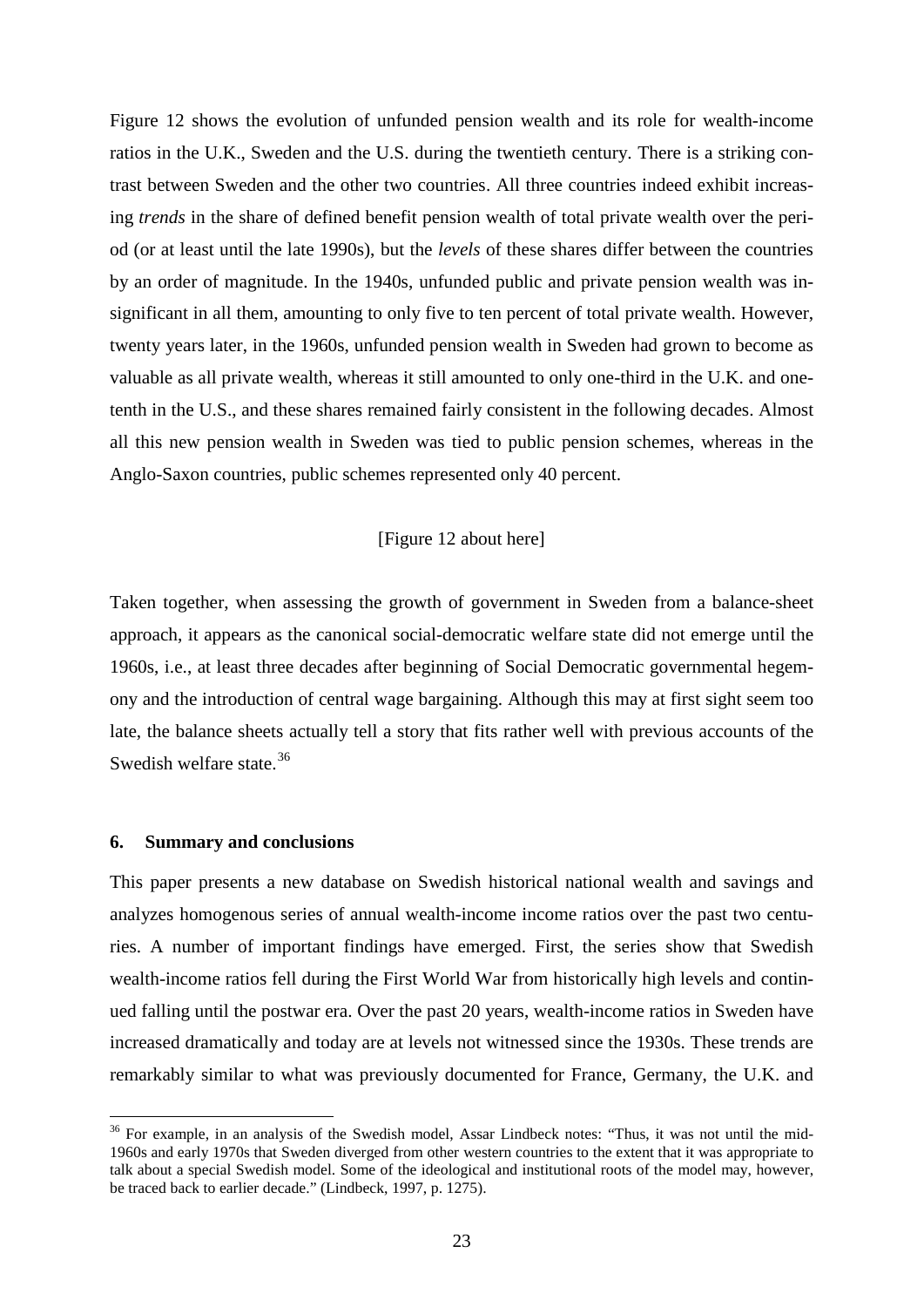the U.S. by Piketty and Zucman (2014), and this common pattern is further established here in statistical structural break analyses.

Having said this, Sweden stands out in a number of ways from these countries. During the entire nineteenth century and until the 1910s, Sweden had wealth-income ratios that were only roughly half as large as those of the rest of Europe. The Swedish pattern in this period was more similar to that of the U.S., but an examination of the underlying factors shows that the countries differed: whereas Sweden's low wealth-income ratio was due to a very low saving rate, the low U.S. ratio was due to high income growth. In the absence of domestic capital, the study finds that Sweden's industrialization coincided with substantial inflows of foreign funds, a pattern that confirms the standard open-economy model of a small nation experiencing a demand shock such as industrialization.

Capital gains mattered more in Sweden than in the large economies. The difference is not so large when the accumulation of private wealth is related to total private sector savings, but when only the personal savings of households matter, capital gains do, in fact, account for most of the private wealth increases almost regardless of time period. Repeating this analysis for the other countries, the same change does not occur, which underscores truly different mechanisms at work in Sweden. To test the bearing of these two variants of estimated capital gains-contributions with actual historical asset price gains observed in the Swedish housing and financial markets, I find a strong congruence when capital gains are based on personal savings but not when they are based on total private savings. Altogether, this finding suggests that the importance of capital gains for private wealth growth has been larger in Sweden than in the other countries studied.

The role of political and economic institutions for wealth accumulation has been largely overlooked in past studies. In this respect, Sweden offers an opportunity to analyze this important issue on various dimensions, employing Sweden's different political context and welfare-state institutions vis-à-vis those found in Continental European and Anglo-Saxon countries. The study documents an extraordinarily large growth of government wealth in the postwar era, precisely at the time of the most intensive expansion of the social democratic welfare state. A particularly important part of this process was the establishment of a comprehensive public pension system, which essentially slashed private incentives to save privately for old age.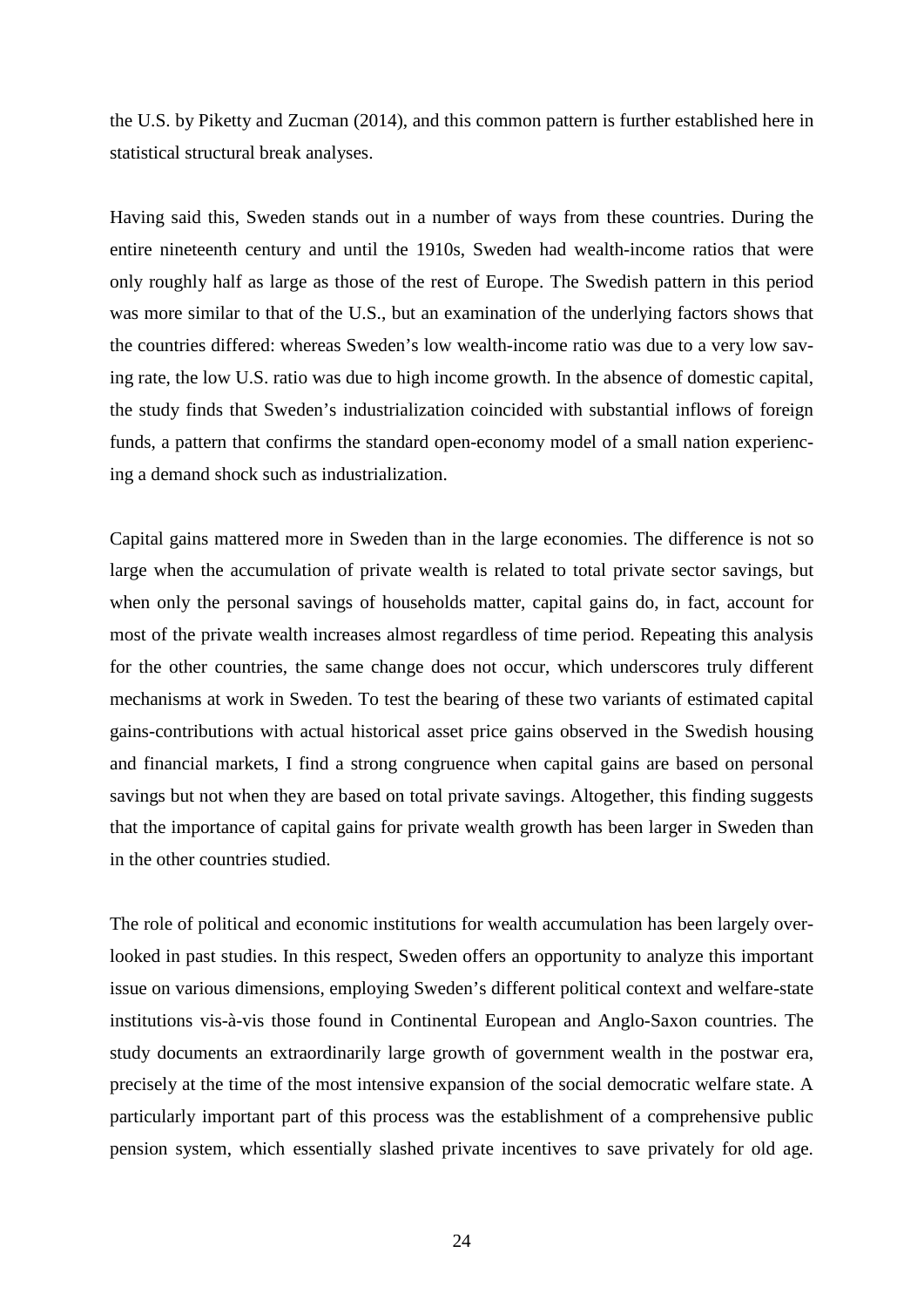New estimates of the total stock of unfunded public pension wealth show that in the 1960s and 1970s, it reached a level of almost twice the entire stock of private wealth.

Sweden was thus "un-European" in the nineteenth century, unable to save because of low incomes and therefore unable to accumulate domestic wealth, and it was "un-European" in the late twentieth century, mainly because of the expansion of political institutions linked to the universalist welfare-state system.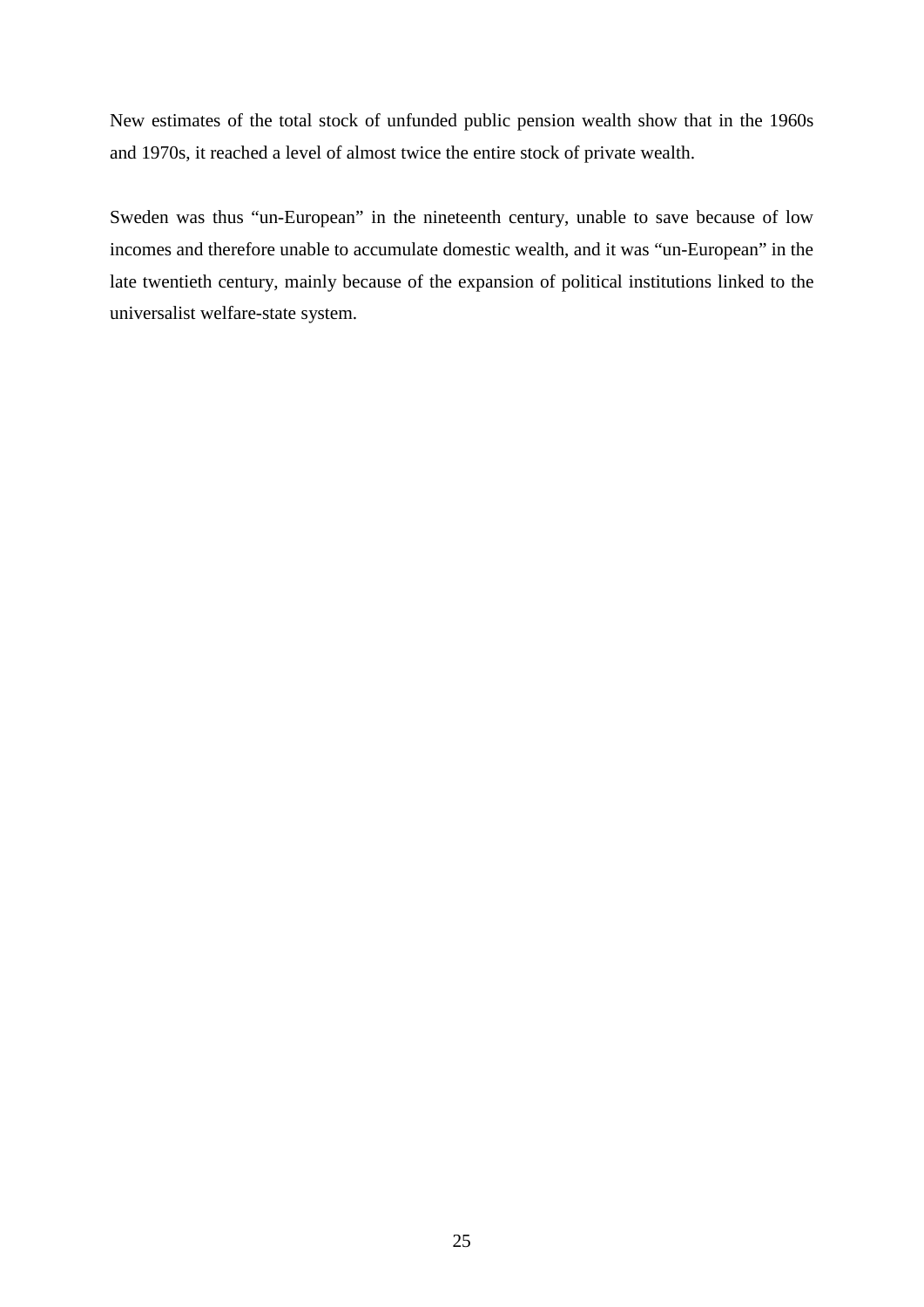#### **References**

- Acemoglu, D., J. A. Robinson (2000). "Why Did the West Extend Franchise? Democracy, Inequality, Growth in Historical Perspective", *Quarterly Journal of Economics* 115(4): 1167–1199.
- Acemoglu, D., S. Naidu, P. Restrepo, J. A. Robinson (2015). "Democracy, Redistribution and Inequality". In: A. B. Atkinson and F. Bourguignon (Eds.). *Handbook of Income Distribution, vol. 2*, Amsterdam: Elsevier.
- Atkinson, A. B., A. Harrison (1978). *The Distribution of Personal Wealth in Britain*, Cambridge University Press, Cambridge.
- Bai, J., P. Perron (1998). "Estimating and Testing Linear Models with Multiple Structural Changes", *Econometrica* 66(1): 47–78.
- Bai, J., P. Perron (2003). "Computation and Analysis of Multiple Structural Change Models", *Journal of Applied Econometrics* 18(1): 1–22.
- Berg, L. (1983). *Konsumtion och sparande – en studie av hushållens beteende*. Ph. D. Dissertation, Department of Economics, Uppsala University.
- Berg, L. (2000). "Sparande, investeringar och förmögenhet en analys med inriktning på sammansättning och förändring av hushållens sparande och förmögenhet", Bilaga 7, SOU 2000:11 *Finansmarknadsutredningen*, Stockholm: Fritzes.
- Blake, D., Orszag, J. M. (1999). "Annual estimates of personal wealth holdings in the United Kingdom since 1948", *Applied Financial Economics* 9(4): 397–421.
- Bohlin, J. (2014). "A price index for residential property in Göteborg, 1875–2010", in: R Edvinsson, T Jacobson and D Waldenström (eds.). *Historical Monetary and Financial Statistics for Sweden, vol. 2*, Stockholm: Sveriges Riksbank and Ekerlids förlag.
- Davies, J, R. Lluberas, A. Shorrocks (2011). *Credit Suisse Global Wealth Databook*, Zurich: Credit Suisse.
- Edvinsson, R. (2005). *Growth, Accumulation, Crisis: With New Macroeconomic Data for Sweden 1800–2000*, Ph.D. Dissertation, Stockholm: Almqvist & Wiksell International.
- Edvinsson, R. (2014). "The Gross Domestic Product of Sweden within Present Borders, 1620–2010", in: R Edvinsson, T Jacobson and D Waldenström (eds.). *Historical Monetary and Financial Statistics for Sweden, vol. 2*, Stockholm: Sveriges Riksbank and Ekerlids förlag.
- Elmér, Å. (1960). *Folkpensioneringen i Sverige*. Malmö: Gleerups.
- Esping-Andersen, G. (1990). *The Three Worlds of Welfare Capitalism*. Princeton, NJ: Princeton University Press.
- Esping-Andersen, G. (1999). *Social Foundations of Postindustrial Economies*. New York: Oxford University Press.
- Eurostat (2013). *European System of Accounts. ESA 2010*, Luxembourg: Publications Office of the European Union.
- Fahlbeck, P (1890). *Sveriges Nationalförmögenhet, dess storlek och tillväxt*, Stockholm, P. A, Norstedts & Söner.
- Feldstein, M. (1974). "Social Security, Induced Retirement, and Aggregate Capital Accumulation", *Journal of Political Economy* 82(5): 905–926.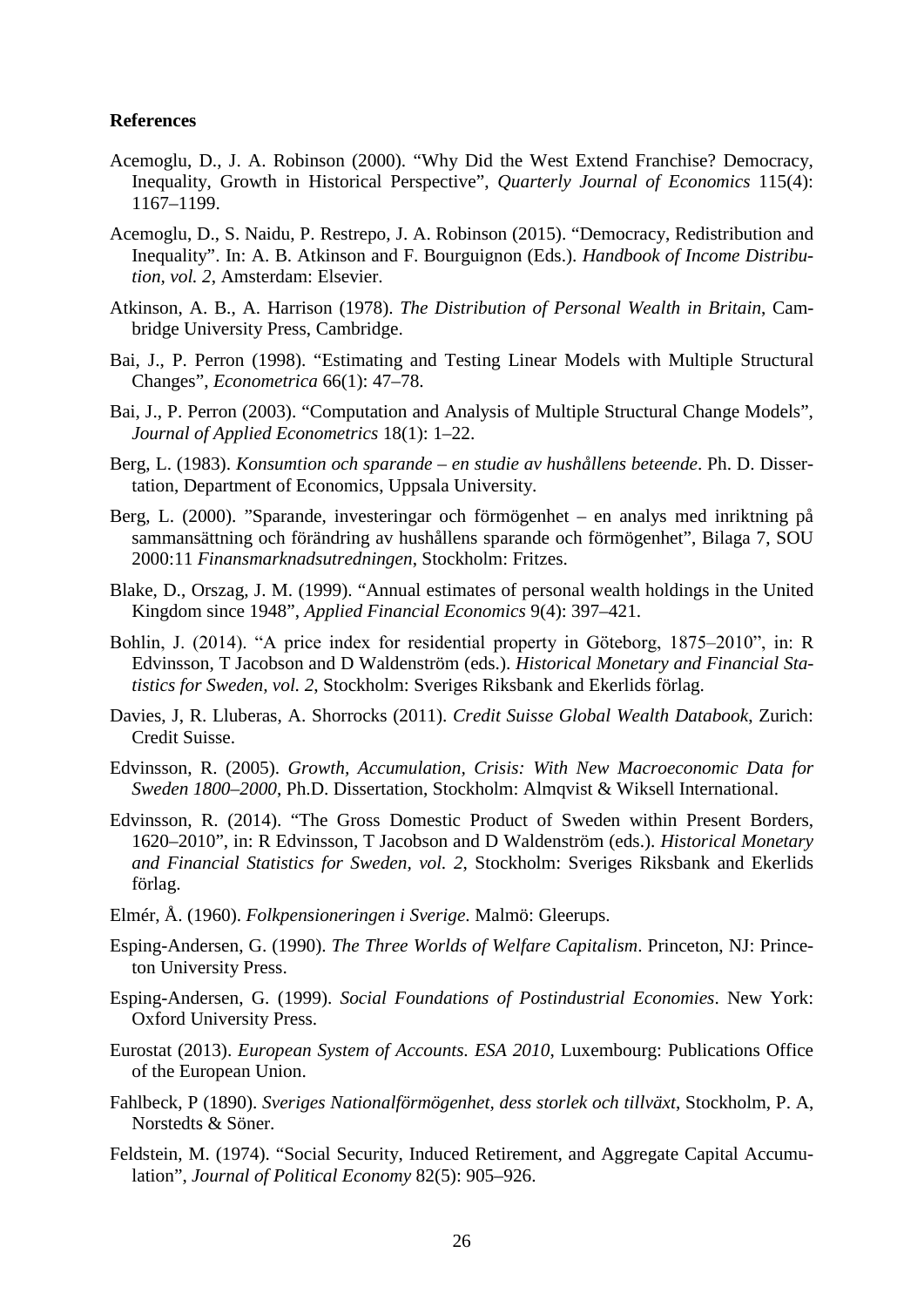- Flodström, I. (1912). *Sveriges nationalförmögenhet omkring år 1908 och dess utveckling sedan mitten av 1880-talet. Finansstatistiska utredningar V*. Stockholm: Finansdepartementet.
- Franzén, C. (1998). *Skuld och tanke: svensk statsskuldsproblematik i ett internationellt perspektiv före 1930-talet*. Stockholm: Almqvist & Wicksell.
- Gale, W. G. (1998). "The Effects of Pensions on Household Wealth: A Reevaluation of Theory and Evidence". *Journal of Political Economy* 106(4): 706–723.
- Gårdlund, T. (1942). *Industrialismens samhälle*, Stockholm: Tiden.
- Goldsmith, R. W. (1962). *The National Wealth of the United States in the Postwar Period*, NBER, Princeton University Press, Princeton.
- Goldsmith, R. W. (1985). *Comparative National Balance Sheets; A Study of Twenty Countries, 1688–1978*. Chicago: University of Chicago Press.
- Goldsmith, R. W., R. E. Lipsey, M. Mendelsen (1963). *Studies in the National Balance Sheet of the United States, Volume 2*. Princeton: Princeton University Press
- Harrysson, L. (2000). *Arbetsgivare och pensioner. Industriarbetsgivarna och tjänstepensioneringen i Sverige 1900 – 1948*, Lund: Värplinge Ord & Text.
- Investment Company Institute (2015). "The U.S. Retirement Market, First Quarter 2015", June, Washington, D.C. [www.ici.org/info/ret\\_15\\_q1\\_data.xls](http://www.ici.org/info/ret_15_q1_data.xls) (2015-09).
- Jonung, L. (1993). "The rise and fall of credit controls: The case of Sweden 1939–89". In: M. D. Bordo and F. Capie (Eds.). *Monetary Regimes in Transition*, Cambridge University Press, Cambridge.
- Krantz, O., L. Schön (2007). *Swedish Historical National Accounts, 1800–2000*. Lund: Almqvist & Wiksell International.
- Lindbeck, A. (1997). "The Swedish Experiment". *Journal of Economic Literature* 35(3): 1273–1319.
- Lindberger, L. (1956). *Penningvärdeundersökningen. D. 3, Investeringsverksamhet och sparande : balansproblem på lång och kort sikt*. SOU 1956:10, Stockholm: Fritzes.
- Lindert, P. (1993). "Long-run trends in American farmland values", in: M. Rothstein, D. Field (eds.). *Quantitative Studies in Agrarian History*, Iowa State University Press.
- Lundberg, L. (1969). *Kapitalbildningen i Sverige 1861–1965*, Stockholm: IUI.
- Meltzer, A. H., S. F. Richard. (1981). "A Rational Theory of the Size of Government". *Journal of Political Economy* 89(5): 914—927.
- Ohlsson, H., J. Roine, D. Waldenström (2014). "Inherited wealth over the path of development: Sweden, 1810–2010", Working Paper, Uppsala University.
- Persson, T., G. Tabellini (1999). "The size and scope of government:: Comparative politics with rational politicians". *European Economic Review* 43(4–6): 699–735.
- Piketty, T. (2014). *Capital in the 21st century*, Belknap, Cambridge, MA.
- Piketty, T., G. Zucman (2014). "Capital is Back: Wealth-Income Ratios in Rich Countries, 1700–2010". *Quarterly Journal of Economics* 129(3): 1255–1310.
- Piketty, T., G. Zucman (2015). "Wealth and inheritance in the long run", in: A.B. Atkinson and F. Bourguignon (eds.). *Handbook of Income Distribution, vol.2B*, Amsterdam: North-Holland.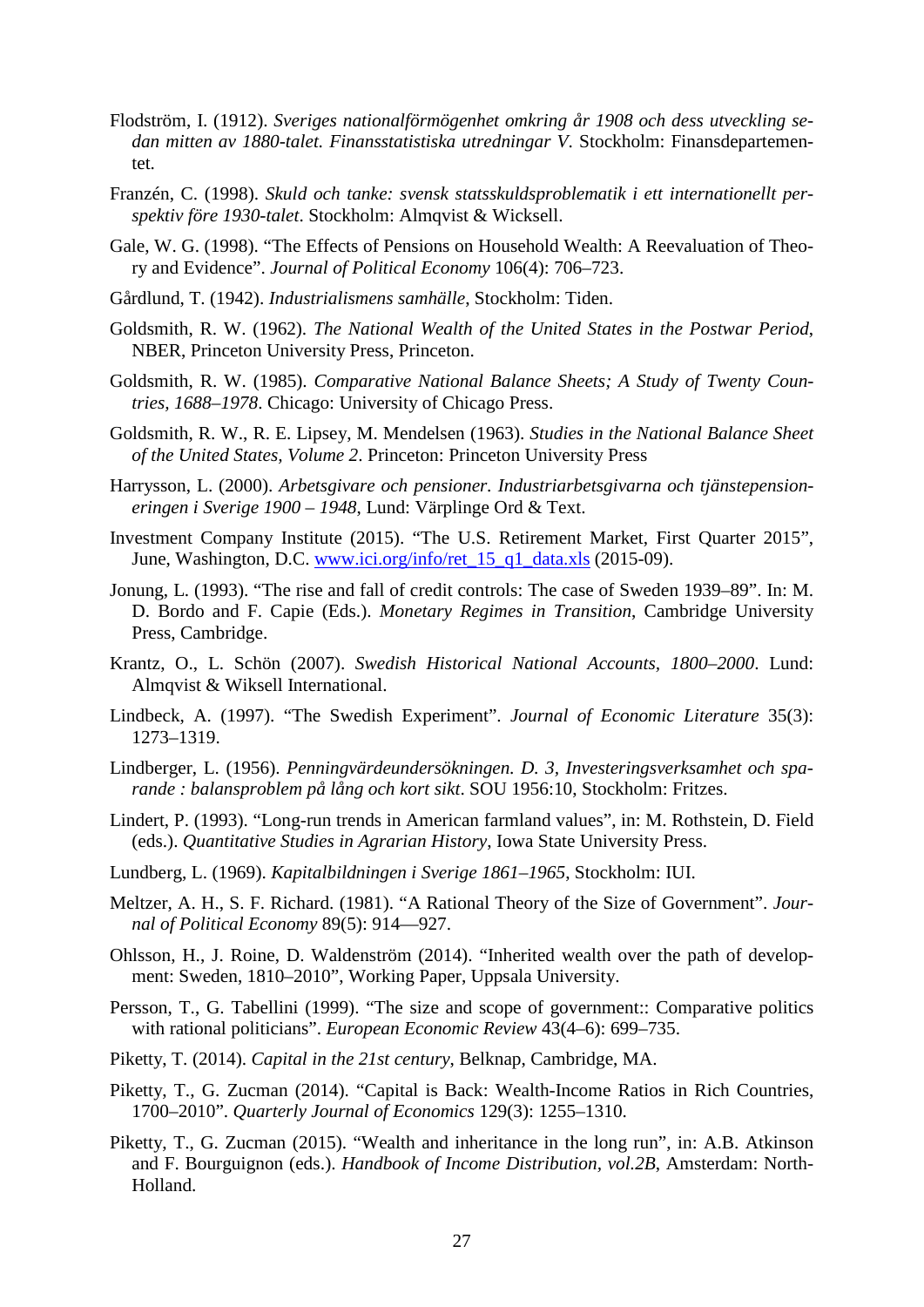- Qu, Z., P. Perron (2007). "Estimating and Testing Multiple Structural Changes in Multivariate Regressions", *Econometrica* 75: 459–502.
- Roine, J., D. Waldenström (2009). "Wealth Concentration over the Path of Development: Sweden, 1873–2006". *Scandinavian Journal of Economics* 111(1): 151–187.
- Roine, J., D. Waldenström (2011). "Common Trends and Shocks to Top Incomes: A Structural Breaks Approach". *Review of Economics and Statistics* 93(3): 832–846.
- Schön, L. (1989). "Kapitalimport, kreditmarknad och industrialisering 1850–1910", in E. Dahmén (Ed.). *Upplåning och utveckling – Riksgäldskontoret 1789–1989*, Riksgäldskontoret: Stockholm.
- Söderberg, J., S. Blöndal, R. Edvinsson (2014). "A price index for residential property in Stockholm, 1875–2010", in: R Edvinsson, T Jacobson and D Waldenström (eds.). *Historical Monetary and Financial Statistics for Sweden, vol. 2*, Stockholm: Sveriges Riksbank and Ekerlids förlag.
- Statistics Sweden (1995). *Realkapitalstock och förmögenhet 1980–1995*, Statistiskt Meddelande N10SM9501, Stockholm: Statistiska Centralbyrån.
- Ståhlberg, A.-C. (1981). "Pensionstillgångarna i Sverige och deras fördelning", *Statistisk Tidskrift* 1, 438–447.
- Tengblad, Å. (1993). "National wealth and stocks of fixed assets in Sweden, 1981–90", *Review of Income and Wealth*, 39: 159–17.
- United Nations (2009). *System of National Accounts 2008*, New York, United Nations.
- Waldenström, D. (2014). "Swedish stock and bond returns, 1856–2012", in: R Edvinsson, T Jacobson and D Waldenström (eds.). *Historical Monetary and Financial Statistics for Sweden, vol. 2*, Stockholm: Sveriges Riksbank and Ekerlids förlag.
- Waldenström, D. (2015a). "The National Wealth of Sweden, 1810–2014", Working Paper, Department of Economics, Uppsala University.
- Waldenström, D. (2015b). "Swedish National Wealth Database (SNWD): Appendix", Mimeo, Department of Economics, Uppsala University.
- Wolff, E.N. (1989). "Trends in Aggregate Household Wealth in the U.S., 1900–83", *Review of Income and Wealth* 3, 1–29.
- Wolff, E.N. (2011). *The Transformation of the American Pension System. Was It Beneficial for Workers?*, Kalamazoo, MI: W.E. Upjohn Institute for Employment Research.
- Wolff, E.N., M. Marley (1989). "Long-term trends in US wealth inequality: methodological issues and results", in: *The measurement of saving, investment, and wealth*, Chicago, IL: University of Chicago Press.
- Zucman, G. (2013). "The Missing Wealth of Nations, Are Europe and the U.S. net Debtors or net Creditors?", *Quarterly Journal of Economics* 128(3): 1321–1364.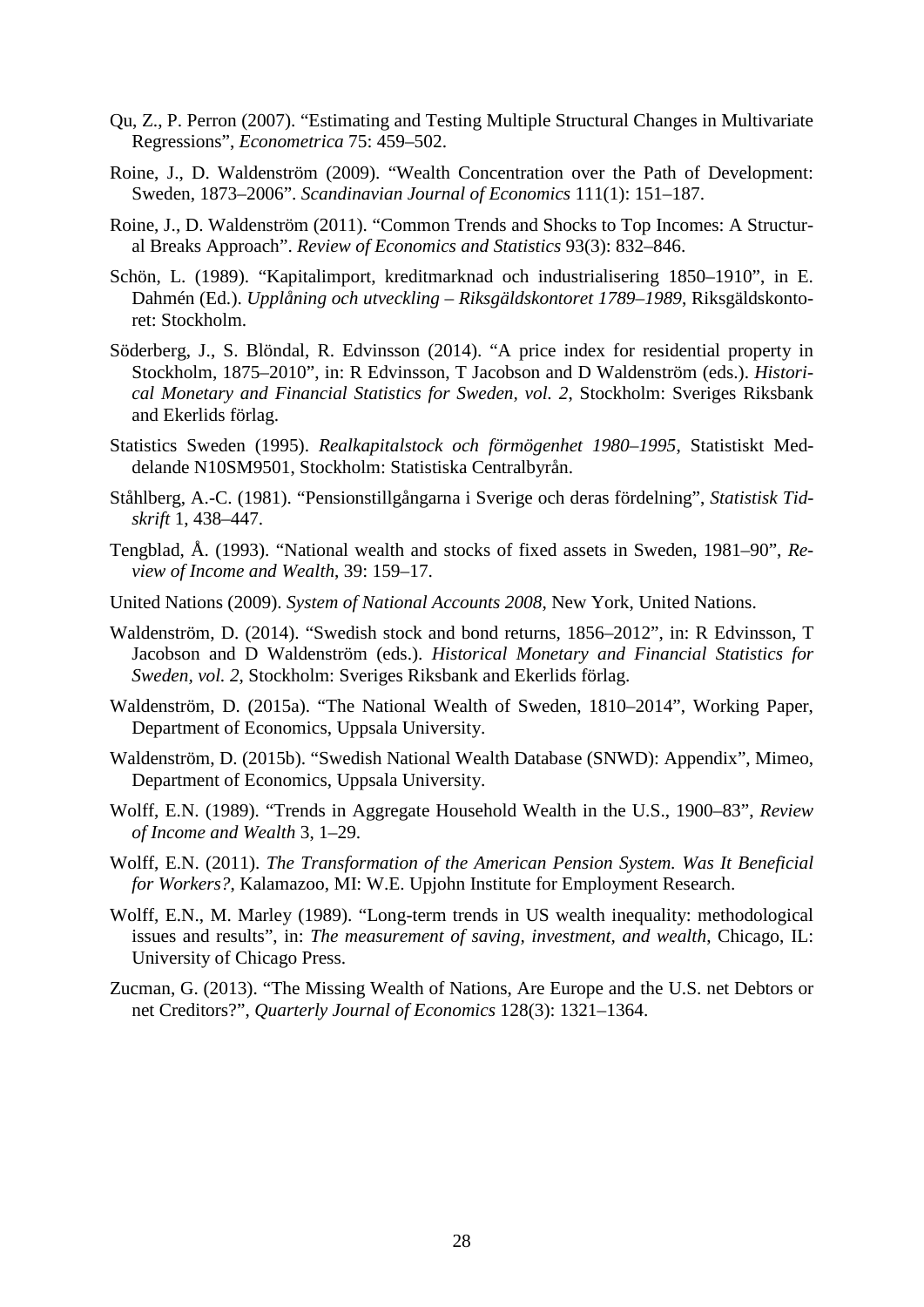<span id="page-31-0"></span>

Figure 1: Private wealth-income ratio and its components in Sweden, 1810–2010.

*Source*: Appendix table SE2.1 (SNWD, v1.2).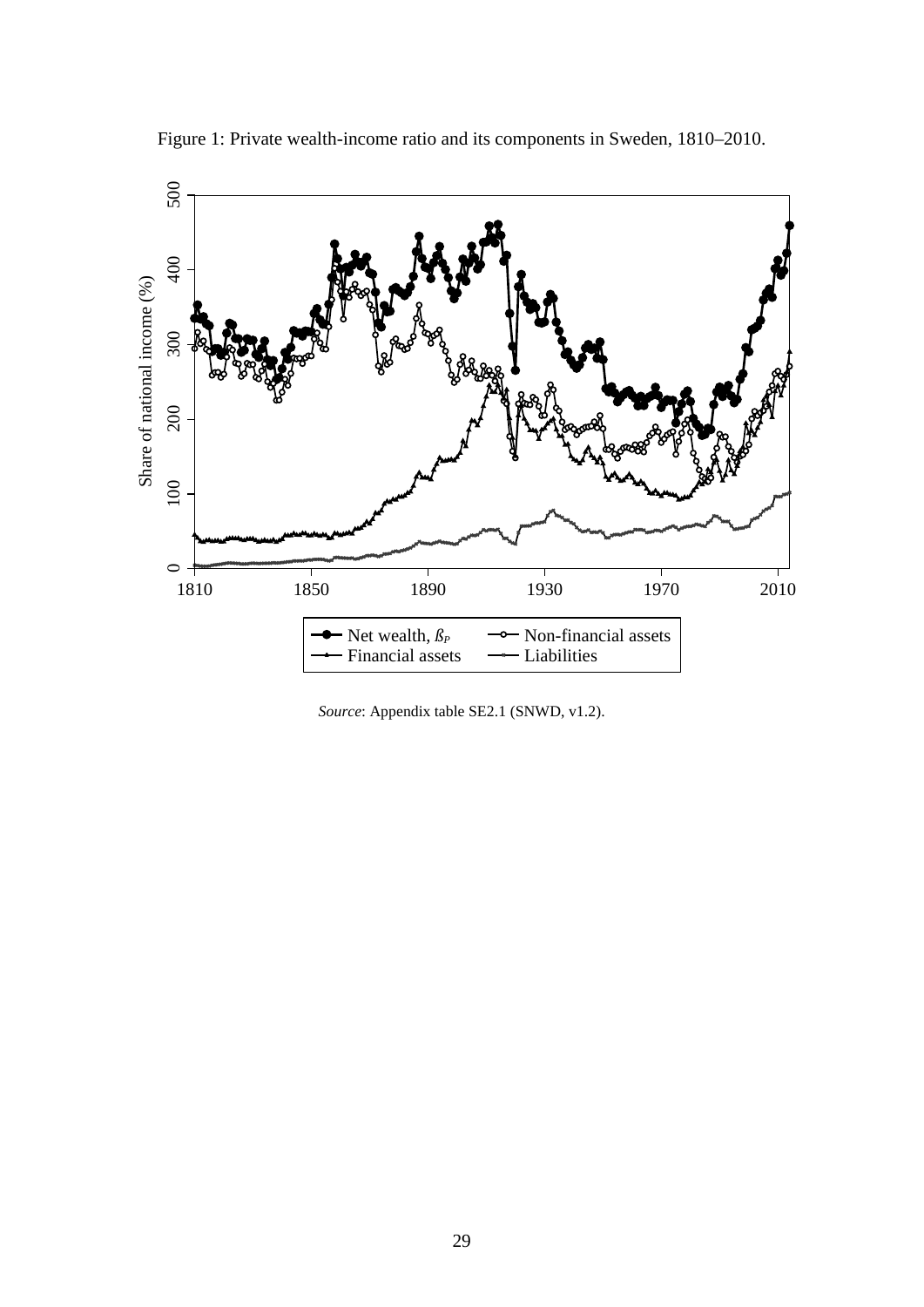

<span id="page-32-0"></span>Figure 2: National, private and government wealth-income ratios in Sweden, 1870–2010.

*Source*: SNWD, v1.2, table SE1.1.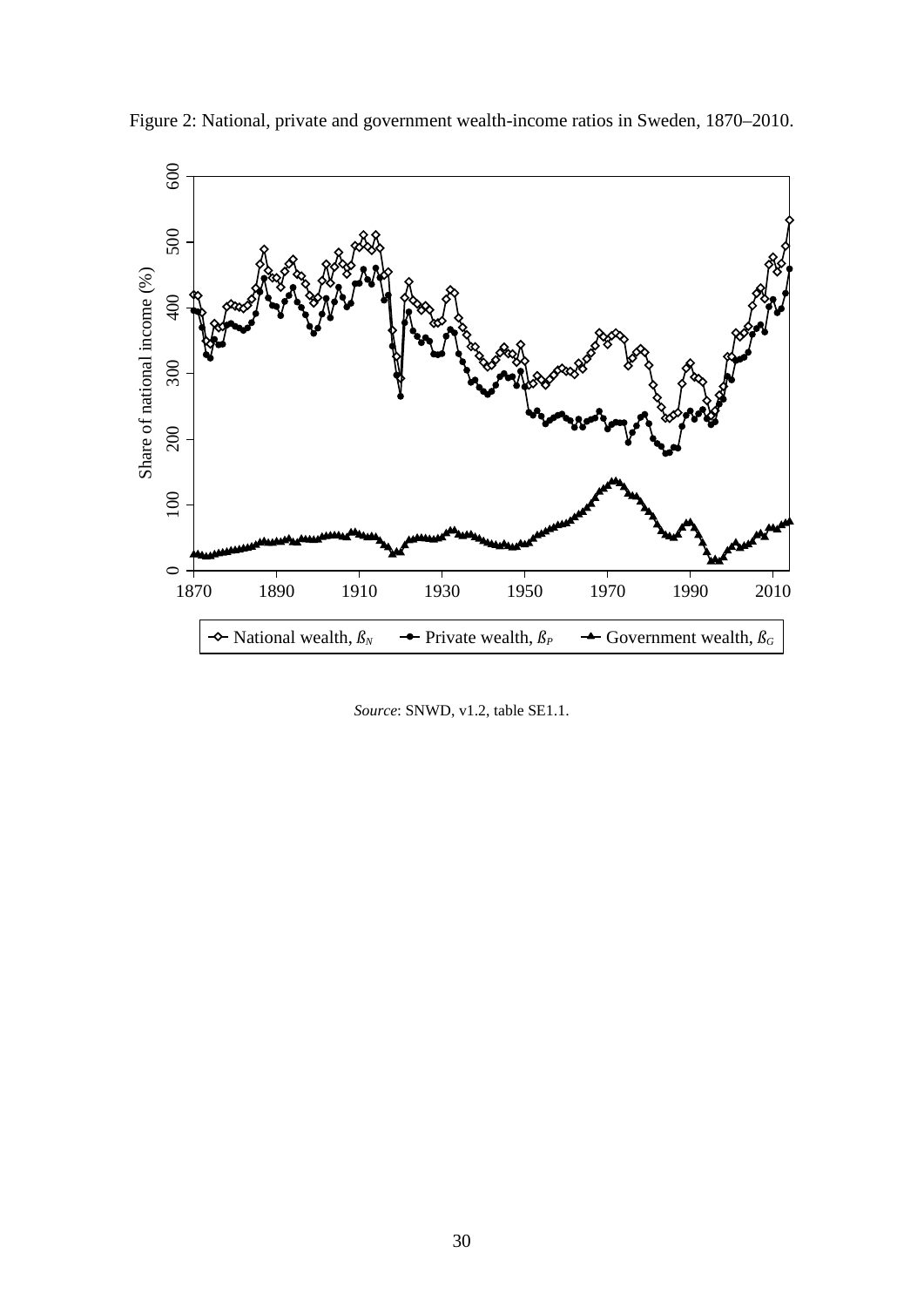

<span id="page-33-0"></span>Figure 3: Private and national wealth-income ratios in five Western economies, 1970–2010.

*Sources*: Sweden: SNWD, v1.2, table SE1.1. All other countries: Piketty and Zucman (2014), appendix tables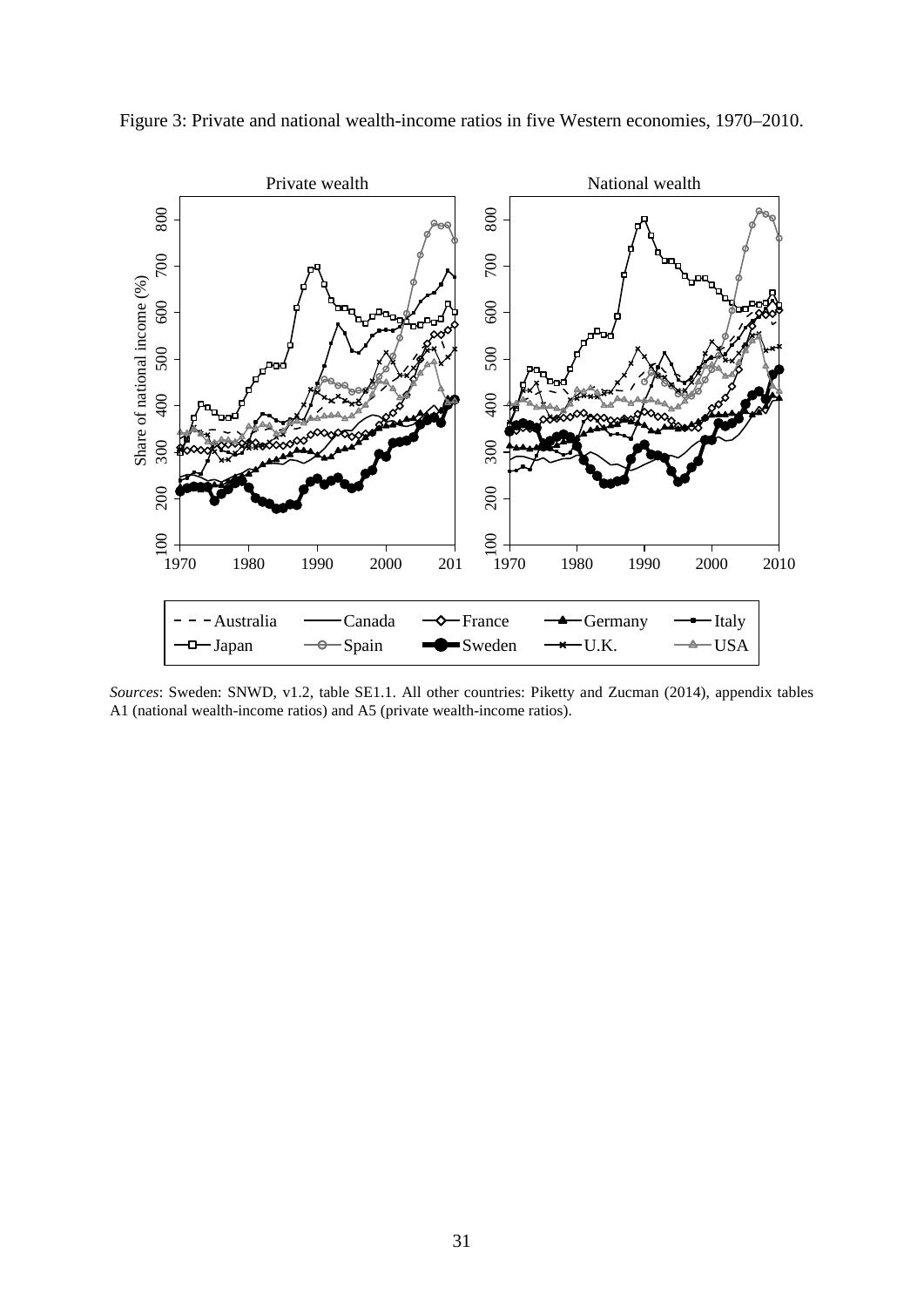<span id="page-34-0"></span>

Figure 4: Evolution of private wealth-income ratios, five countries, 1810–2010.

*Sources*: Sweden: SNWD, v1.2, table SE1.1. All other countries: Piketty and Zucman (2014), appendix tables A5, A6 (private wealth-income ratios).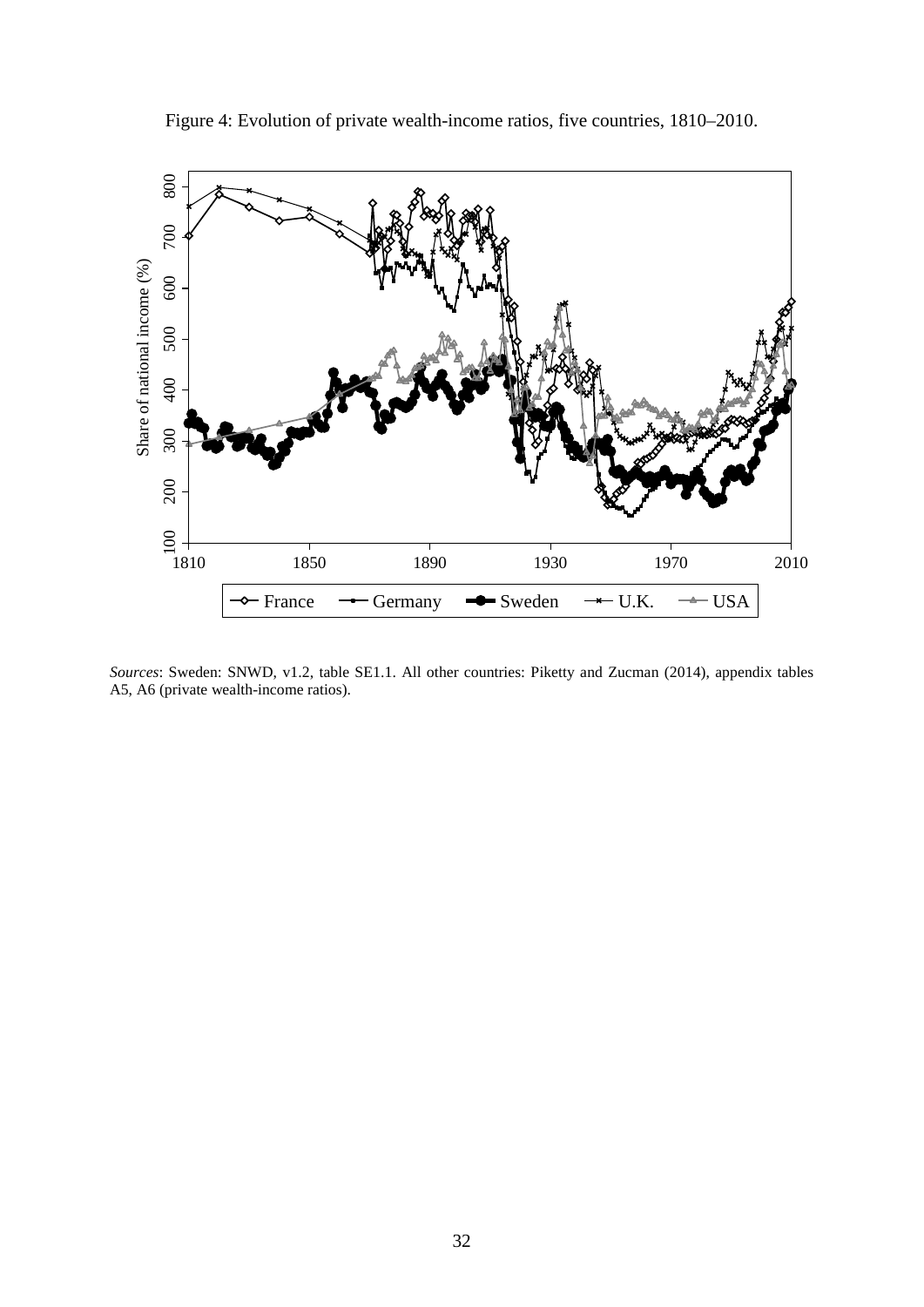<span id="page-35-0"></span>

Figure 5: Evolution of national wealth-income ratios, four countries, 1870–2010.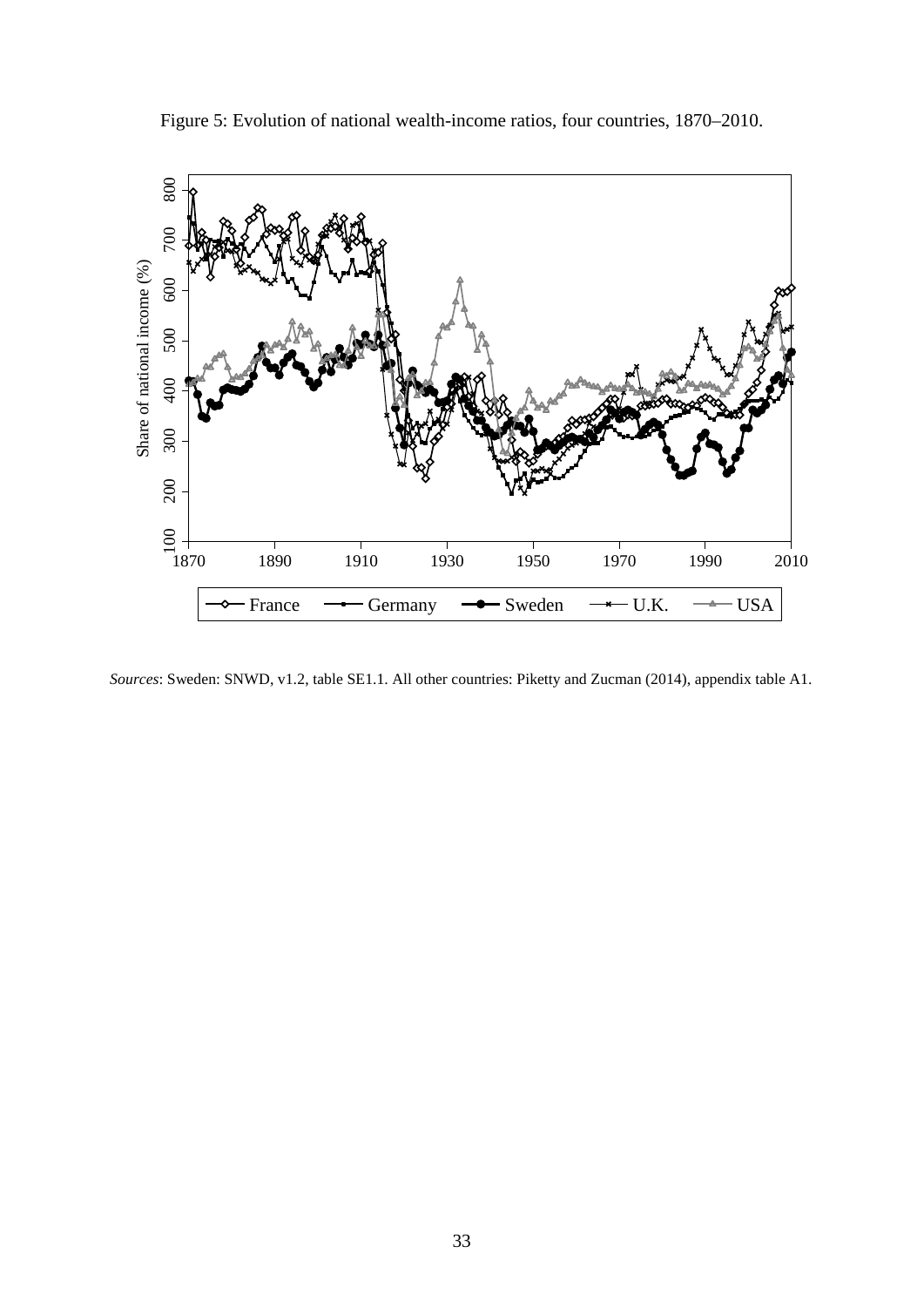

Figure 6: Structural breaks in private wealth-income ratios, 1870–2010

*Note*: Figures show national wealth-income ratios (same as in Figure 4) and a fitted structural breaks-regression line based on the estimation results in Table 1.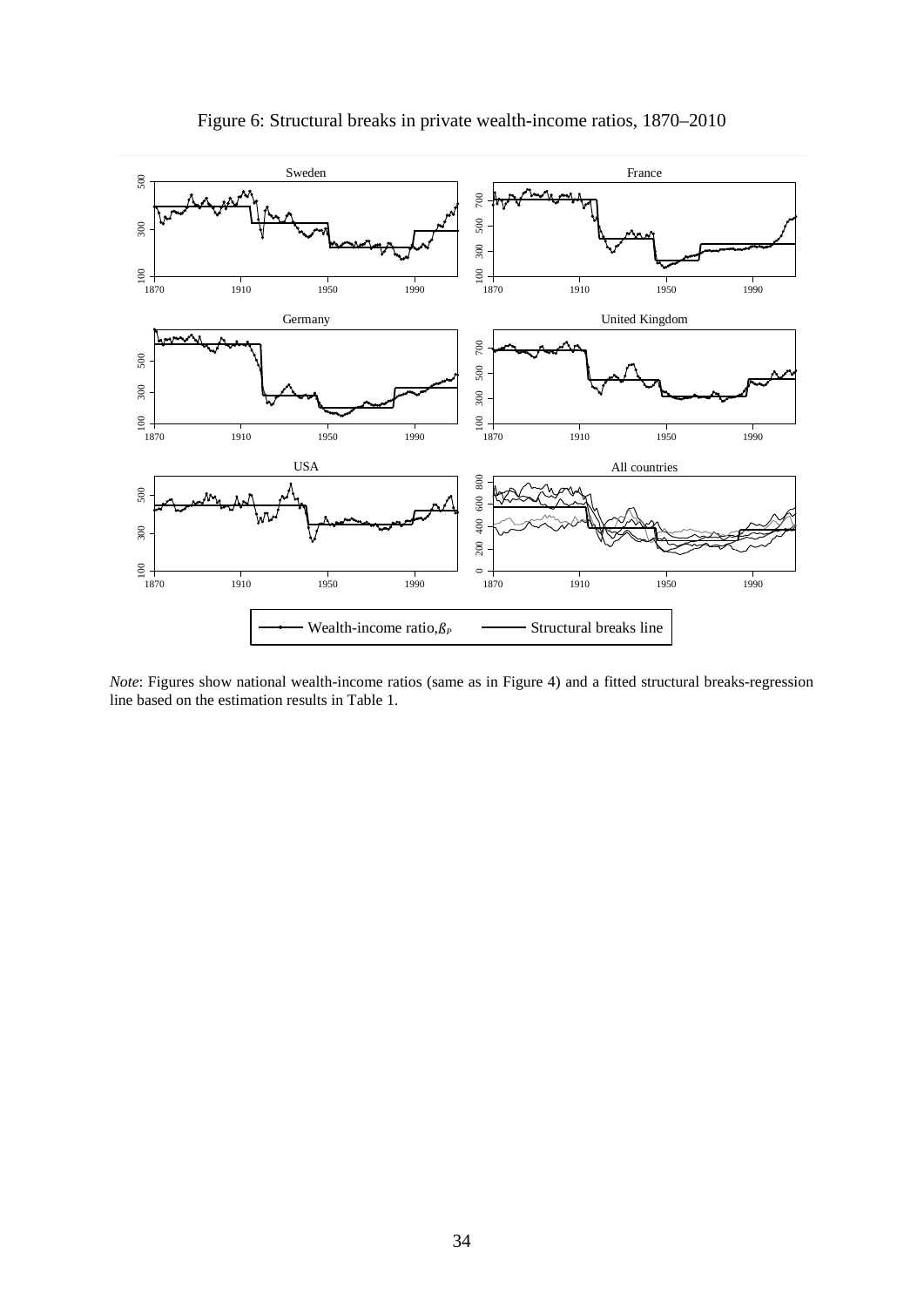

### Figure 7: Structural breaks in national wealth-income ratios, 1870–2010.

*Note*: Figures show national wealth-income ratios (same as in Figure 5) and a fitted structural breaks-regression line based on the estimation results in Table 1.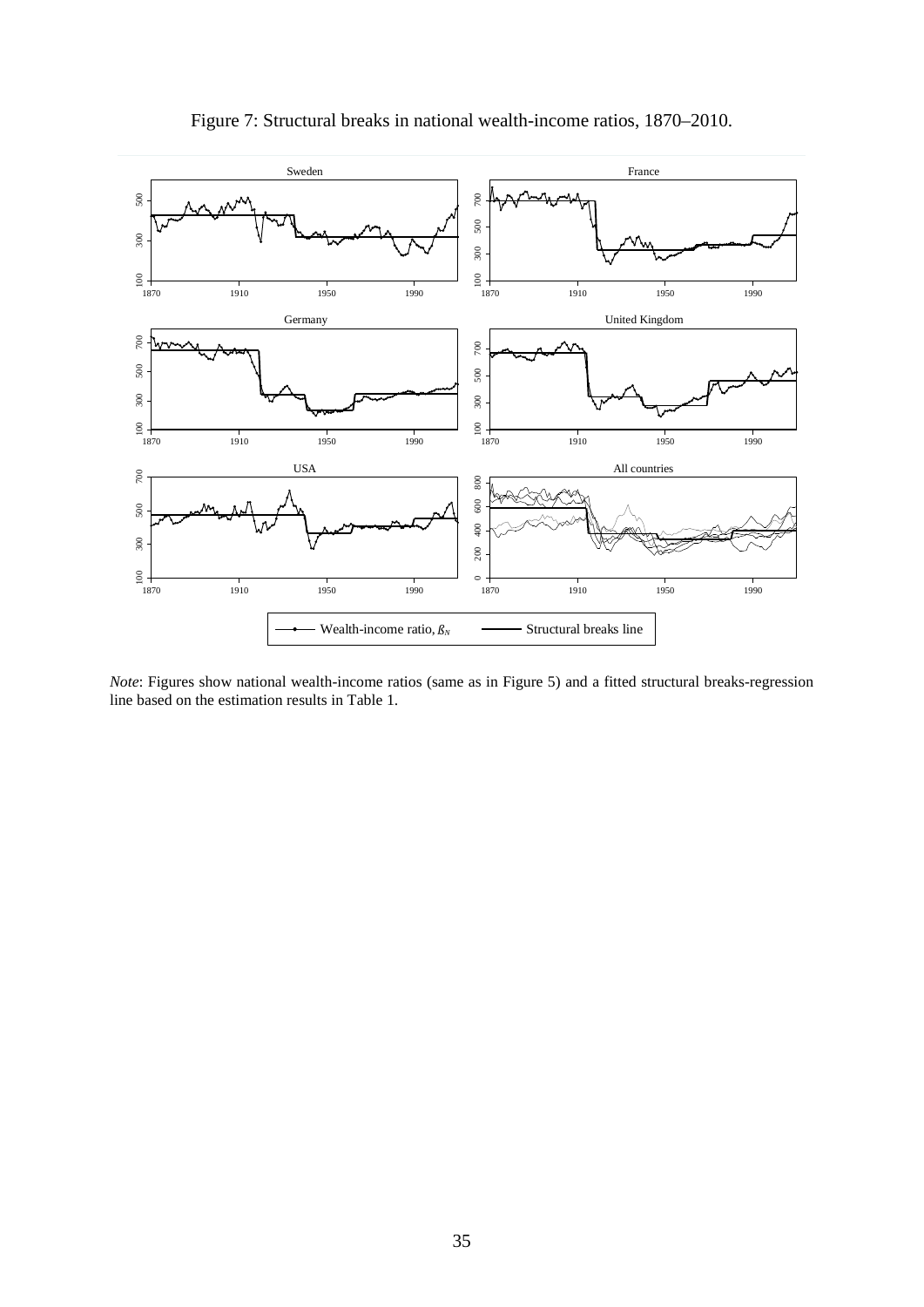



*Note*: Piketty and Zucman (2014) emphasize the potential problems with comparisons across countries and why these numbers must be interpreted cautiously. Housing in Sweden is the sum of buildings (houses, apartments) and land used for personal housing. Agricultural land in Sweden equals the sum of farmland values and 50 percent of the total value of forestry and timber tracts.

*Sources*: Sweden: SNWD, v1.2, tables SE2.2, SE2.3. All other countries: Piketty and Zucman (2014), appendix tables A17 (housing), A20 (agricultural land) and A23 (other domestic assets).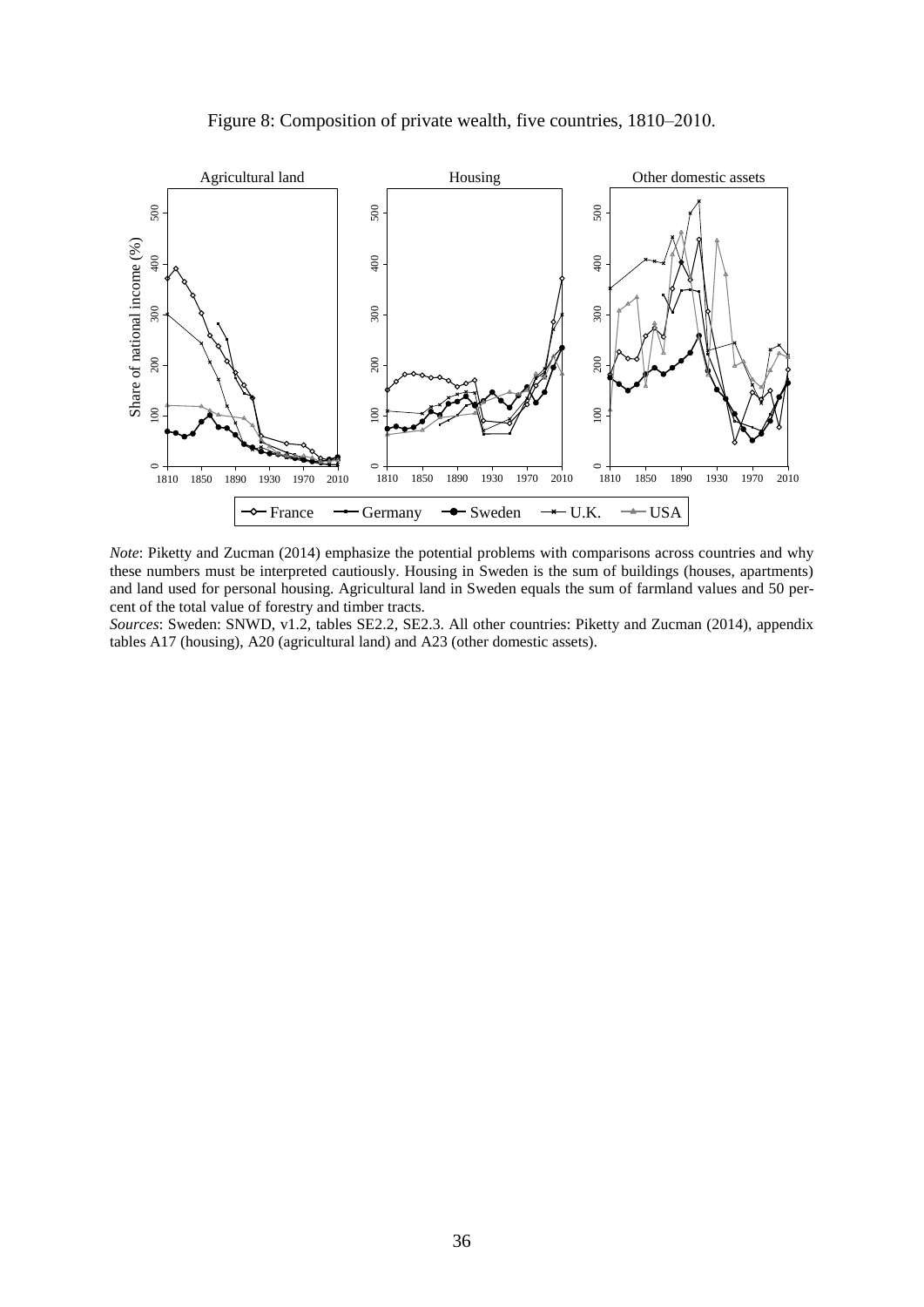<span id="page-39-0"></span>

Figure 9: The role of foreign wealth in five countries, 1810–2010.

*Notes*: The series are net foreign assets as share of private wealth. Net foreign assets are defined as the difference between citizens' financial claims on foreigners and foreigners' financial claims on citizens. *Sources*: Sweden: SNWD, v1.2, table SE1.3. All other countries: Piketty and Zucman (2014), appendix tables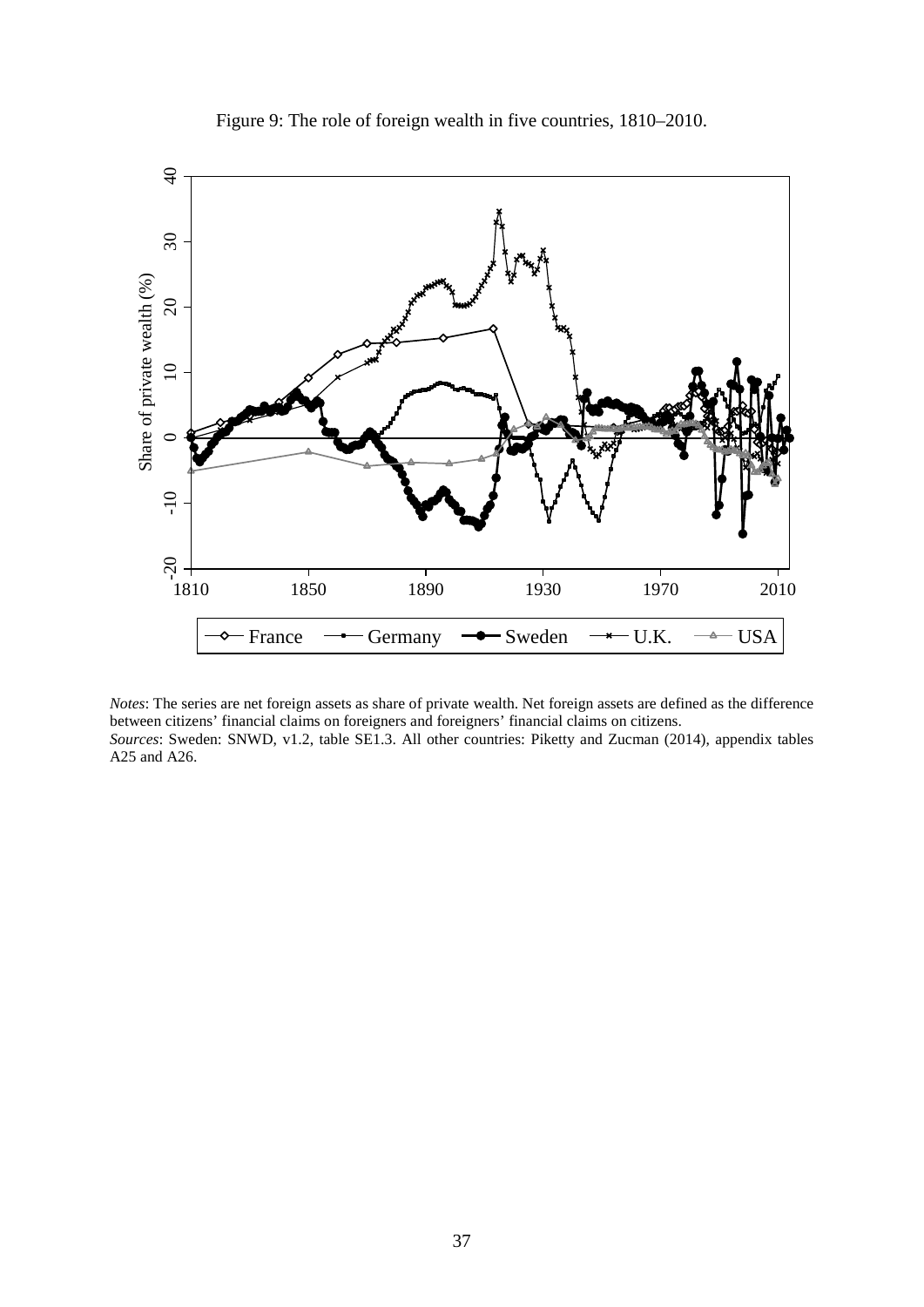<span id="page-40-0"></span>

Figure 10: The role of government wealth in five countries, 1870–2010.

*Note*: Government wealth is defined in Sweden as the sum of net assets of the state and all counties and municipalities.

*Sources*: Sweden: SNWD, v1.2, table SE3.1. All other countries: Piketty and Zucman (2014), appendix tables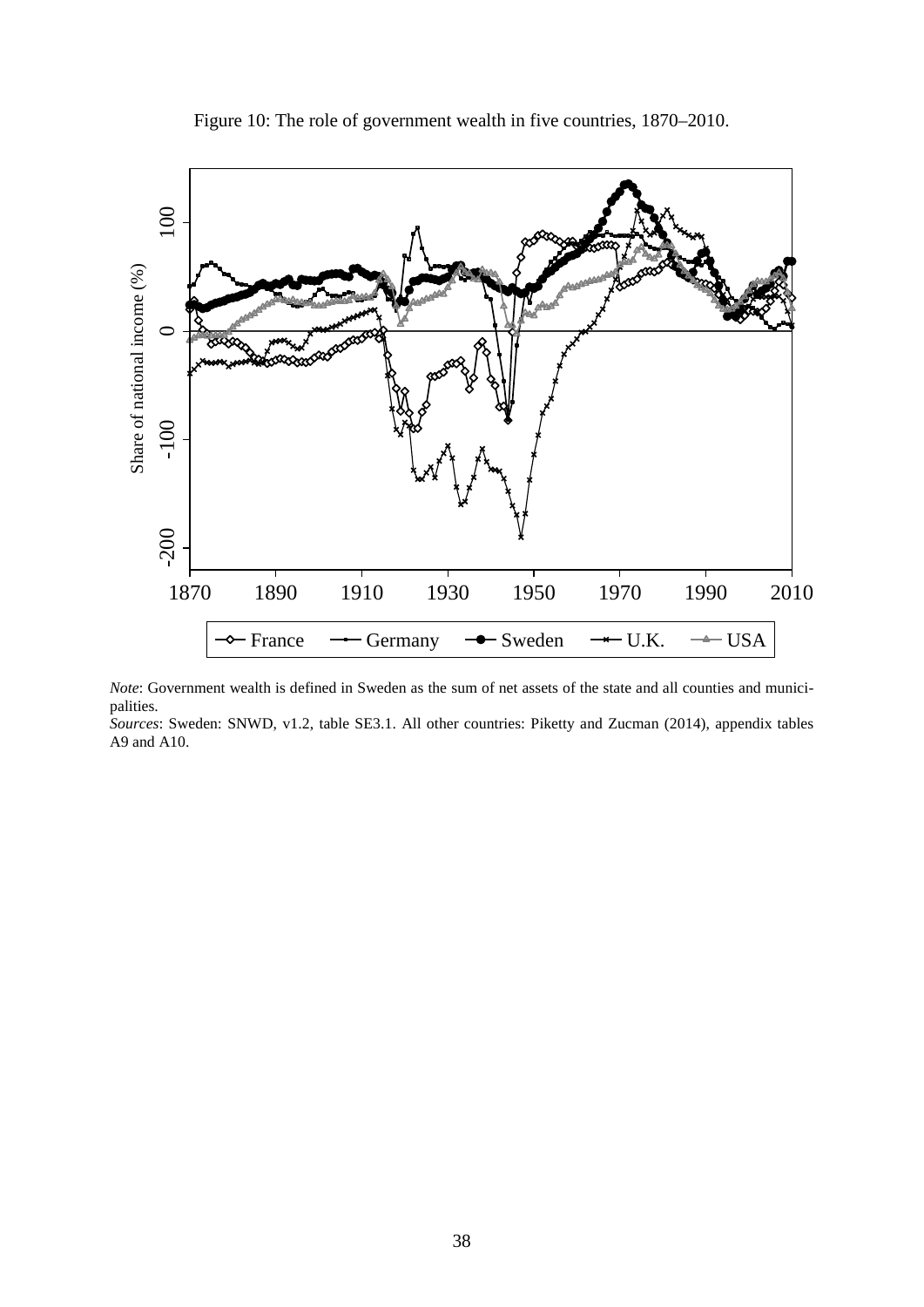Figure 1: The role of pension wealth in Sweden.

<span id="page-41-0"></span>

*Note*: There are four series in the figure: 1)  $\beta_P = W_P/Y$ , which is the Swedish private wealth-income ratio, which includes pension assets that are part of funded, often work-related defined-contribution  $(DC)$  plans; 2)  $\beta_P^{-DC} = (W_P - A_P^{DC})/Y$ , which excludes all funded occupational pensions; 3)  $\beta_P^{DC+DB} = (W_P + A_P^{DB})/Y$ , which sums private wealth (which includes the  $DC$  pension wealth) and the net present value of unfunded, definedbenefit pension wealth (DB); 4)  $\beta_P^{DC+DB+AP} = (W_P + A_P^{DB} + A_G^{AP})/Y$ , which onto the last series also adds the total value of government pension buffer funds, called *AP-funds*, which were built up in the 1960s and 1970s through private tax contributions and controlled by the government but paid in by the households and generally considered to belong to households.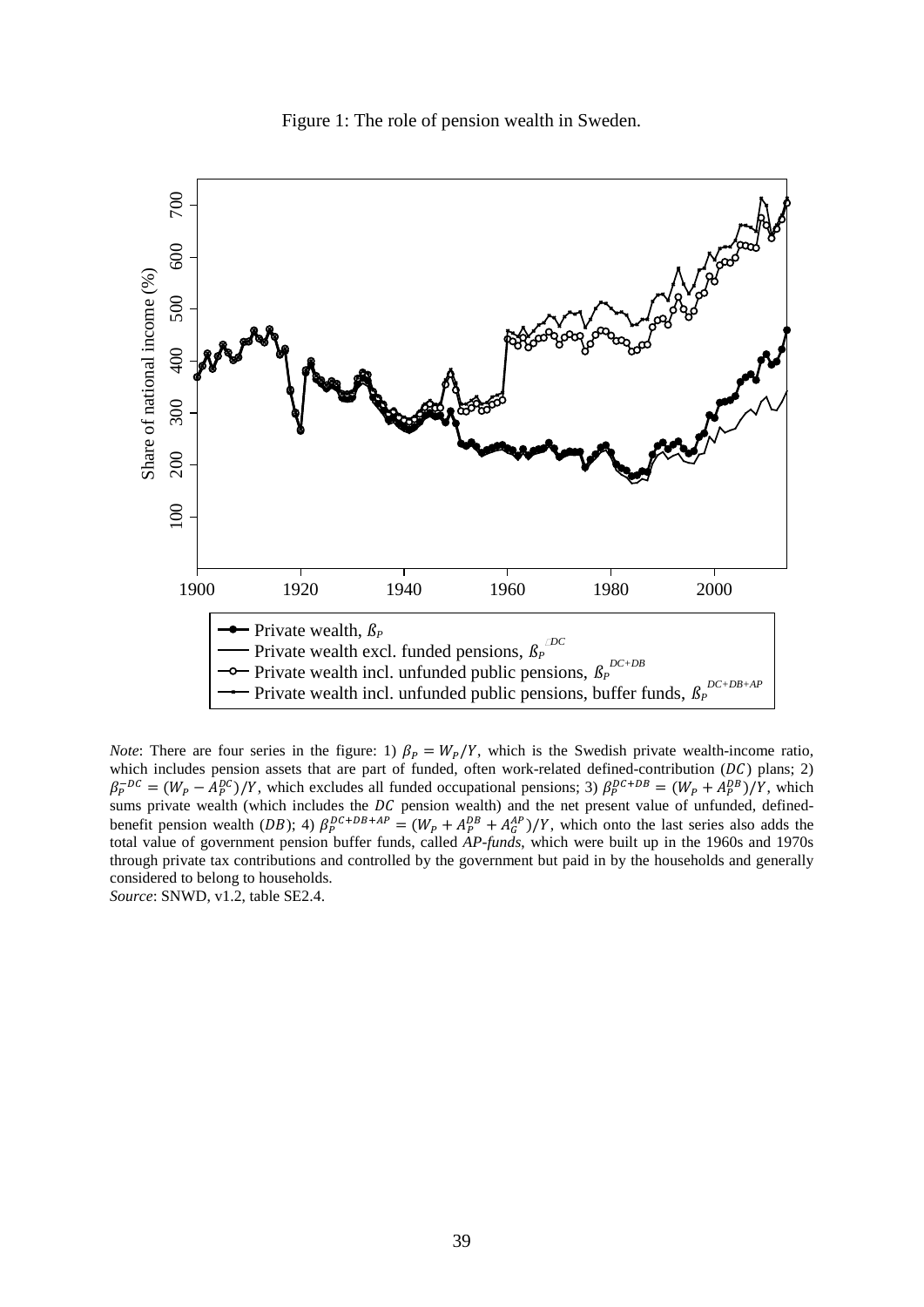<span id="page-42-0"></span>

Figure 2: Defined-benefit pension wealth in Sweden, the U.K. and USA.

*Note*: Unfunded pension assets are defined as follows. For Sweden, they are the sum of estimated public income pensions since 1914 and private unfunded (defined benefit) pensions over the whole period. For the U.K., they are defined as the sum of "Basic state pension wealth", "SERPS pension wealth" and "Unfunded occupational pension wealth". For the U.S., unfunded pensions before 1974 are backed out by taking the ratio between the concept W3 in Wolff and Marley (1989, table 15.1), which is defined as marketable net worth (concept W1) plus "full reserves of trust funds less their cash surrender value" plus "the total value of pension reserves less the CSV pensions" (where CSV stands for cash surrender value). Wolff and Marley also defined a concept W5, which is highly relevant. It includes not only "the expected value of future pension benefits" but also "the expected present value of future social security benefits" (concept W4) and therefore is not suitable as a measure of pension wealth. Furthermore, W5 is not reported in the same way for the whole period as W3. For the period since 1974, private and public unfunded pension claims are the sum of items "Private-sector DB plans", "State and local government DB plans", "Federal DB plans" and "Annuities".

*Sources*: Sweden: SNWD, v1.2, table SE2.4. U.K.: Pension wealth from Blake and Orzag (1999, table 12) and private wealth and national income from Piketty and Zucman (2014, table UK.1). USA: Pension wealth for 1922–1972 from Wolff and Marley (1989, table 15.3) and for 1974–2010 from Investment Company Institute (2015, table 1), and private wealth and national income for whole period from Piketty and Zucman (2014, table  $US.1$ ).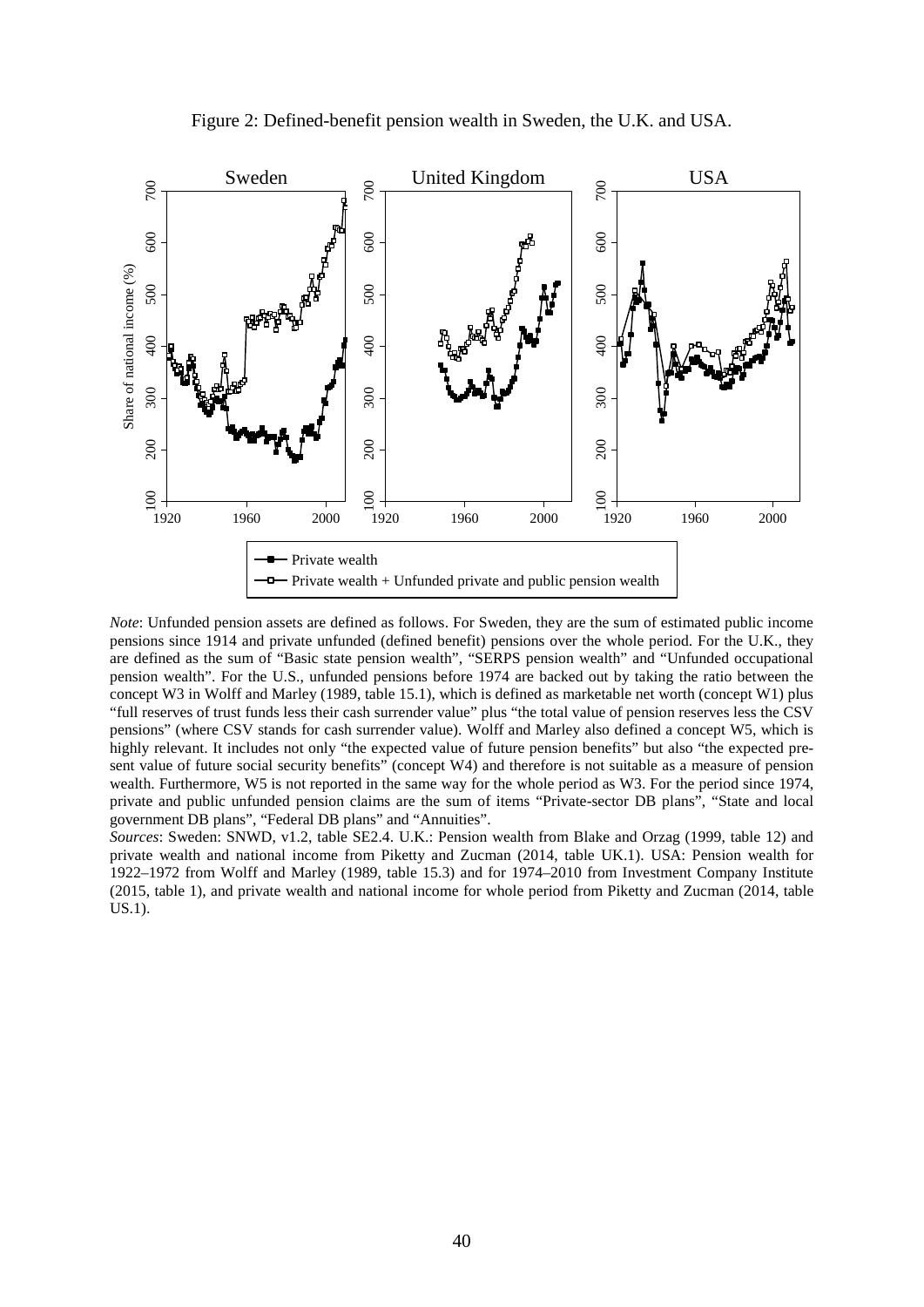|               | First World War                                                   |                | Second World War                 |                | Postwar-1979         |                     | Postwar 1980-present |                |  |
|---------------|-------------------------------------------------------------------|----------------|----------------------------------|----------------|----------------------|---------------------|----------------------|----------------|--|
|               | Break date:                                                       | $\Delta \beta$ | Break date:                      | $\Delta \beta$ | Break date:          | $\Delta \beta$      | Break date:          | $\Delta \beta$ |  |
| All countries | Private wealth-income ratios:<br>1914<br>$[1913, 1915]$ $(-32\%)$ | $-183$         | 1946<br>$[1945, 1947]$ $(-30\%)$ | $-116$         |                      |                     | 1984<br>[1983, 1985] | 94<br>(34%)    |  |
| Sweden        | 1915<br>$[1909, 1917]$ (-18%)                                     | $-69$          |                                  |                | 1951<br>[1950, 1953] | $-102$<br>$(-31\%)$ | 1990<br>[1981, 1992] | 70<br>$(31\%)$ |  |
| France        | 1919<br>$[1918, 1920]$ (-43%)                                     | $-308$         | 1945<br>$[1944, 1946]$ (-43%)    | $-174$         | 1966<br>[1964, 1968] | 131<br>(57%)        |                      |                |  |
| Germany       | 1920<br>$[1919, 1921]$ (-54%)                                     | $-327$         | 1946<br>$[1943, 1948]$ (-28%)    | $-79$          |                      |                     | 1981<br>[1980, 1983] | 126<br>(62%)   |  |
| U.K.          | 1914<br>$[1912, 1915]$ $(-35%)$                                   | $-238$         | 1948<br>$[1947, 1950]$ (-29%)    | $-130$         |                      |                     | 1988<br>[1987, 1989] | 141<br>(44%)   |  |
| <b>USA</b>    |                                                                   |                | 1941<br>$[1939, 1943]$ $(-23%)$  | $-102$         |                      |                     | 1990<br>[1987, 1992] | 73<br>(21%)    |  |
|               | National wealth-income ratios:                                    |                |                                  |                |                      |                     |                      |                |  |
| All countries | 1915<br>$[1914, 1916]$ (-36%)                                     | $-214$         | 1947<br>$[1943, 1951]$ $(-12\%)$ | $-45$          |                      |                     | 1981<br>[1980, 1982] | 74<br>(22%)    |  |
| Sweden        |                                                                   |                | 1936<br>$[1932, 1938]$ (-25%)    | $-105$         |                      |                     |                      |                |  |
| France        | 1919<br>$[1918, 1920]$ (-52%)                                     | $-365$         |                                  |                | 1964<br>[1963, 1989] | 37<br>(11%)         | 1990<br>[1972, 1991] | 75<br>$(20\%)$ |  |
| Germany       | 1920<br>$[1919, 1921]$ (-47%)                                     | $-304$         | 1941<br>$[1940, 1942]$ (-32%)    | $-110$         | 1963<br>[1962, 1964] | 113<br>(49%)        |                      |                |  |
| U.K.          | 1915<br>$[1914, 1916]$ (-49%)                                     | $-327$         | 1940<br>$[1934, 1945]$ (-19%)    | $-67$          | 1970<br>[1969, 1972] | 183<br>(65%)        |                      |                |  |
| <b>USA</b>    |                                                                   |                | 1941<br>$[1938, 1943]$ (-22%)    | $-106$         | 1962<br>[1961, 1976] | 41<br>(11%)         | 1990<br>[1978, 1991] | 46<br>$(11\%)$ |  |

Table 1: Structural breaks in wealth-income ratios.

*Note*: The breaks in "All countries" are based on estimating the Qu and Perron (2007) methodology, and singlecountry breaks are based on estimating the Bai and Perron (1998, 2003) methodology. Years in brackets represent 95 percent confident intervals. Sizes of breaks  $(\Delta \beta)$  are based on regressing models with the level of  $\beta$  onto break dates, and the percentage change from the pre-break level is in parenthesis. For the common break, the size of the break is based on an unweighted average. See the text for further details.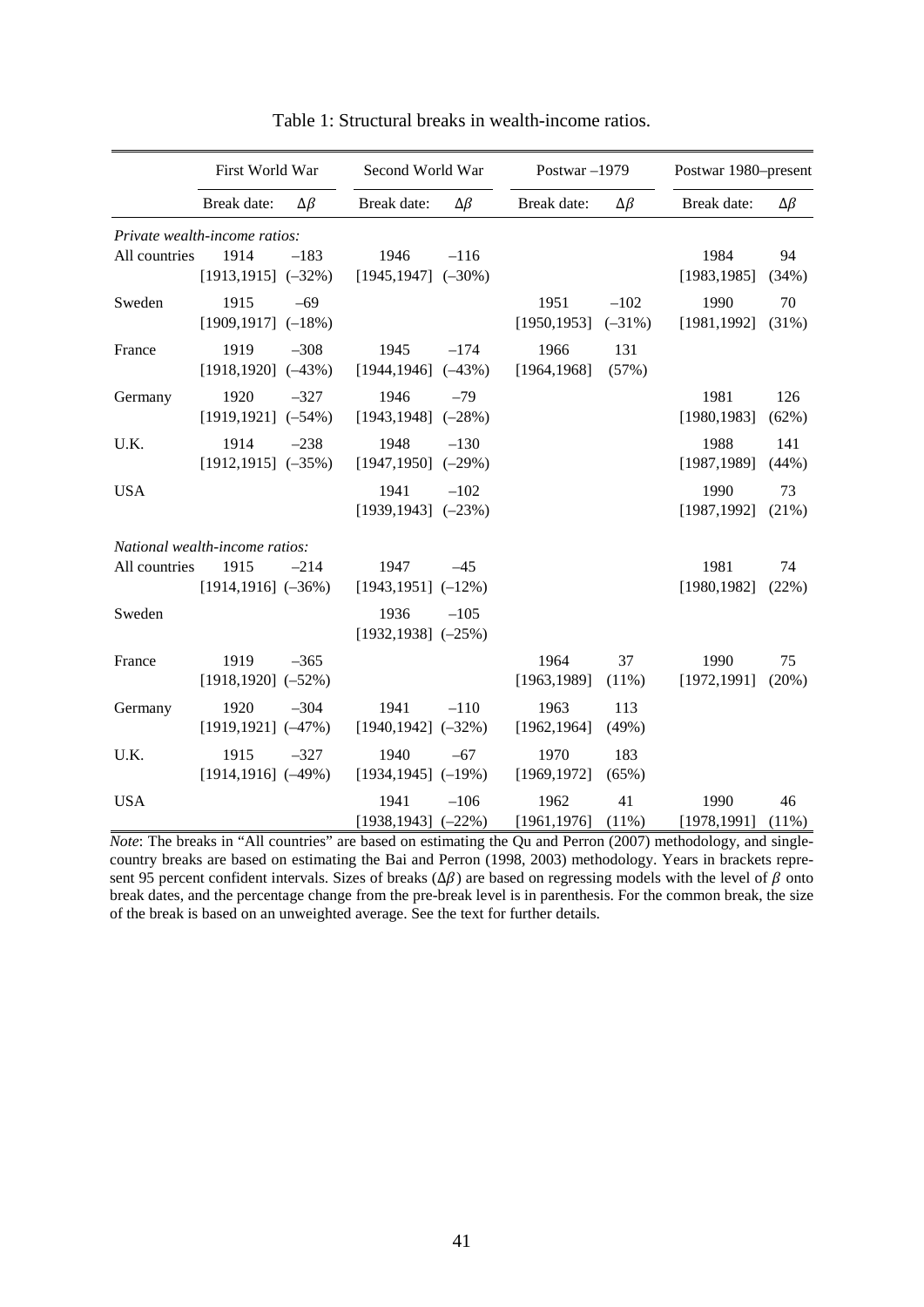<span id="page-44-0"></span>

|                           | Sweden       |                                                                   |                             |                      | France                               |                               | <b>USA</b>              |                              |                                 |  |
|---------------------------|--------------|-------------------------------------------------------------------|-----------------------------|----------------------|--------------------------------------|-------------------------------|-------------------------|------------------------------|---------------------------------|--|
|                           | Wealth.      | Contribution from                                                 |                             |                      | Contribution from<br>Wealth          |                               |                         | Contribution from<br>Wealth. |                                 |  |
| Period / sav-<br>ing rate | $g_W\, (\%)$ | growth, Savings,<br>$g_{\scriptscriptstyle Ws} \left( \% \right)$ | Capital<br>gains, q<br>(% ) | growth,<br>$g_W$ $%$ | Savings,<br>$g_{Ws}\left(\% \right)$ | Capital<br>gains, $q$<br>(% ) | growth,<br>$g_W\, (\%)$ | Savings,<br>$g_{Ws}(\%)$     | Capital<br>gains, $q$<br>$(\%)$ |  |
| 1810-1870                 |              |                                                                   |                             |                      |                                      |                               |                         |                              |                                 |  |
| Private $(s_p^n)$         |              | 0.7                                                               | 1.1                         | 1.1                  | 1.3                                  | $-0.1$                        | 3.4                     | 2.9                          | 0.5                             |  |
|                           | 1.8          | (38%)                                                             | (62%)                       |                      | (113%)                               | $(-13%)$                      |                         | (86%)                        | (14%)                           |  |
| Personal $(s_H^n)$        |              | 0.2                                                               | 1.6                         | 1.3                  | 1.4                                  | $-0.1$                        |                         |                              |                                 |  |
|                           |              | (13%)                                                             | (87%)                       |                      | $(111\%)$                            | $(-11\%)$                     |                         |                              |                                 |  |
| 1870-1910                 |              |                                                                   |                             |                      |                                      |                               |                         |                              |                                 |  |
| Private $(s_p^n)$         |              | 0.9                                                               | 1.5                         | 1.4                  | 1.5                                  | $-0.1$                        | 4.1                     | 2.9                          | 1.1                             |  |
|                           |              | (37%)                                                             | (63%)                       |                      | (106%)                               | $(-6%)$                       |                         | (72%)                        | (28%)                           |  |
| Personal $(s_H^n)$        | 2.4          | 0.3                                                               | 2.1                         |                      |                                      |                               |                         |                              |                                 |  |
|                           |              | (12%)                                                             | (88%)                       |                      |                                      |                               |                         |                              |                                 |  |
| 1910-1950                 |              |                                                                   |                             |                      |                                      |                               |                         |                              |                                 |  |
| Private $(s_p^n)$         |              | 1.8                                                               | 0.1                         |                      | 1.9                                  | $-3.9$                        | 2.8                     | 2.7                          | 0.1                             |  |
|                           |              | (95%)                                                             | (5%)                        |                      | $(-91\%)$                            | (191%)                        |                         | (97%)                        | (3%)                            |  |
| Personal $(s_n^n)$        | 1.9          | 0.6                                                               | 1.3                         | $-2.2$               | 0.7                                  | $-2.9$                        |                         |                              |                                 |  |
|                           |              | (32%)                                                             | (68%)                       |                      | $(-38%)$                             | (138%)                        |                         |                              |                                 |  |
| 1950-1980                 |              |                                                                   |                             |                      |                                      |                               |                         |                              |                                 |  |
| Private $(s_p^n)$         |              | 3.7                                                               | $-0.7$                      |                      | 5.5                                  | 1.1                           |                         | 3.8                          | $-0.4$                          |  |
|                           |              | (124%)                                                            | $(-24%)$                    |                      | (83%)                                | (17%)                         | 3.4                     | $(111\%)$                    | $(-11\%)$                       |  |
| Personal $(s_n^n)$        | 3.0          | 2.5                                                               | 0.5                         | 6.6                  | 4.5                                  | 2.0                           |                         | 2.7                          | 0.7                             |  |
|                           |              | (84%)                                                             | (16%)                       |                      | (70%)                                | (30%)                         |                         | $(80\%)$                     | (20%)                           |  |
| 1980-2010                 |              |                                                                   |                             |                      |                                      |                               |                         |                              |                                 |  |
| Private $(s_p^n)$         |              | 3.8                                                               | $-0.1$                      |                      | 3.0                                  | $0.8\,$                       |                         | 2.3                          | 0.9                             |  |
|                           | 3.7          | (102%)                                                            | $(-2%)$                     | 3.8                  | (80%)                                | (20%)                         | 3.3                     | (72%)                        | (28%)                           |  |
| Personal $(s_n^n)$        |              | $1.0\,$                                                           | 2.7                         |                      | 2.4                                  | 1.3                           |                         | 1.6                          | 1.7                             |  |
|                           |              | (27%)                                                             | (73%)                       |                      | (65%)                                | (35%)                         |                         | (48%)                        | (52%)                           |  |
| 1870-2010                 |              |                                                                   |                             |                      |                                      |                               |                         |                              |                                 |  |
| Private $(s_p^n)$         |              | 2.4                                                               | 0.3                         | 1.4                  | 1.5                                  | $-0.1$                        | 3.4                     | 2.9                          | 0.5                             |  |
|                           | 2.7          | (89%)                                                             | $(11\%)$                    |                      | (106%)                               | $(-6%)$                       |                         | (86%)                        | (14%)                           |  |
| Personal $(s_H^n)$        |              | 1.0                                                               | 1.7                         |                      |                                      |                               |                         |                              |                                 |  |
|                           |              | (38%)                                                             | (62%)                       |                      |                                      |                               |                         |                              |                                 |  |

| Table 2: Decomposing wealth accumulation into savings and capital gains. |  |  |
|--------------------------------------------------------------------------|--|--|
|--------------------------------------------------------------------------|--|--|

*Notes and sources*: France: Piketty and Zucman (2014), appendix table FR.4b (NB: 1870-1810 is actually 1810- 1910). USA: Piketty and Zucman (2014), appendix table US4b. No data reported before 1870; no decompositions with personal saving data reported before 1950.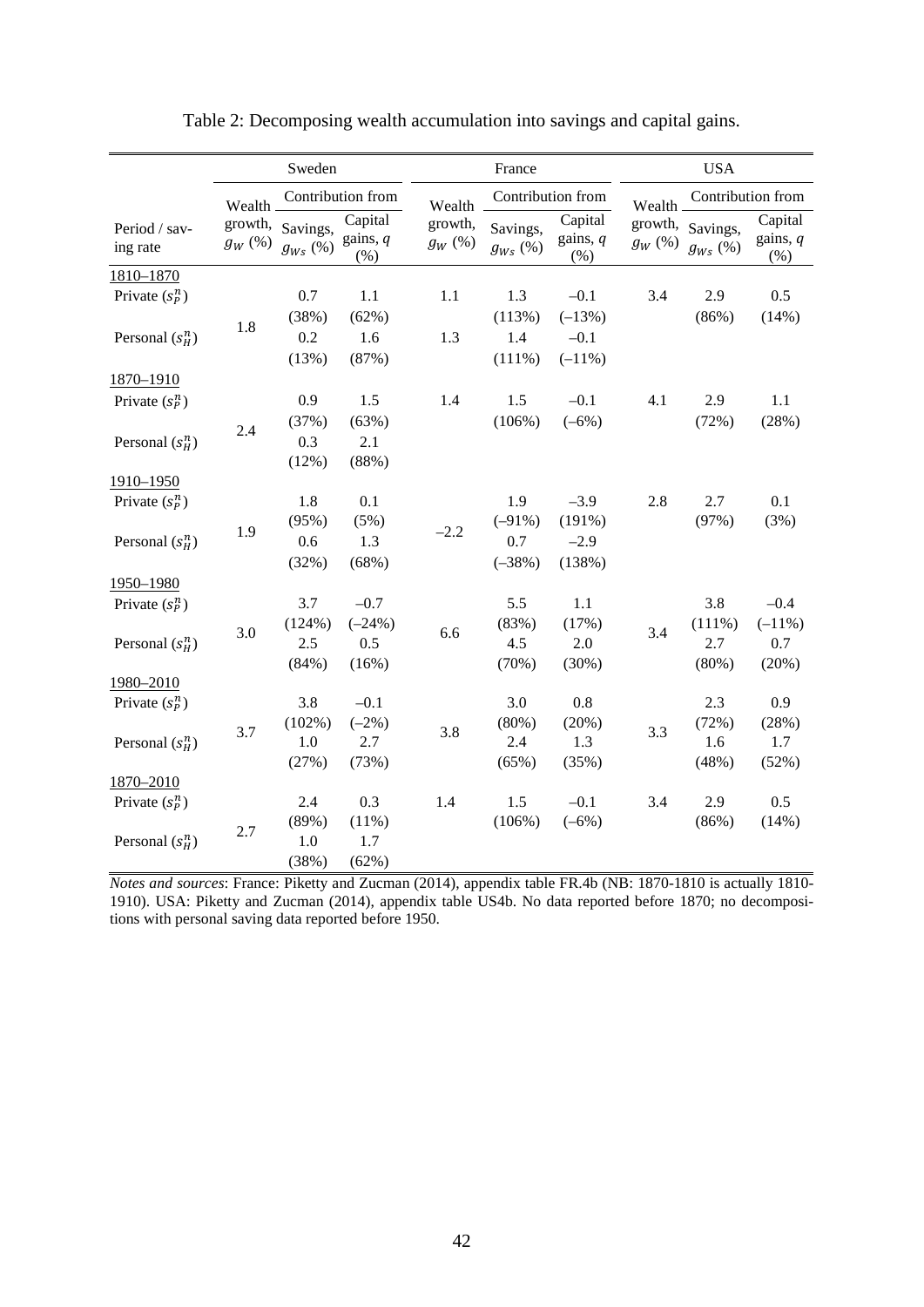|           | Average annual percentage change |                                      |                                                                         |                                                                          |  |  |  |  |  |  |
|-----------|----------------------------------|--------------------------------------|-------------------------------------------------------------------------|--------------------------------------------------------------------------|--|--|--|--|--|--|
|           |                                  | Observed in historical asset prices: | Imputed from model decomposition:                                       |                                                                          |  |  |  |  |  |  |
|           | Real housing price<br>gains      | Real stock returns                   | Capital gains contri-<br>bution to $g_W$<br>using <i>private</i> saving | Capital gains contri-<br>bution to $g_W$<br>using <i>personal</i> saving |  |  |  |  |  |  |
|           | (a)                              | (b)                                  | (c)                                                                     | (d)                                                                      |  |  |  |  |  |  |
| 1870–1910 | $+1.3$                           | $+3.0$                               | $+1.5$                                                                  | $+2.1$                                                                   |  |  |  |  |  |  |
| 1910–1950 | $+1.8$                           | $-3.0$                               | $+0.1$                                                                  | $+1.3$                                                                   |  |  |  |  |  |  |
| 1950–1980 | $+0.7$                           | $+0.1$                               | $-0.7$                                                                  | $+0.5$                                                                   |  |  |  |  |  |  |
| 1980–2010 | $+2.0$                           | $+9.9$                               | $-0.1$                                                                  | $+2.7$                                                                   |  |  |  |  |  |  |
| 1870-2010 | $+1.4$                           | $+2.1$                               | $+0.3$                                                                  | $+1.7$                                                                   |  |  |  |  |  |  |

*Notes and sources*: (a): Housing price gains are derived from the prices of houses and apartments reported by Blöndal, Söderberg and Edvinsson (2014) for Stockholm and Bohlin (2014) for Gothenburg, with all series combined into an unweighted average. (b): Stock returns are computed from the composite market index at the Stockholm Stock Exchange as reported by Waldenström (2014). (c) and (d): Capital gains-induced wealth growth comes from the Piketty-Zucman decomposition approach described in section 2, where the saving rate is for either the private sector as a whole  $(s_p^n)$  or households only  $(s_n^n)$ .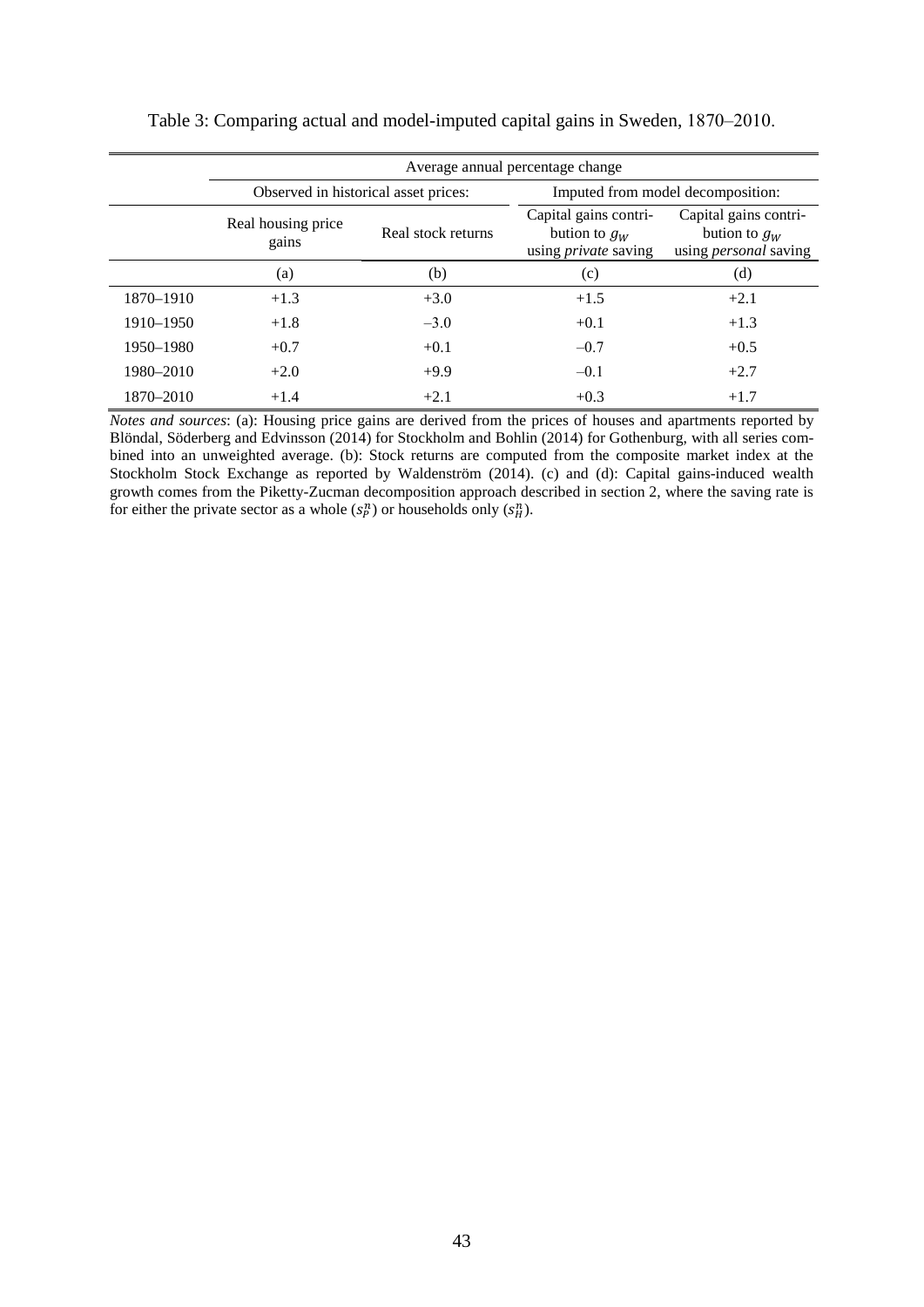|      | Land value per acre |            |                      |
|------|---------------------|------------|----------------------|
| Year | Sweden              | <b>USA</b> | Ratio Sweden/USA (%) |
| 1800 | 103                 | 10         | 1077                 |
| 1850 | 110                 | 27         | 403                  |
| 1865 | 98                  | 39         | 253                  |
| 1870 | 108                 | 31         | 350                  |
| 1875 | 115                 |            |                      |
| 1880 | 101                 | 42         | 239                  |
| 1885 | 95                  |            |                      |
| 1890 | 71                  | 52         | 136                  |
| 1895 | 65                  |            |                      |
| 1900 | 68                  | 54         | 125                  |
| 1905 | 84                  | 70         | 120                  |
| 1910 | 57                  | 103        | 55                   |
| 1915 | 77                  | 104        | 74                   |
| 1920 | 76                  | 85         | 90                   |

Table 4: Land values in Sweden and the U.S., 1800–1920.

*Notes and sources*: The Swedish land value per acre (4,047 square meters transformed from the Swedish unit hektar, 10,000 square meters) is computed by simply dividing the farmland value by the size of the farmland. Lindert (1993, table 1) reports data from agricultural censuses and the official U.S. Department of Agriculture averages for the 48 states. Prices are in 1960 USD.